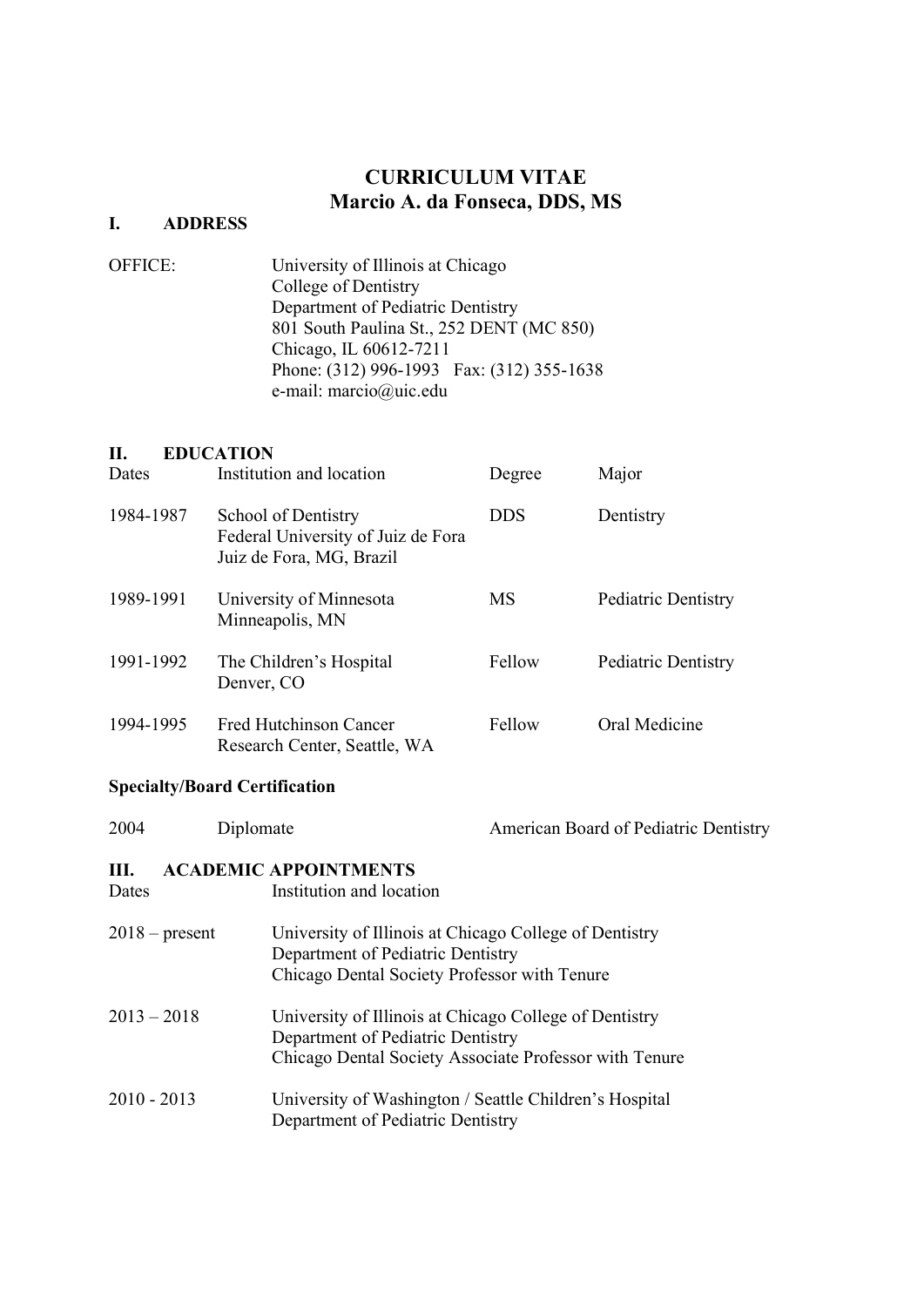Marcio A. da Fonseca, DDS, MS Page 2 of 54 Sept 2019

Law-Lewis Clinical Professor

| $2008 - 2010$    | Ohio State University College of Dentistry / Nationwide Children's Hospital<br>Department of Pediatric Dentistry<br><b>Clinical Professor</b>                                |
|------------------|------------------------------------------------------------------------------------------------------------------------------------------------------------------------------|
| $2005 - 2008$    | Ohio State University College of Dentistry / Nationwide Children's Hospital<br>Department of Pediatric Dentistry<br><b>Clinical Associate Professor</b>                      |
| $2000 - 2005$    | University of Michigan School of Dentistry<br>Department of Orthodontics and Pediatric Dentistry<br><b>Clinical Associate Professor</b>                                      |
| 1997 - 2000      | University of Michigan School of Dentistry<br>Department of Orthodontics and Pediatric Dentistry<br><b>Clinical Assistant Professor</b>                                      |
| 1996-1997        | University of California San Francisco School of Dentistry<br>Department of Growth and Development<br>Division of Pediatric Dentistry<br><b>Assistant Clinical Professor</b> |
| 1996-1997        | University of California San Francisco School of Medicine<br>Department of Pediatrics<br><b>Assistant Clinical Professor</b>                                                 |
| IV.<br>Dates     | <b>ADMINISTRATIVE APPOINTMENTS</b><br>Institution and location                                                                                                               |
| $2013$ - present | University of Illinois at Chicago College of Dentistry<br>Department of Pediatric Dentistry<br>Head                                                                          |
| 2013 - 2014      | University of Illinois at Chicago College of Dentistry<br>Department of Pediatric Dentistry<br>Graduate Program Director                                                     |
| $2010 - 2013$    | University of Washington / Seattle Children's Hospital<br>Department of Pediatric Dentistry<br>Graduate Program Director                                                     |
| $2005 - 2010$    | Ohio State University College of Dentistry / Nationwide Children's Hospital<br>Department of Pediatric Dentistry<br>Director of Inpatient Dental Care                        |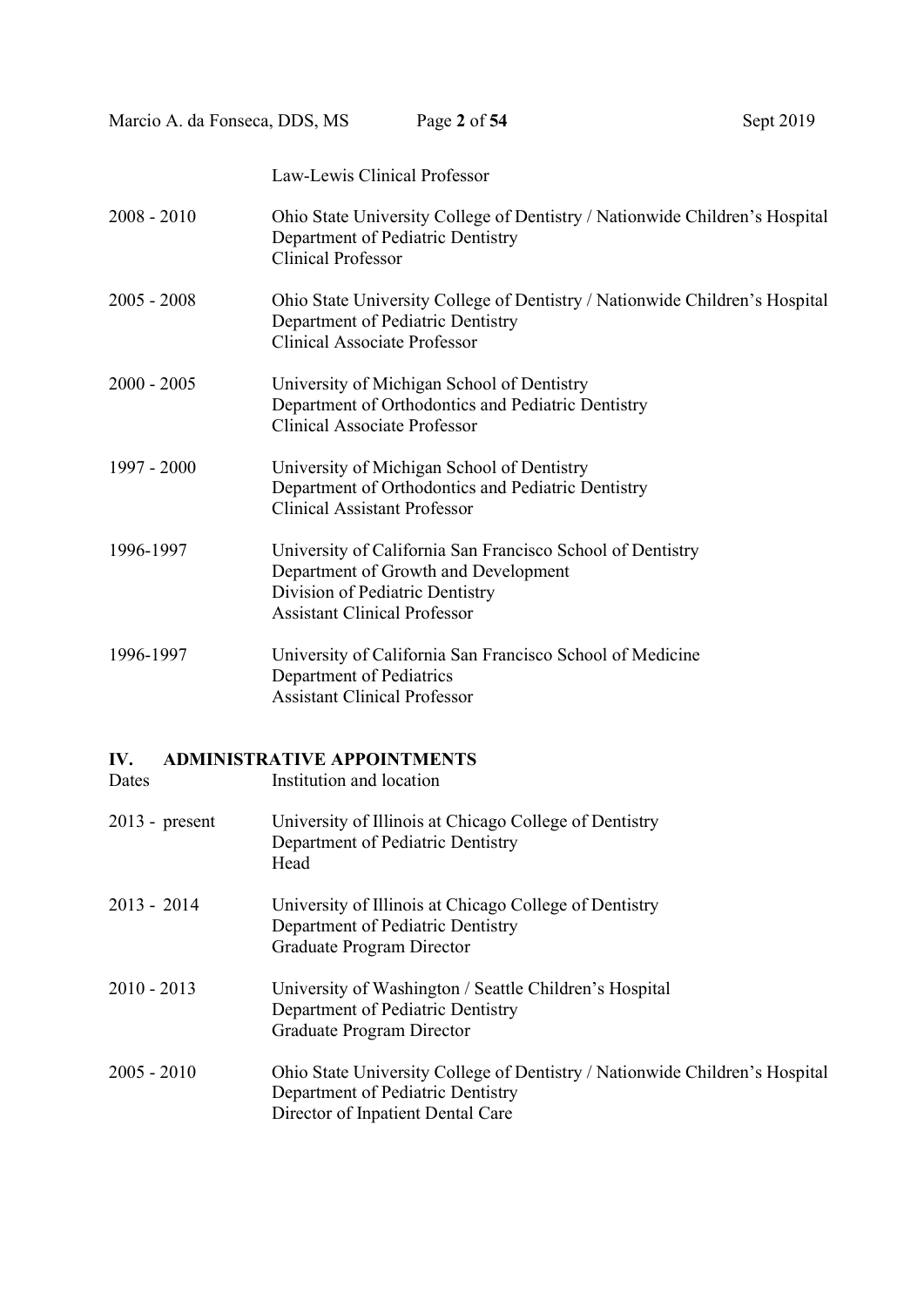| 1997-2005 | University of Michigan Hospitals<br>Section of Hospital Pediatric Dentistry<br>Head                                                                                     |
|-----------|-------------------------------------------------------------------------------------------------------------------------------------------------------------------------|
| 1996-1997 | University of California San Francisco School of Dentistry<br>Department of Growth and Development<br>Division of Pediatric Dentistry<br>Director, Pre-Doctoral Program |
| V.        | <b>OTHER APPOINTMENTS</b>                                                                                                                                               |
| Dates     | Institution and location                                                                                                                                                |
| 1995      | University of California San Francisco School of Dentistry<br>Department of Growth and Development<br>Division of Pediatric Dentistry<br>Visiting Assistant Researcher  |
| 1993-1994 | Boldrini Children's Center for Hematologic Research,<br>Campinas, Brazil<br>Director, Section of Pediatric Dentistry                                                    |
| 1988-1989 | Sindicato Textil, Juiz de Fora, Brazil                                                                                                                                  |

Staff Dentist (General Practice)

## VI. CERTIFICATES AND LICENSES

| 1987 - 1994      | Regional Board of Dentistry of the State of Minas Gerais, Brazil   |
|------------------|--------------------------------------------------------------------|
| 1994 - 1995      | Regional Board of Dentistry of the State of São Paulo, Brazil      |
| 1996 - 1997      | Board of Dental Examiners, State of California, Special Permit 175 |
| 1997 - 2005      | Clinical Academic License #2901017258, Michigan Board of Dentistry |
|                  | Controlled Substance License and DEA registration                  |
| 2005 - 2010      | Limited Teaching License #193, Ohio State Dental Board             |
| 2010 - 2013      | Dental Faculty License, Washington State Dental Board              |
| $2013$ - present | Faculty License, Illinois State Dental Board                       |
| $2016$ - present | Controlled Substance License, Illinois State Dental Board          |
|                  |                                                                    |

## VII. HONORS AND AWARDS

- 1982 AFS Intercultural/International Programs, Princeton, New Jersey
- 1989 Rotary Foundation Ambassadorial Scholarship
- 1990 Minnesota Vikings Award for Prevention of Child Maltreatment, Minneapolis, MN
- 1994 Rotary Foundation Ambassadorial Scholarship, Seattle, WA
- 2002 Anderson Memorial Lecture, 55th Annual Session of the American Academy of Pediatric Dentistry, Denver, CO
- 2004-2006 American Academy of Pediatric Dentistry Foundation Leadership Institute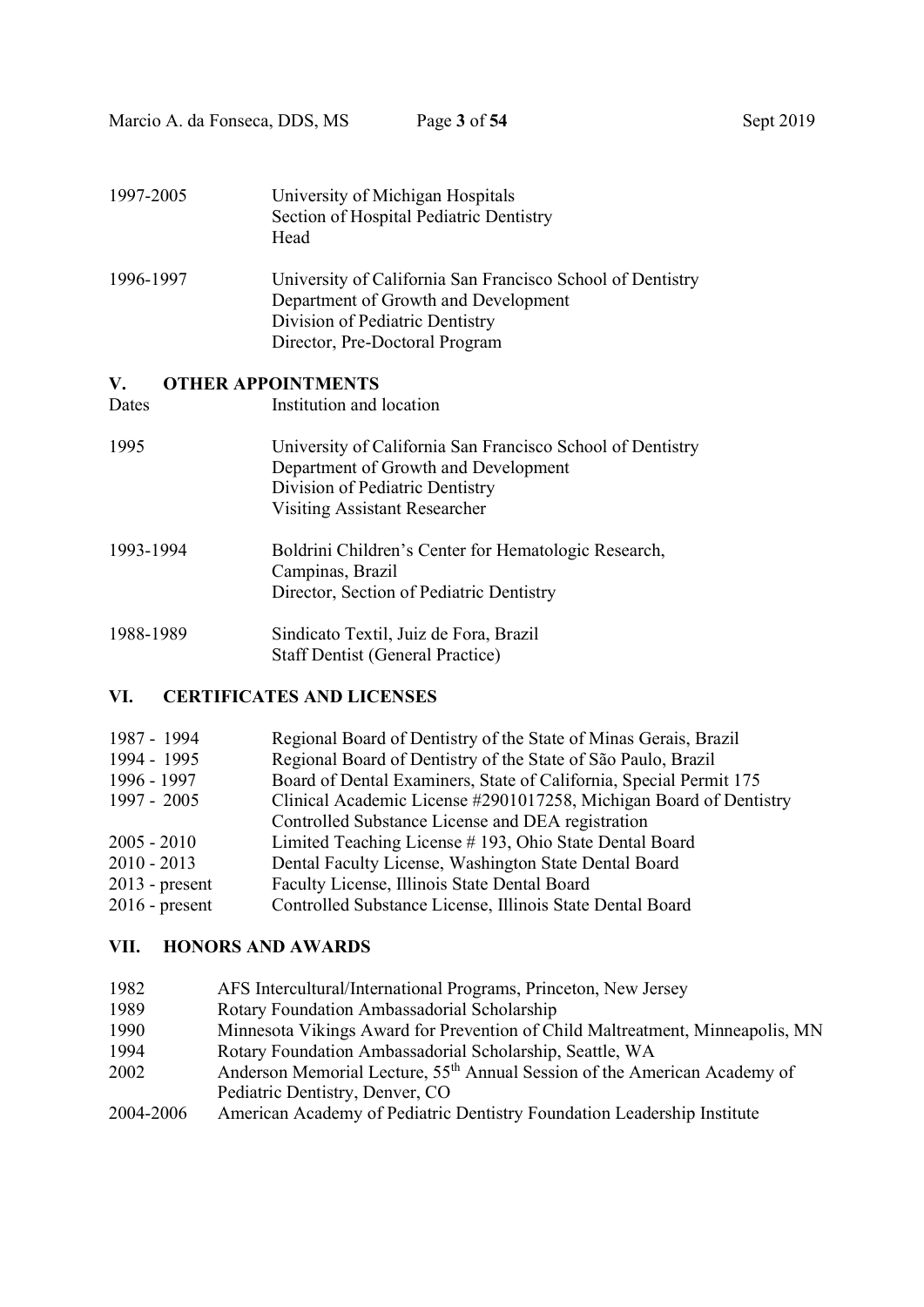Kellogg School of Management at Northwestern University, Evanston, IL 2005 Lloyd H. Straffon Award for Excellence in Teaching and Mentorship in Pediatric Dentistry, University of Michigan School of Dentistry, Ann Arbor, MI 2018-2019 American Dental Association Institute for Diversity in Leadership Chicago, IL

## VIII. TEACHING ACTIVITIES

## A. COURSES TAUGHT AT THE UNIVERSITY OF ILLINOIS AT CHICAGO

PEDD 522 Hospital Dentistry – Oral Care for Patients with Special Health Care Needs I (Course Director)

PEDD 523 Hospital Dentistry – Oral Care for Patients with Special Health Care Needs II (Course Director)

OSCI 531 Peer Reviewed Publishing (Course Director)

PEDD 620 – clinical instructor

PEDD 595 - Contemporary Issues in Pediatric Dentistry – seminarian

OSCI 598 – Master's Thesis Research – thesis advisor

PEDD 595 - Leadership Seminar Series (Course Director)

DAOB331 Applied Oral and Behavioral Science – guest lecturer

## B. COURSES TAUGHT AT THE UNIVERSITY OF WASHINGTON

Dental and Oral Management for Children with Special Health Care Needs (Course Director) Topics in Pediatric Dentistry (Course Director)

Leadership Seminar Series (Course Director)

Advanced Pediatric Dentistry Clinic – clinical instructor

## C. COURSES TAUGHT AT THE OHIO STATE UNIVERSIYTY

PD796.07 Advanced Pediatric Dentistry (Children with Disabilities and Acute/Chronic Illness) (Course Director)

PD796.07 Advanced Pediatric Dentistry (Craniofacial Anomalies) – lecturer

PD551 Introduction to Restorative Pediatric Dentistry – lecturer

PD651 Overview of Pediatric Dentistry – lecturer

PD708.03 Advanced Pediatric Dentistry – clinical instructor

PD798.07 Advanced Pediatric Dentistry – clinical instructor

PD795.07 Advanced Pediatric Dentistry – seminarian

PD652 Pediatric Dentistry Clinic – clinical instructor

PD999 Advanced Pediatric Dentistry Research

Ortho 792.23 Craniofacial Anomalies - lecturer

DH330 Dental Hygiene – lecturer

## D. COURSES TAUGHT AT THE UNIVERSITY OF MICHIGAN

Dental and Oral Management for Children with Special Health Care Needs – Pre-Doctoral (Course Director)

Dental and Oral Management for Children with Special Health Care Needs – Post-Doctoral (Course Director)

Advanced Pediatric Dentistry Clinic – clinical instructor (hospital section)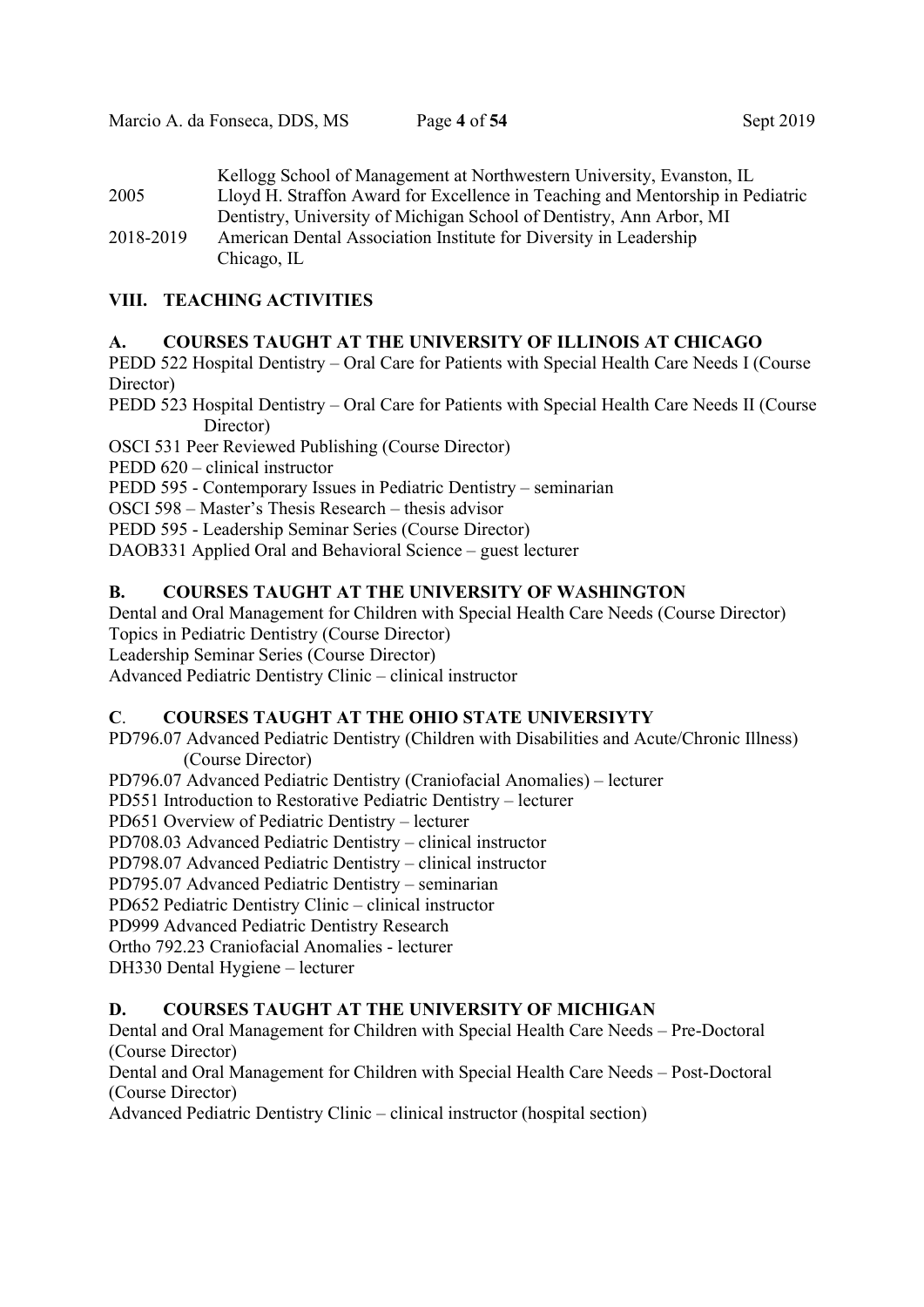# E. STUDENT ADVISEMENT

|  | University of Illinois at Chicago (Pediatric Dentistry unless noted otherwise) |
|--|--------------------------------------------------------------------------------|
|--|--------------------------------------------------------------------------------|

| $\frac{1}{2}$ of $\frac{1}{2}$ and $\frac{1}{2}$ and $\frac{1}{2}$ and $\frac{1}{2}$ | canally Dellingu |            | allows hoted other when   |
|--------------------------------------------------------------------------------------|------------------|------------|---------------------------|
| Jonathan Patrick, DDS                                                                | $2013 - 2015$    | MS         | Thesis committee head     |
| Salma Ghoneim, DDS*                                                                  | 2013 - 2015      | MS         | Thesis advisor            |
| Serena Mitchual, DDS                                                                 | 2014 - 2016      | MS         | Thesis advisor            |
| Kala Rousu, DDS                                                                      | $2014 - 2016$    | MS         | Thesis advisor            |
| Nisha Mehta, DDS                                                                     | $2014 - 2016$    | <b>MS</b>  | Thesis advisor            |
| Shehab Helal, DDS*                                                                   | $2015 - 2016$    | MS         | Thesis advisor            |
| David McCloe, DDS                                                                    | $2015 - 2017$    | MS         | Thesis committee head     |
| Rory Chong, DDS*                                                                     | $2016 - 2017$    | MS         | Thesis advisor            |
| Michael Carrera, BS                                                                  | $2016 - 2017$    | <b>BS</b>  | Mentor, Pre-Dental Club   |
| Chi-Lan Pham, DDS                                                                    | 2016-2018        | MS         | Thesis advisor            |
| Myles Clancy, DDS                                                                    | $2016 - 2018$    | MS         | Thesis advisor            |
| Hilary Habel, DDS                                                                    | $2016 - 2018$    | MS         | Thesis advisor            |
| Matthew Strumpf, DDS                                                                 | $2017 - 2019$    | <b>MS</b>  | Thesis advisor            |
| Kelsey Brar, DDS                                                                     | $2018 - 2020$    | MS         | Thesis advisor            |
| Paulina Yarmarkovich, DDS 2018 - 2020                                                |                  | MS         | Thesis advisor            |
| Russell Pasavento, DDS, PhD 2018 -2020                                               |                  |            | Post-Doc Fellow advisor   |
| Amanda Pappas, DDS                                                                   | $2018 - 2020$    | MS         | Thesis advisor            |
| Natalie Tomas, DDS                                                                   | $2018 - 2020$    | MS         | Thesis advisor            |
| Ivan Zhang, DMD                                                                      | $2018 - 2020$    | <b>MS</b>  | Thesis advisor            |
| Rachel Vorwaller, DDS                                                                | $2018 - 2020$    | MS         | Thesis advisor            |
| Jake Dachman, BS                                                                     | 2019             | DMD        | Schweitzer Fellow advisor |
| *Department of Orthodontics                                                          |                  |            |                           |
|                                                                                      |                  |            |                           |
| University of Washington                                                             |                  |            |                           |
| Mai Dinh, DDS                                                                        | 2010-2012        | MS         | Thesis committee head     |
| Najmeh Hannanvash, DDS                                                               | 2011-2013        | MS         | Thesis committee head     |
|                                                                                      |                  |            |                           |
| The Ohio State University                                                            |                  |            |                           |
| Renee Mikulec, DDS                                                                   | 2005-2007        | MS         | Thesis advisor            |
| Emily Baran, DDS                                                                     | 2006-2007        | MS         | Thesis advisor            |
| Meredith Wangerin, DDS                                                               | 2007-2008        | MS         | Thesis committee head     |
| Elizabeth Ralstrom, DDS                                                              | 2008-2010        | MS         | Thesis committee head     |
| Jared Ward, DDS*                                                                     | 2008-2011        | MS         | Thesis advisor            |
| *Department of Orthodontics                                                          |                  |            |                           |
|                                                                                      |                  |            |                           |
| University of Michigan                                                               |                  |            |                           |
| Summer Alaki, BDS                                                                    | 1999-2000        | MS         | Thesis advisor            |
| Shonna Masser, DDS                                                                   | 1999-2004        | <b>MS</b>  | Thesis advisor            |
| Sarah Filstrup, DDS                                                                  | 2000-2001        | MS         | Thesis advisor            |
| <b>Tom Bouwens</b>                                                                   | 2002-2003        | <b>DDS</b> | Dental school advisor     |
| Justin Smith                                                                         | 2002-2003        | <b>DDS</b> | Dental school advisor     |
| Phil Monroy, DDS                                                                     | 2003-2005        | MS         | Thesis committee head     |
|                                                                                      |                  |            |                           |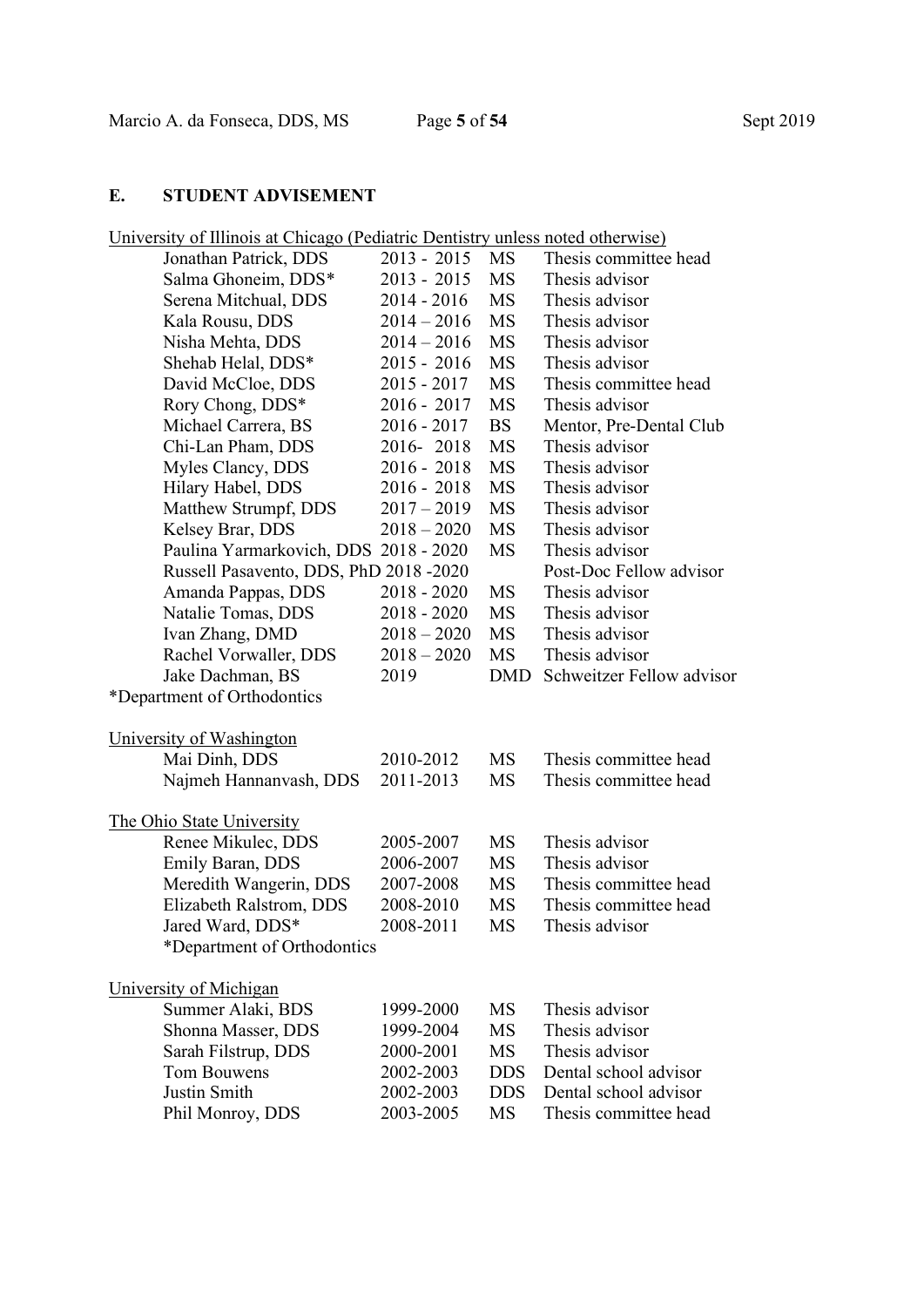|                                     |                                     |                                                                | Sept 2019                                                                                                                                                                                                                                                                                                 |
|-------------------------------------|-------------------------------------|----------------------------------------------------------------|-----------------------------------------------------------------------------------------------------------------------------------------------------------------------------------------------------------------------------------------------------------------------------------------------------------|
| 2003-2005<br>2004-2006<br>2004-2006 | <b>MS</b><br><b>MS</b><br><b>MS</b> | Thesis committee head<br>Thesis advisor head<br>Thesis advisor |                                                                                                                                                                                                                                                                                                           |
|                                     |                                     |                                                                |                                                                                                                                                                                                                                                                                                           |
| 2015-2016                           |                                     |                                                                | Thesis external<br>reviewer                                                                                                                                                                                                                                                                               |
| 2018                                |                                     |                                                                | Thesis external<br>reviewer                                                                                                                                                                                                                                                                               |
| 2013                                | PhD                                 |                                                                | Thesis advisor                                                                                                                                                                                                                                                                                            |
| 2019                                |                                     |                                                                | Thesis external<br>reviewer                                                                                                                                                                                                                                                                               |
|                                     |                                     | Page 6 of 54                                                   | University of Adelaide School of Dentistry, Adelaide, Australia<br>Doctor of Clinical Dentistry<br>Doctor of Clinical Dentistry<br>University of Coimbra School of Dentistry, Coimbra, Portugal<br>The University of Melbourne Faculty of Dentistry, Melbourne, Australia<br>Doctor of Clinical Dentistry |

## F. SPECIAL INSTRUCTIONAL MATERIALS

## University of Michigan

- Management of oral complications in the pediatric oncology patient protocol developed for the Dept. of Pediatric Hematology/Oncology, University of Michigan Health System (2004, revision)
- Comprehensive oral management for pediatric bone marrow transplant patients' protocol and instructional video developed for the Dept. of Pediatric Bone Marrow Transplantation, University of Michigan Health System (2004, revision)
- "A Beautiful Smile" A 30-minute documentary on dental care access barriers faced by medically compromised pediatric patients and families developed with undergraduate students and faculty in the Film and Video Studies Dept., University of Michigan (2002)
- Web-based Pediatric Oral Health Education for Primary Care Medical Residents University of Michigan (2005)

The Ohio State University

- Pediatric Education Platform (PEP) Pediatric Dentistry component, Education of General Pediatrics residents, Dept. of General Pediatrics, Columbus Children's Hospital (2005)
- Management of oral complications in the pediatric oncology patient protocol developed for the Department of Hematology/Oncology, Columbus Children's Hospital (2006)
- Course syllabi (3 volumes) Oral and Dental Management for Children with Special Health Care Needs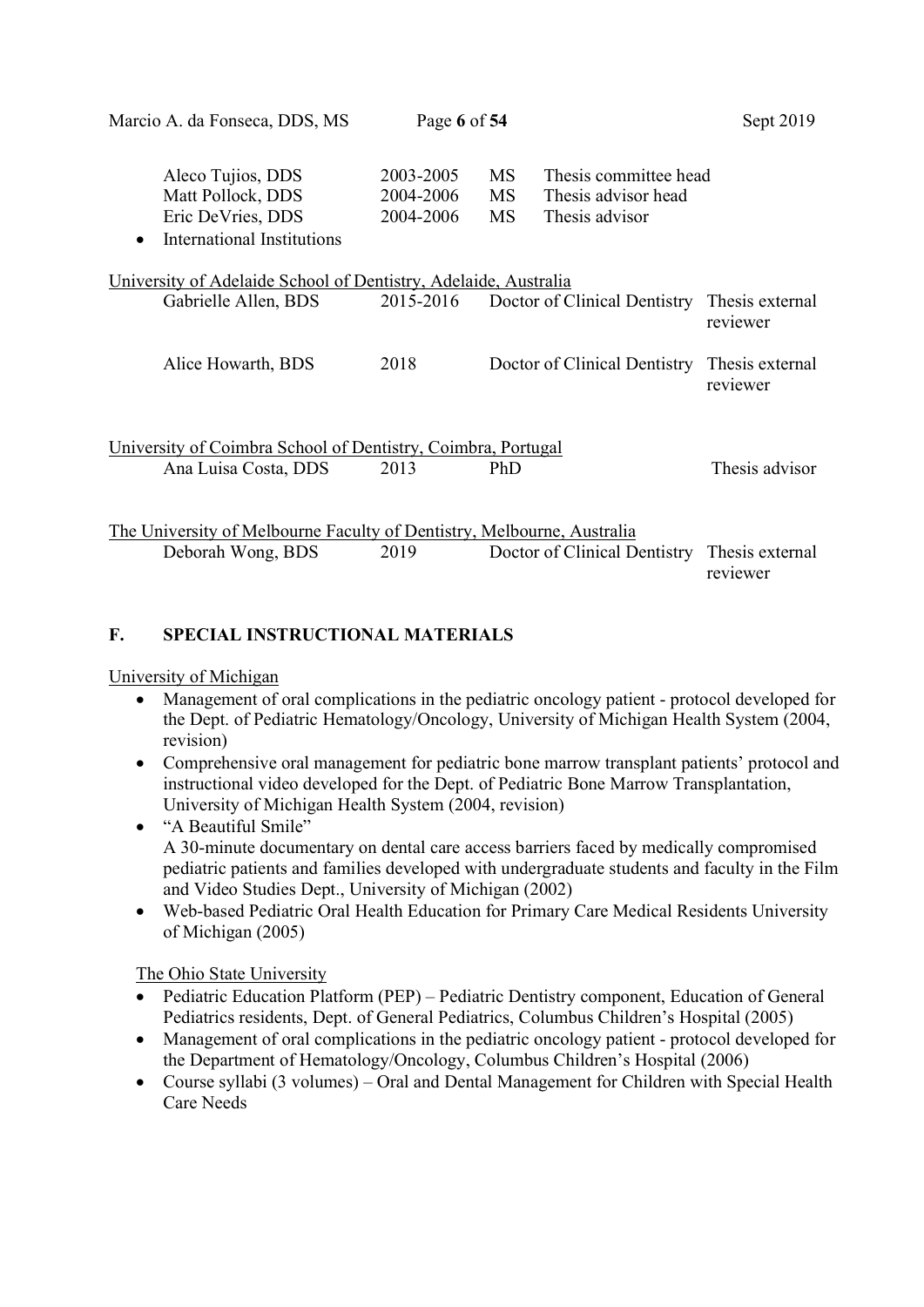## University of Washington

- Management of oral complications in the pediatric oncology patient protocol developed for the Dept. of Hematology/Oncology, Seattle Children's Hospital (2011)
- Leadership Skills Development for Pediatric Dentistry Residents seminar series developed in conjunction with faculty of the Center for Leadership & Strategic Thinking, Dept. of Management & Organization, Foster Business School, University of Washington (2012)
- Development of the International Visiting Dentist Program in the Department of Pediatric Dentistry, University of Washington (2012)
- Course syllabi (3 volumes) Oral and Dental Management for Children with Special Health Care Needs

University of Illinois at Chicago

 Development of the International Visiting Dentist Program in the Department of Pediatric Dentistry, University of Illinois at Chicago (2014)

American Academy of Pediatric Dentistry

 Lead author on the revision of the guidelines on "Dental management of pediatric patients receiving chemotherapy, hematopoietic stem cell transplantation and/or radiation" - American Academy of Pediatric Dentistry Reference Manual 2004-05 / 2007-08

Practical Reviews in Pediatric Dentistry, Oakstone Publishing, Birmingham, AL

- Audio tape: "The effects of Chemotherapy and Radiation Therapy on Oral Health" (2003)
- CD: "Comprehensive Dental Care for the Child with Cancer" (March 2009)
- CD: "Hematopoietic Stem Cell Transplant" (May 2009)
- CD: "Old drugs, new uses" (Sept 2009)
- CD: "Poverty in Health Care Settings" (May 2010)

## IX. PEER MENTORSHIP

| William Frese, MD, MPH       | $2014 - 2015$ | <b>Assistant Professor</b><br>Department of Pediatrics, College of<br>Medicine, UIC<br>Chicago, IL                                                 |
|------------------------------|---------------|----------------------------------------------------------------------------------------------------------------------------------------------------|
| Travis Nelson, DDS, MSD, MPH | $2013 -$      | Clinical Associate Professor<br>Department of Pediatric Dentistry,<br>School of Dentistry, University of<br>Washington<br>Seattle, WA              |
| Seunghoon Yoo, DDS, MS, PhD  | $2015 - 2016$ | Associate Professor (on sabbatical)<br>Department of Pediatric Dentistry<br>College of Dentistry, Dankook<br>University<br>Choong Nam, South Korea |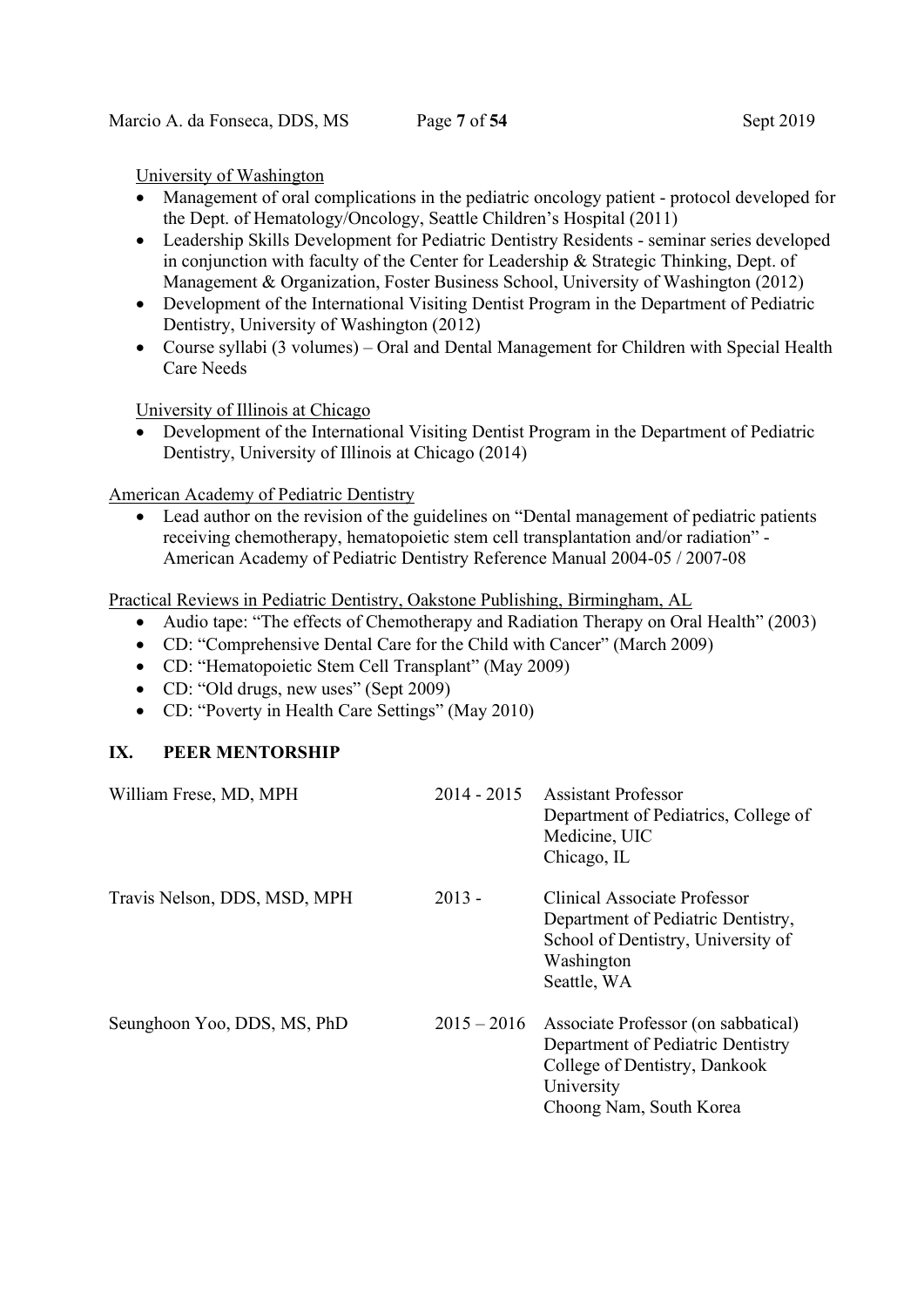| Marcio A. da Fonseca, DDS, MS | Page 8 of 54 | Sept 2019                                                                                                                                                                                                                             |
|-------------------------------|--------------|---------------------------------------------------------------------------------------------------------------------------------------------------------------------------------------------------------------------------------------|
| Saad BinSaleh, DDS            | 2015         | Mentor, international visiting dentist<br>Demonstrator, Department of Pediatric<br>Dentistry, King Saud University<br>Riyadh, Saudi Arabia                                                                                            |
| Beatriz Naval, DDS            | 2015         | Mentor, international visiting dentist<br>Private Practice, Madrid, Spain                                                                                                                                                             |
| Peeyush Ranjan, BDS, RDH      | 2016         | Mentor, international visiting dentist<br>Private Practice, Calgary, Canada                                                                                                                                                           |
| Mohamad AlHadlaq, DDS         | 2017         | Mentor, international visiting dentist<br>Demonstrator, Department of Pediatric<br>Dentistry, King Saud University<br>Riyadh, Saudi Arabia                                                                                            |
| Nouf AlAjaji, DDS             | 2018         | Mentor, international visiting dentist<br>Private Practice, Riyadh, Saudi Arabia                                                                                                                                                      |
| Seongwoo Shin, DDS, PhD       | 2018         | Mentor, international visiting pediatric<br>Dentist, fellow, Department of Pediatric<br>Dentistry, Dankook University, S. Korea                                                                                                       |
| Younsoon Jung, DDS            | 2018         | Mentor, international visiting pediatric<br>Dentist, resident, Department of<br>Pediatric Dentistry, Dankook University,<br>S. Korea                                                                                                  |
| Prof. Selma Jakupovic         | 2018-19      | Fulbright Scholar<br><b>Associate Professor</b><br>Department of Restorative Dentistry and<br>Endodontics<br>University of Sarajevo School of<br>Dentistry<br>Sarajevo, Bosnia & Herzegovina                                          |
| Kerrod Hallett, BDS. MSc      | 2019         | Director, Department of Dentistry<br>Royal Children's Hospital<br>Research Fellow, Clinical Sciences<br>Murdoch Children's Research Institu<br><b>Clinical Associate Professor</b><br>University of Melbourne<br>Melbourne, Australia |
| Daewoo Lee, DDS, PhD          | 2019-        | Assistant Professor, Department of                                                                                                                                                                                                    |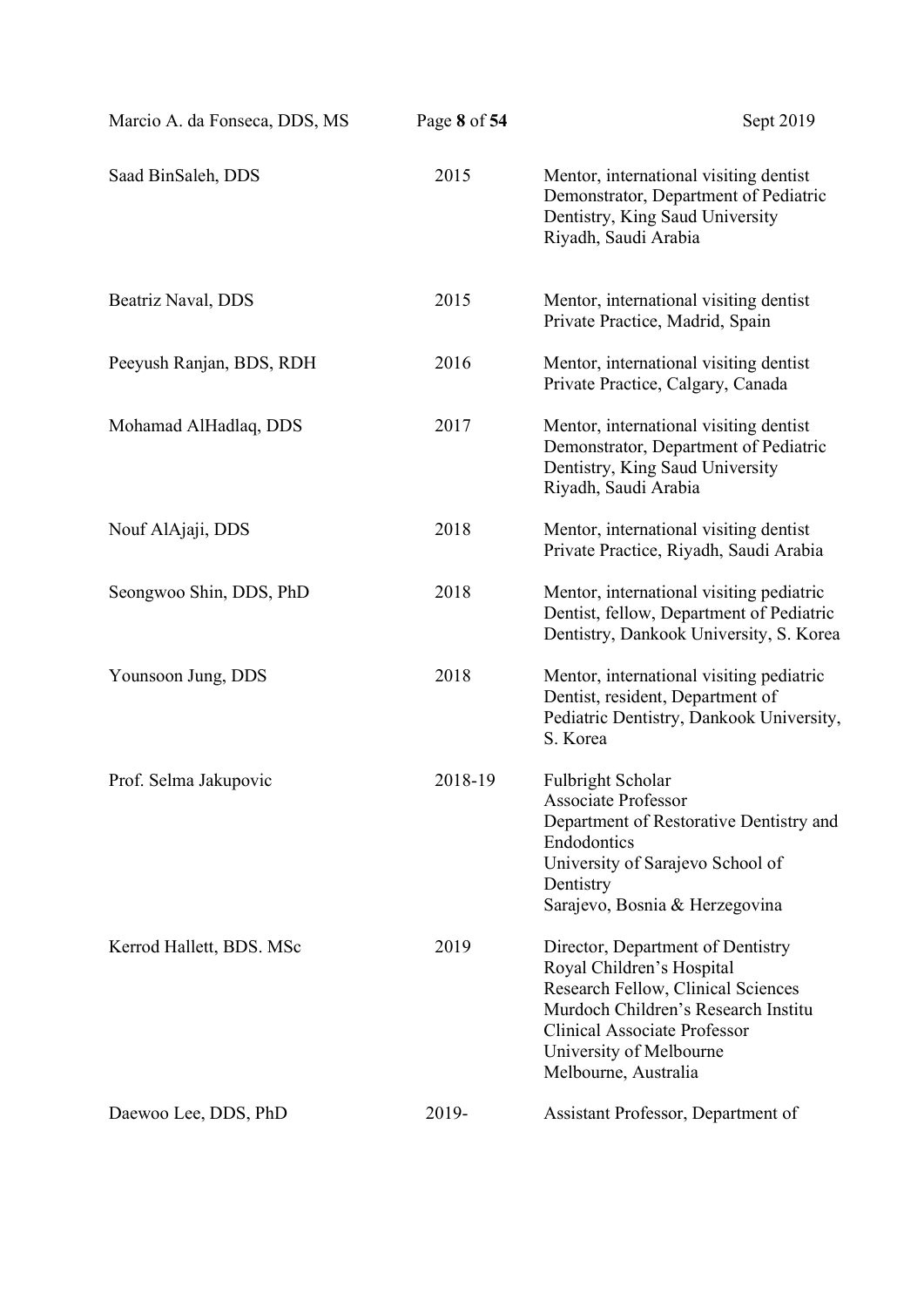Pediatric Dentistry, Chonbuk National University and Hospital Jeonju, South Korea

Nida E Haque Mahmud, BDS 2019 Mentor, international visiting dentist

## X. INVITED COURSES AND SEMINARS<br>
Private Practice, Lahore, Pakistan INVITED COURSES AND SEMINARS

## A. CONTINUING EDUCATION

 $\bullet$  In the United States

| Dec. 1991        | In the United States<br>Ewing's Sarcoma of the mandible: case report                                                                                                              |
|------------------|-----------------------------------------------------------------------------------------------------------------------------------------------------------------------------------|
|                  | Grand Rounds, Denver General Hospital<br>Denver, CO                                                                                                                               |
| Dec. 1995        | The head and neck as targets for violence<br>5 <sup>th</sup> Annual Western Migrant Stream Forum<br>San Jose, CA                                                                  |
| <b>July 1996</b> | Introduction to Pediatric Dentistry for Pediatricians<br>Department of Pediatrics<br>University of California San Francisco Medical Center<br>San Francisco, CA                   |
| Oct 1996         | Head, neck and intraoral aspects of child abuse and neglect<br>J. E. Gurley Alumni Day University of California San Francisco School of Dentistry<br>San Francisco, CA            |
| Jan. 1997        | Early childhood caries: prevention and management<br>Pediatric Grand Rounds, San Francisco General Hospital<br>San Francisco, CA                                                  |
| March 1997       | The dental professional's role in child abuse and neglect<br>University of California San Francisco School of Dentistry<br>San Francisco, CA                                      |
| April 1997       | Identification of child's injuries from physical abuse and neglect<br>LIDHE 9 <sup>th</sup> Annual Dental Symposium<br>University of California San Francisco School of Dentistry |
| March 1998       | Oral complications following chemotherapy and radiotherapy in children<br>University of Michigan School of Dentistry<br>Ann Arbor, MI                                             |
| March 1999       | Innovations in the Comprehensive Management of Oral Cancer: an updated approach<br>to an old problem                                                                              |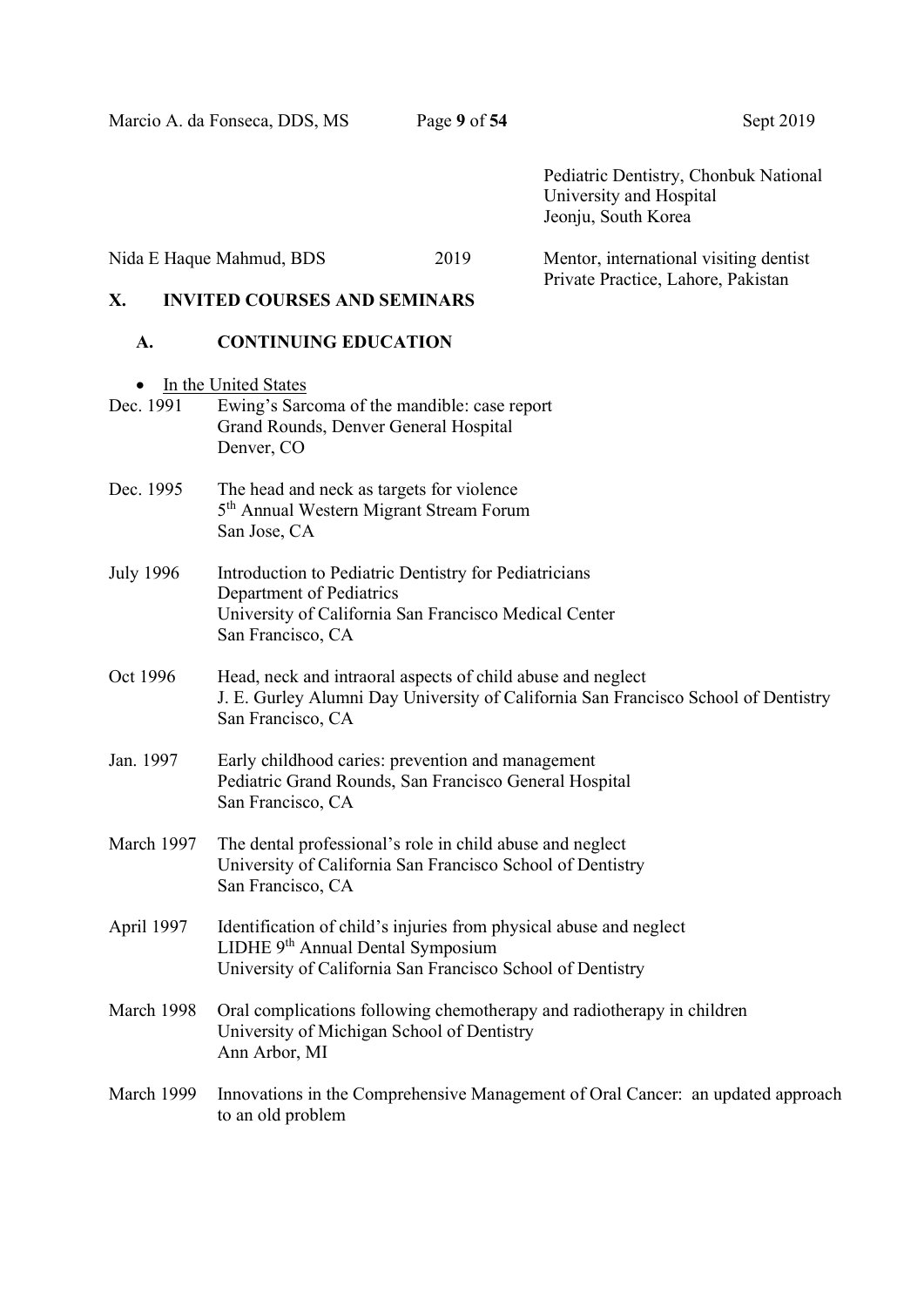University of Michigan School of Dentistry

 Ann Arbor, MI Sept 1999 Oral complications following chemotherapy and radiation in children Keynote speaker - Easlick Society Meeting, University of Michigan School Dentistry Ann Arbor, MI May 2000 Interdisciplinary Workshop on Oral Health and Quality of Life National Institutes of Dental and Craniofacial Research (R25 ED13583-01) University of Michigan School of Dentistry Ann Arbor, MI Oct 2000 Innovations in the Comprehensive Management of Oral Cancer: an updated approach to an old problem University of Michigan School of Dentistry Ann Arbor, MI Feb 2001 Advanced Topics in Pediatric Dentistry Michigan Academy of Pediatric Dentistry Ann Arbor, MI May 2002 Oral Care for Pediatric Patients Undergoing Chemotherapy and/or Radiotherapy 55th Annual Session of the American Academy of Pediatric Dentistry (Breakfast Rounds) Denver, CO May 2002 Oral and Dental Management of Pediatric Patients on Chemotherapy and/or Radiotherapy Keynote Speaker - Anderson Memorial Lecture 55th Annual Session of the American Academy of Pediatric Dentistry Denver, CO Aug 2002 Oral and Dental Care for the Medically Compromised Child Alaska Native Medical Center Anchorage, AK Oct 2002 Oral and Dental Management of the Cancer Patient Innovations in the Comprehensive Management of Oral Cancer: an updated approach to an old problem University of Michigan School of Dentistry, Ann Arbor, MI Dec 2002 Systemic Issues Related to Oral Health Pediatric Grand Rounds, DeVos Children's Hospital Grand Rapids, MI Oct 2003 Oral and Dental Management of the Cancer Patient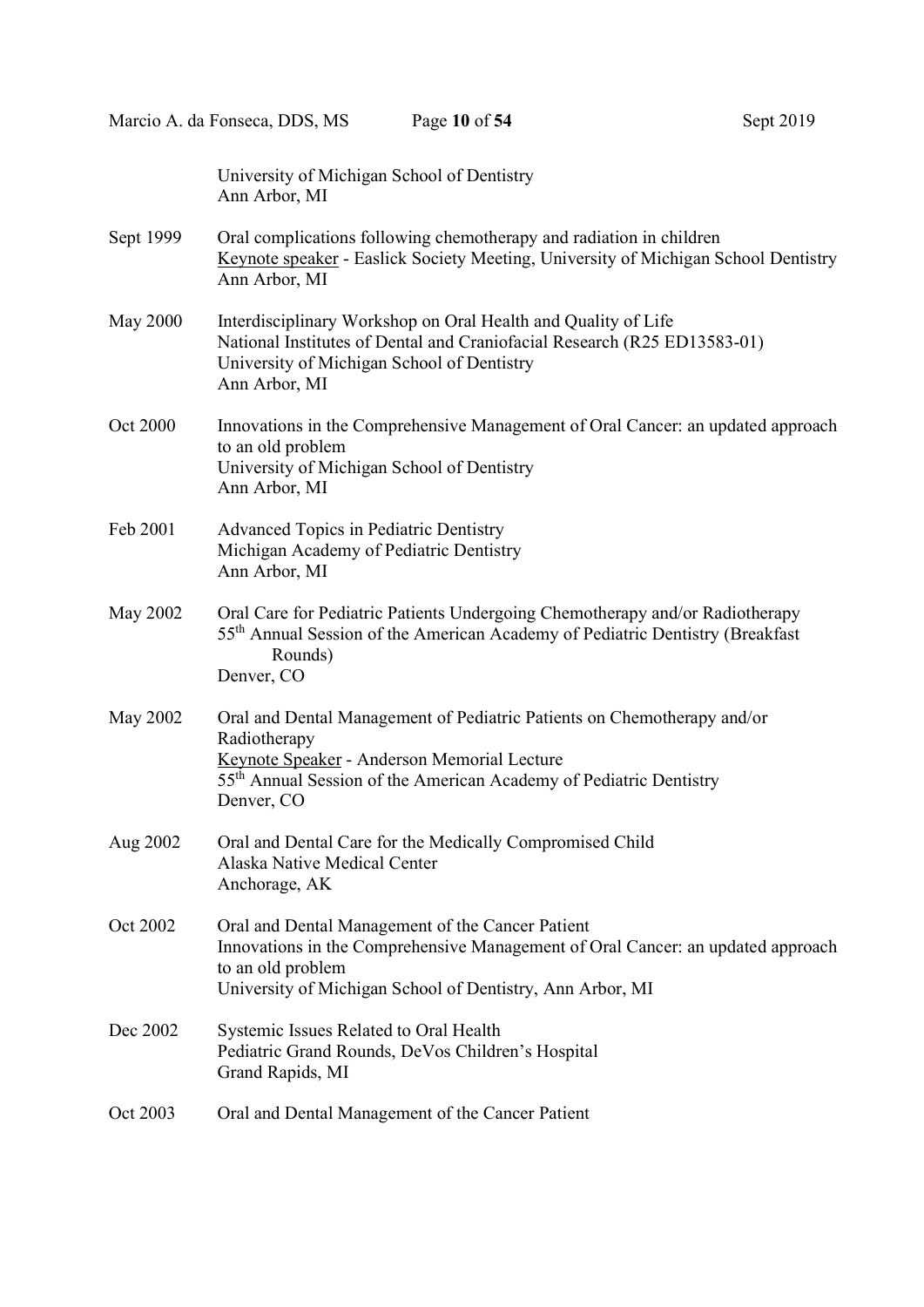| March 2005 | Innovations in the Comprehensive Management of Oral Cancer: an updated approach<br>to an old problem<br>Lansing, MI<br>The Dental Hygienist and the Special Health Care Child<br>Northland Dental Hygienists' Society Meeting<br>Traverse City, MI |
|------------|----------------------------------------------------------------------------------------------------------------------------------------------------------------------------------------------------------------------------------------------------|
| May 2005   | Oral and Dental Management of the Cancer Patient<br>Innovations in the Comprehensive Management of Oral Cancer: an<br>updated approach to an old problem<br>Dearborn, MI                                                                           |
| Sept 2006  | Craniofacial and Oral Implications of Systemic Conditions and Medical Therapies<br>Pediatric Oral Health<br>33 <sup>rd</sup> Annual Pediatrics Conference<br>Oregon, OH                                                                            |
| Oct 2006   | Childhood Cancer<br>Advanced Education in General Dentistry Mastership Program<br>The Ohio State University College of Dentistry<br>Columbus, OH                                                                                                   |
| Oct 2007   | Dental and Oral Care Before Cancer Therapy: Child, Adolescent and Young Adults<br>International Symposium on the Oral-Systemic Health Connection in Children<br>The Ohio State University College of Dentistry<br>Columbus, OH                     |
| Oct 2007   | Dental and Oral Care in Childhood Cancer<br><b>Keynote Speaker</b> - Maryland Academy of Pediatric Dentistry<br>Columbia, MD                                                                                                                       |
| Oct 2007   | Dental Care for the Medically Complex Child<br>Keynote Speaker - University of Florida PedoGators Alumni Meeting<br>Gainesville, FL                                                                                                                |
| April 2008 | The "Musts" for Mucous Membrane Monitoring<br>Infectious Disease Nursing Conference, Nationwide Children's Hospital<br>Columbus, OH                                                                                                                |
| Dec 2008   | Dental and Oral Care for the Child with Cancer<br>Miami Children's Hospital<br>Coral Gables, FL                                                                                                                                                    |
| May 2009   | A Sticky Subject: Sickle Cell Anemia<br>62nd Annual Meeting of the American Academy of Pediatric Dentistry<br>Honolulu, HI                                                                                                                         |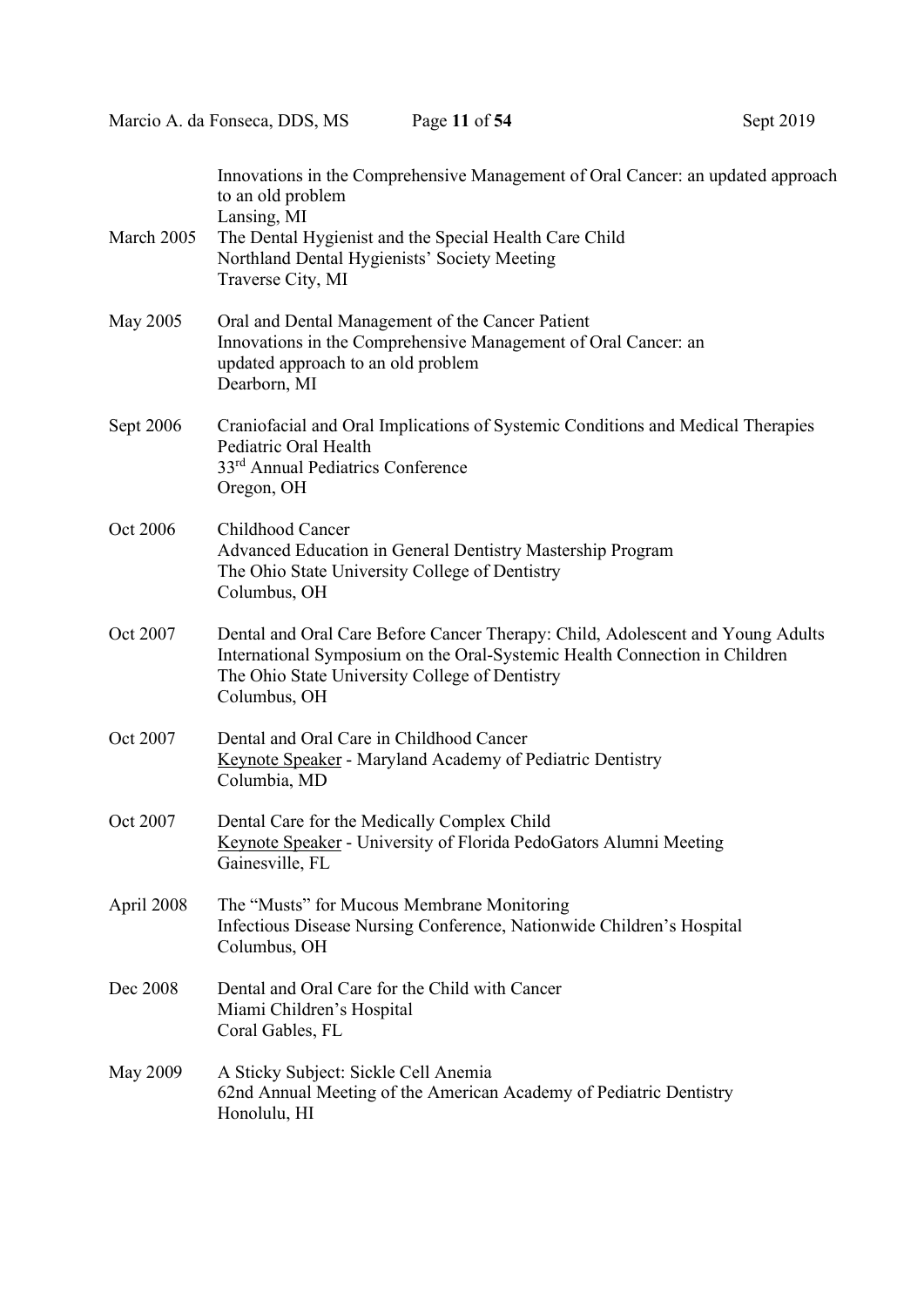| Nov 2009         | Dental and Oral Care for the Child with Cancer<br>Keynote Speaker - The James Steiner Lecture Series, Cincinnati Children's Hospital<br>Cincinnati, OH                                                      |
|------------------|-------------------------------------------------------------------------------------------------------------------------------------------------------------------------------------------------------------|
| Feb 2011         | An update on dental care in childhood cancer<br>Keynote Speaker - Law-Lewis Lecture, University of Washington School of<br>Dentistry<br>Seattle, WA                                                         |
| May 2011         | Myth Busters – You Don't Have to Be a Special Dentist to Treat Children with<br><b>Special Health Care Needs</b><br>64 <sup>th</sup> American Academy of Pediatric Dentistry Annual Meeting<br>New York, NY |
| <b>July 2011</b> | Selected Topics on Oral Care for Medically Compromised Children<br>Keynote Speaker - Alaska Pediatric Dental Society Meeting<br>Anchorage, AK                                                               |
| Oct 2011         | Selected Topics on Oral Care for Medically Compromised Children<br>Michigan Academy of Pediatric Dentistry<br>Plymouth, MI                                                                                  |
| Oct 2011         | The Culture of Poverty<br>Michigan Academy of Pediatric Dentistry<br>Plymouth, MI                                                                                                                           |
| May 2012         | Dental Management of Pediatric Oncology Patients<br>Keynote Speaker - University of Puerto Rico School of dentistry<br>San Juan, PR                                                                         |
| Oct 2012         | The Culture of Poverty<br>Michigan Community Dental Clinics Annual Session<br>Traverse City, MI                                                                                                             |
| Jan 2013         | The Culture of Poverty<br>University of Illinois at Chicago College of Dentistry<br>Chicago, IL                                                                                                             |
| May 2013         | Mysterious Cases in Pediatric Dentistry<br>Department of Pediatric Dentistry, University of North Carolina<br>Chapel Hill, NC                                                                               |
| Nov 2013         | Eat or Heat? The Effect of Poverty on Children's Behavior<br>Symposium on Beyond the Guidelines: Factors Affecting Behavior Guidance<br>American Academy of Pediatric Dentistry                             |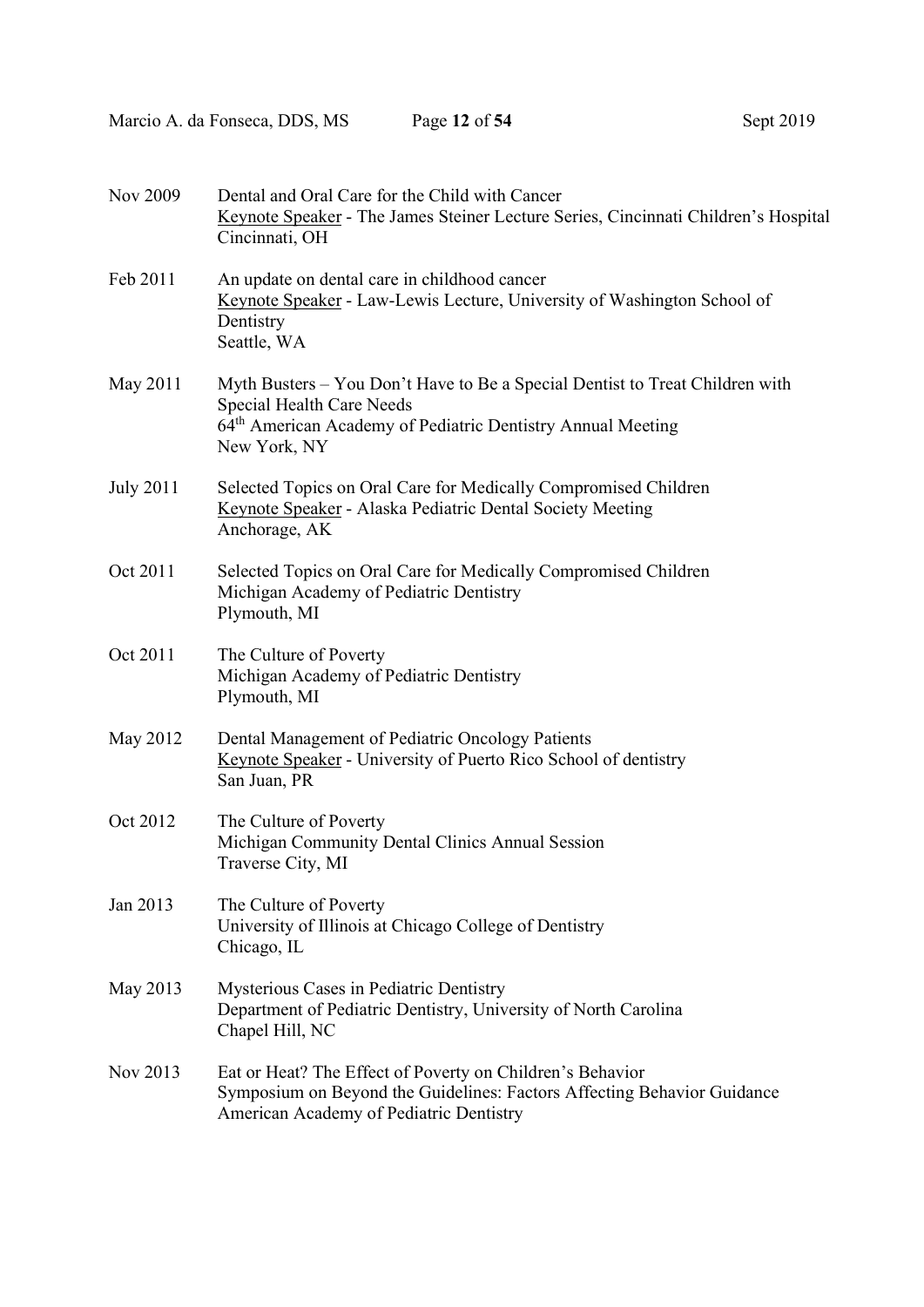Chicago, IL

| March 2014 | Understanding the Selection Criteria for Residency Programs in the Climate of<br>Pass/Fail<br>2014 American Dental Education Association Annual Session and Exhibition<br>San Antonio, TX                                                                                                     |
|------------|-----------------------------------------------------------------------------------------------------------------------------------------------------------------------------------------------------------------------------------------------------------------------------------------------|
| March 2014 | Eat or Heat? The Effects of Poverty on Children's Behavior<br>Keynote Speaker - 11 <sup>th</sup> Annual Extramural Education Conference<br>UIC College of Dentistry, Chicago, IL                                                                                                              |
| April 2015 | Dental Treatment of the Medically Compromised Child<br>Michigan Dental Association Annual Meeting<br>Lansing, MI                                                                                                                                                                              |
| Sept 2015  | Pediatric Hematopoietic Stem Cell Transplantation: Oral Health Implications<br>Keynote Speaker - 9th Annual Robert J. Feigal Symposium<br>University of Minnesota School of Dentistry<br>Minneapolis, MN                                                                                      |
| Dec 2015   | Oral Lesions and Infections in Immunocompromised Children<br>A Symposium on Important Oral and Cutaneous Lesions in Infants and Adolescents -<br>American Academy of Pediatric Dentistry, Las Vegas, NV                                                                                       |
| Dec 2015   | Dental and Oral Care of the Child with Down Syndrome and Autism Spectrum<br><b>Disorders</b><br>The Patient with Special Needs: Meeting Dental Care Needs Effectively<br>St. Bernard Hospital, Chicago, IL                                                                                    |
| March 2016 | Treating children with medical problems – what's a pediatric dentist to do?<br>Keynote Speaker - Ohio Academy of Pediatric Dentistry Annual Meeting<br>Columbus, OH                                                                                                                           |
| April 2016 | Eat or heat? The effects of poverty on children's development<br>Research Seminar Series, Rutgers School of Dental Medicine<br>Newark, NJ                                                                                                                                                     |
| April 2018 | Antibiotic Prophylaxis in Dentistry<br>Chicago Dental Society, Englewood branch<br>Oak Lawn, IL                                                                                                                                                                                               |
| May 2019   | Leadership Skills and Emotional Intelligence Development for Pediatric Dentistry<br>Residents – the University of Illinois at Chicago Program<br>Marcio A. da Fonseca, Ranjit Souri<br>Chairs' Meeting (Academic Day), American Academy of Pediatric Dentistry Annual<br>Meeting, Chicago, IL |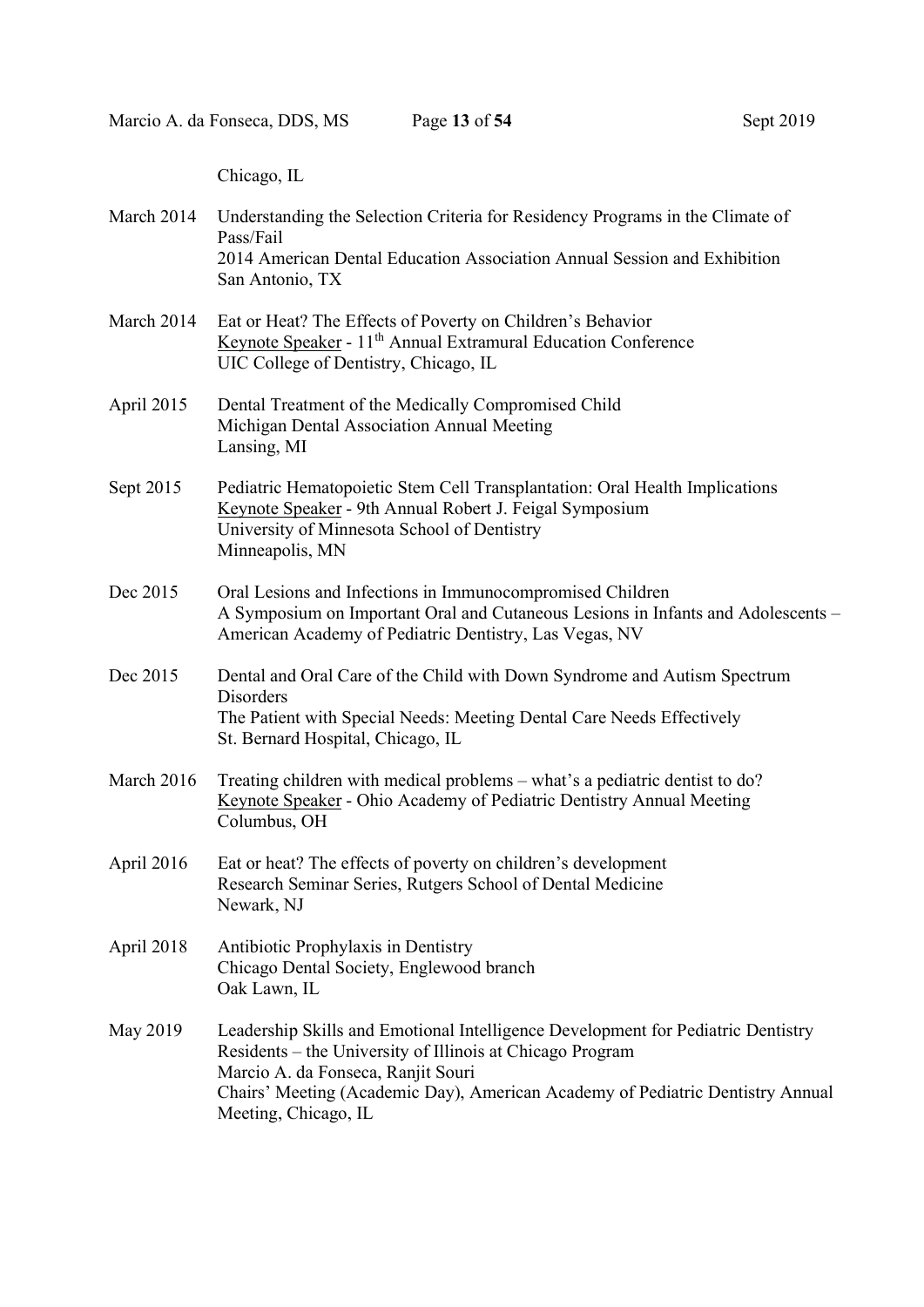| Aug. 2000        | Pediatric Dentistry for Special Care Needs Patients<br>$17th$ Meeting of the Brazilian Academy of Pediatric Dentistry<br>São Paulo, Brazil                                                                                                              |
|------------------|---------------------------------------------------------------------------------------------------------------------------------------------------------------------------------------------------------------------------------------------------------|
| Nov. 2001        | Oral Care for Special Health Care Needs Children<br>Portuguese Society of Stomatology and Dental Medicine Annual Meeting<br>Porto, Portugal                                                                                                             |
| Sept 2002        | Oral Health and the Special Health Care Needs Child – The Role of the Dental<br>Professional in Promoting Social Justice<br><u>Keynote Speaker</u> – $16th$ Congress of the International Association for Disability<br>and Oral Care<br>Athens, Greece |
| Sept 2002        | Oral and Dental Care for Medically Complex Children<br>Keynote Speaker - 22 <sup>nd</sup> Meeting of the Argentine Association of Dentistry for<br>Children<br>Buenos Aires, Argentina                                                                  |
| June 2005        | Dental and Oral Care for the Medically Compromised Child – Selected Topics<br>Keynote Speaker - Taiwanese Association of Pediatric Dentistry<br>Taipei, Taiwan                                                                                          |
| Nov 2005         | Managing Children with Special Needs - Immunocompromised Children<br>20 <sup>th</sup> Congress International Association of Paediatric Dentistry (workshop)<br>Sydney, Australia                                                                        |
| <b>Nov 2006</b>  | Dental and Oral Care for the Child with Cancer<br>15 <sup>th</sup> Alexandria International Dental Conference<br>Alexandria, Egypt                                                                                                                      |
| <b>July 2008</b> | Dental Care for Medically Compromised Children<br>Keynote Speaker - Ohio State University Continuing Education Baltic Cruise,<br>Copenhagen, Denmark                                                                                                    |
| Oct 2008         | Dental Care for Children with Cancer<br>19th Congress of the International Association for Disability and Oral Health<br>Santos, Brazil                                                                                                                 |
| May 2010         | Dental and Oral Care for the Child with Cancer<br>1 <sup>st</sup> Iberic Pediatric Dentistry Meeting<br>Porto, Portugal                                                                                                                                 |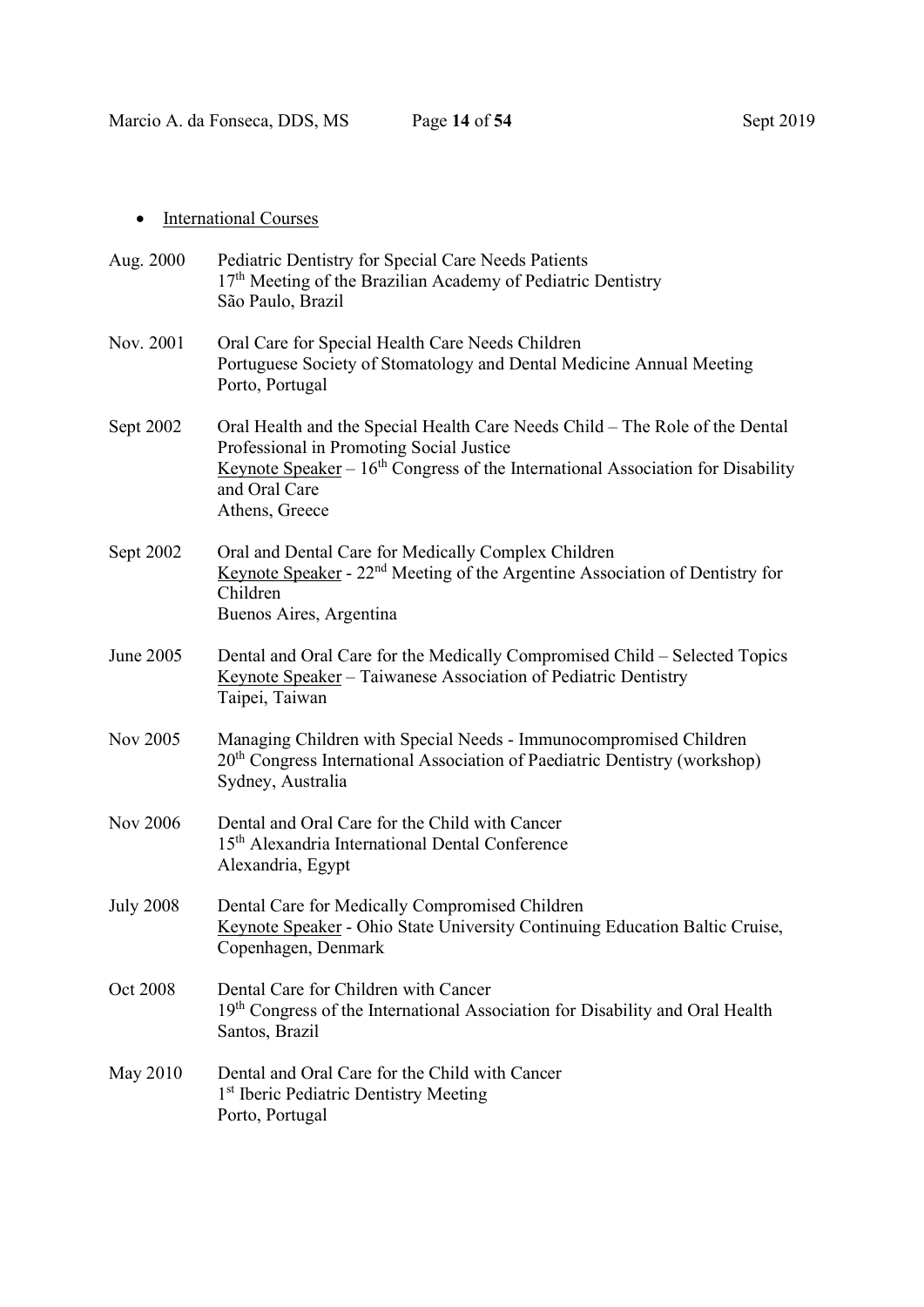| Aug 2010   | Children in Poverty – effects on growth and development and oral health care access<br>20 <sup>th</sup> International Congress of Disability and Oral Health<br>Ghent, Belgium                                              |
|------------|-----------------------------------------------------------------------------------------------------------------------------------------------------------------------------------------------------------------------------|
| May 2012   | Oral Health and Dental Care in Medically Compromised Children<br>XXI Annual Meeting of Dental Medicine and Stomatology at Coimbra University<br>Coimbra, Portugal                                                           |
| Nov 2012   | Autism Spectrum Disorder<br>Dental Care for Children with Cancer<br>Keynote Speaker - Thai Society of Pediatric Dentistry Annual Meeting<br>Bangkok, Thailand                                                               |
| April 2013 | Oral Care for Medically Compromised Children<br>Pediatrics Grand Rounds, Royal Children's Hospital<br>Melbourne, Australia                                                                                                  |
| April 2013 | Oral Health Issues in Medically Compromised Children<br>Keynote Speaker - Australia-New Zealand Society of Paediatric Dentistry<br>Sydney, Australia                                                                        |
| May 2013   | Test your detective skills! Solving mysterious cases in hospital pediatric dentistry<br>VII Jornadas de Medicina Dentaria - Annual Meeting of the School of Dentistry<br>Catholic University of Portugal<br>Viseu, Portugal |
| June 2013  | Oral and Dental Care in Childhood Cancer<br>International Association of Paediatric Dentistry<br>Seoul, Korea                                                                                                               |
|            | October 2013 Treating children with special health care needs - Take on the challenge!<br>32 <sup>nd</sup> Annual Meeting of the Portuguese Society of Stomatology and Dental Medicine<br>Porto, Portugal                   |
| March 2015 | Childhood Cancer: Oral and Dental Aspects<br>Keynote Speaker - The 10 <sup>th</sup> Conference for Arab Pediatric Dentists<br>Kuwait City, Kuwait                                                                           |
| Nov 2015   | Caring for Medically Compromised Children and Adolescents<br>Keynote Speaker - 25 <sup>th</sup> Meeting of the Australasian Academy of Paediatric Dentistry<br>Adelaide, Australia                                          |
| Feb 2016   | Multidisciplinary Approach for Special Needs Pediatric Dentistry Patients<br>Keynote Speaker - Johns Hopkins Aramco Healthcare<br>Dammam, Saudi Arabia                                                                      |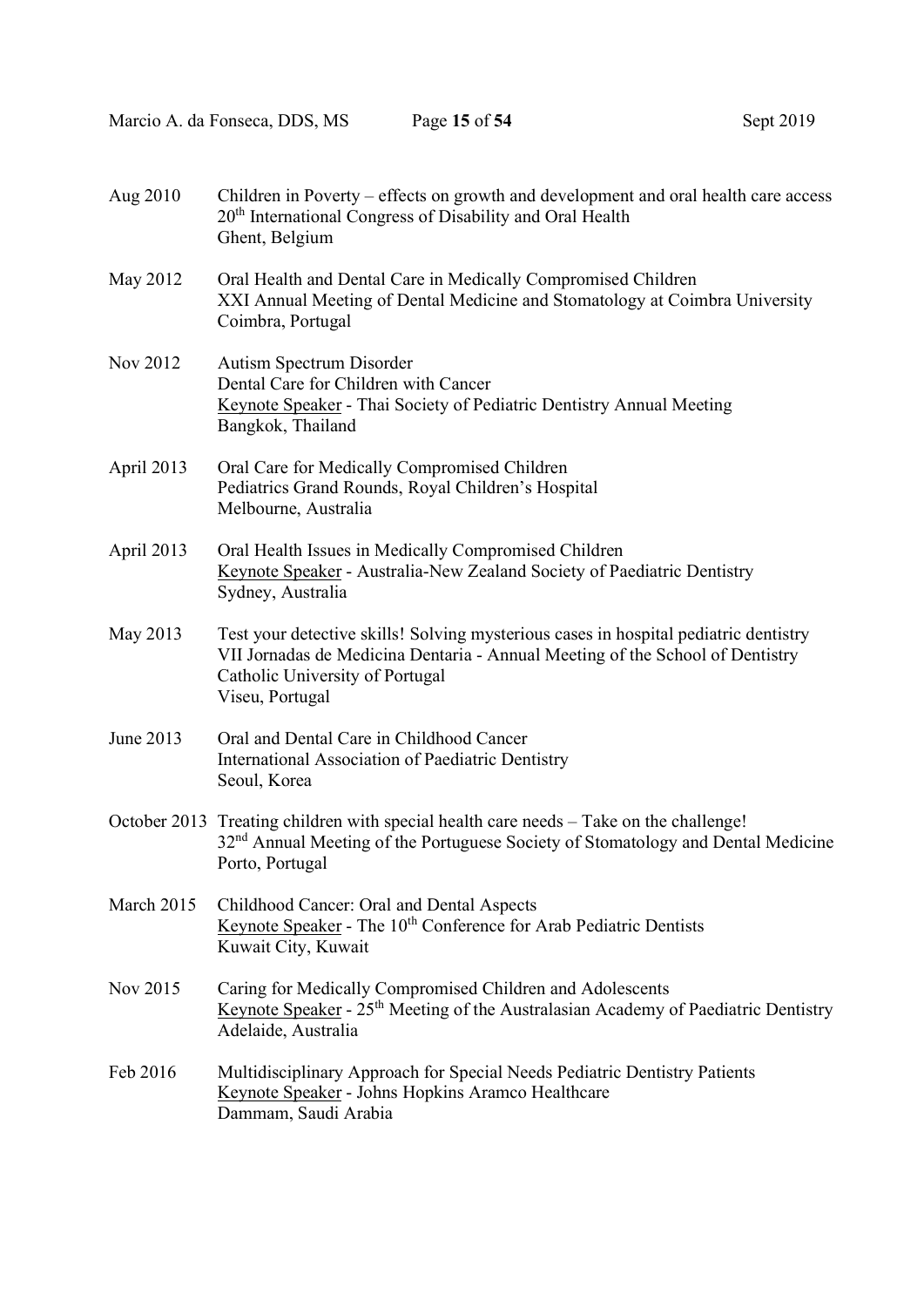| Sept 2019 |  |
|-----------|--|
|-----------|--|

| Sept 2016   | Autism Spectrum Disorder & Childhood Cancer                                |
|-------------|----------------------------------------------------------------------------|
|             | Keynote Speaker - XVIII Congreso Nacional e Internacional Universitario de |
|             | Odontopediatria y Ortodoncia                                               |
|             | Universidad Nacional Autonoma de Mexico                                    |
|             | Mexico City, Mexico                                                        |
| Feb 2017    | Taking Care of Children with Health Issues                                 |
|             | 5 <sup>th</sup> Kuwait Dental Administration Conference and Exhibition     |
|             | Kuwait City, Kuwait                                                        |
| April 2018  | Oral and Dental Care in Childhood Cancer                                   |
|             | Hematopoietic Stem Cell Transplantation                                    |
|             | Korean Academy of Pediatric Dentistry annual meeting                       |
|             | Seoul, Korea                                                               |
| August 2019 | Actualizacion en Atencion y Manejo de Pacientes Especiales                 |
|             | XII Jornada Internacional de la Segunda Especialidad en Odontopediatria    |
|             | Asociacion de Residents de Odontopediatria                                 |

 Universidad Nacional Mayor de San Marcos, Universidad del Peru Lima, Peru

## B. OTHER INVITED COURSES AND SEMINARS (NON-CE)

| Nov 1994 | Child abuse and neglect: dental aspects             |
|----------|-----------------------------------------------------|
|          | Dental management of the pediatric oncology patient |
|          | University of Michigan School Dentistry             |
|          | Ann Arbor, MI                                       |

- April 1995 Dental management of the pediatric oncology patient University of Minnesota School of Dentistry Minneapolis, MN
- June 1995 Child abuse and neglect: dental aspects University of California San Francisco School of Dentistry San Francisco, CA
- May 1996 Dental trauma Department of Pediatrics, University of California San Francisco Medical Center San Francisco, CA
- Feb 1997 Management of oral complications of chemotherapy and radiotherapy in pediatric patients University of Michigan School of Dentistry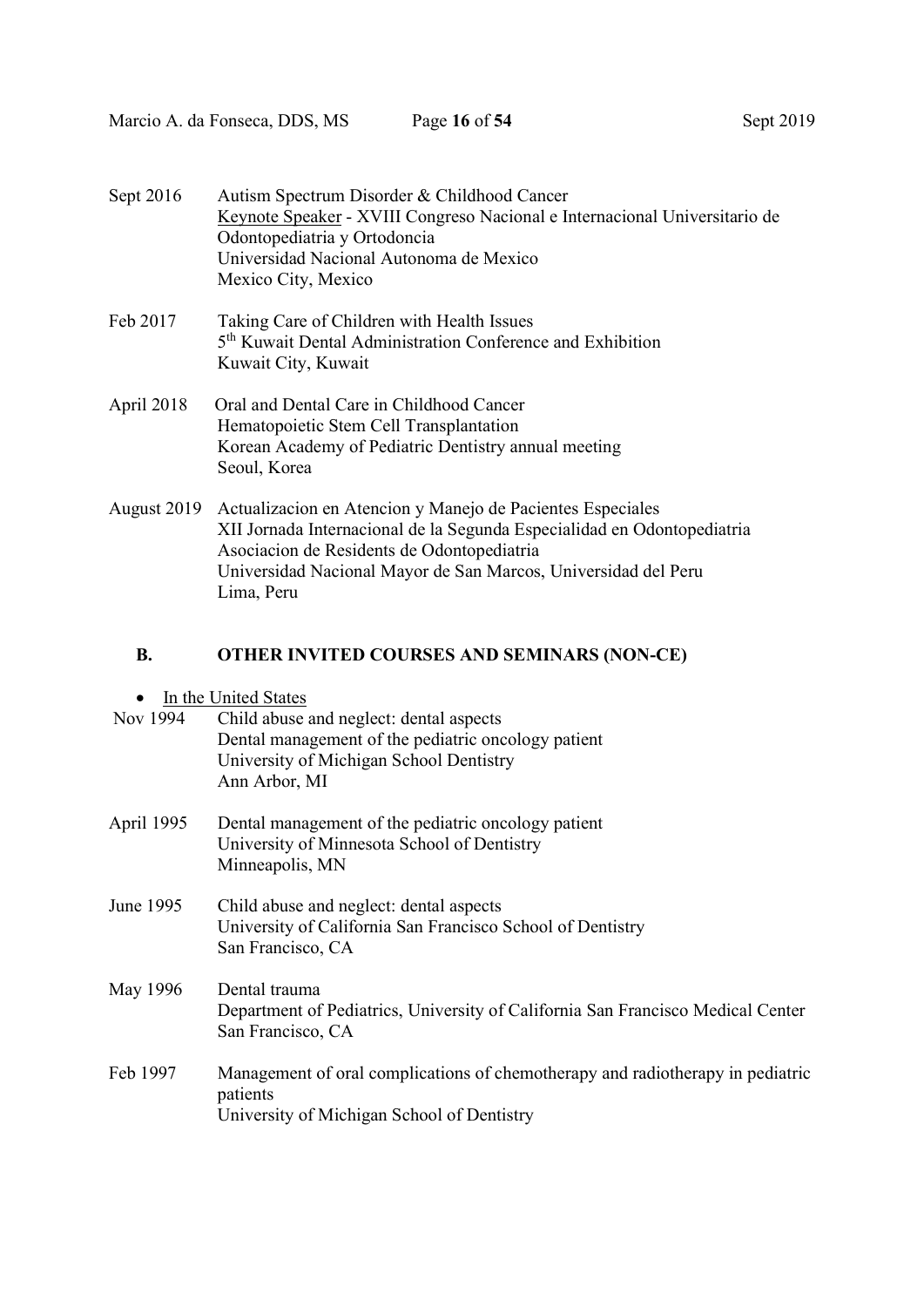Ann Arbor, MI

| March 1998 Oral complications following chemotherapy and radiotherapy in children |
|-----------------------------------------------------------------------------------|
| The Ohio State University College of Dentistry Dept. of Pediatric Dentistry       |
|                                                                                   |
|                                                                                   |

- March 1998 Oral care for the pediatric bone marrow transplant patient Columbus Children's Hospital Dept. of Pediatric Dentistry Columbus, OH
- Sept 1998 Early Childhood Caries Department of Pediatrics, University of Michigan Ann Arbor, MI
- Oct. 1998 Pediatric Oral/Dental Trauma Department of Pediatric Emergencies, University of Michigan Ann Arbor, MI
- May 1999 Pediatric Oral/Dental Trauma Department of Pediatrics, University of Michigan Ann Arbor, MI
- May 1999 Early Childhood Caries Pediatric Nurse Practitioners and Associates, Michigan Chapter Ann Arbor, MI
- Oct. 2000 Pediatric Oral/Dental Trauma Department of Pediatric Emergencies, University of Michigan Ann Arbor, MI
- Feb. 2001 Early Childhood Caries Department of Pediatrics, University of Michigan Ann Arbor, MI
- May 2001 Pediatric Oral/Dental Trauma Department of Pediatrics, University of Michigan Ann Arbor, MI
- Feb. 2002 Early Childhood Caries Department of Pediatrics, University of Michigan Ann Arbor, MI
- Feb. 2002 Long-Term Craniofacial Effects of Radiation Therapy on Children Department of Radiation Oncology, University of Michigan Ann Arbor, MI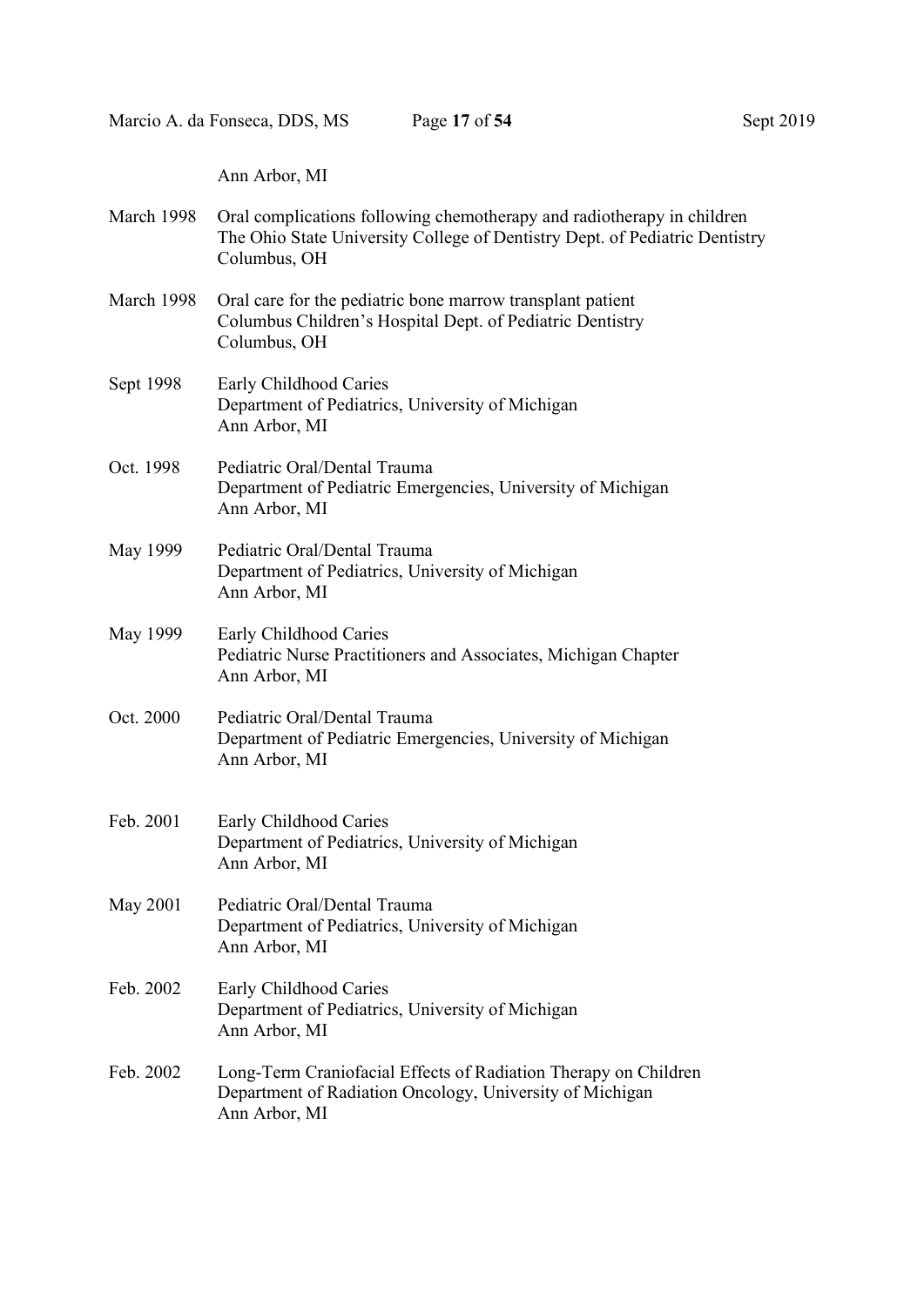Marcio A. da Fonseca, DDS, MS Page 18 of 54 Sept 2019

| June 2002        | Pediatric Oral/Dental Trauma<br>Department of Pediatrics, University of Michigan<br>Ann Arbor, MI                                                                      |
|------------------|------------------------------------------------------------------------------------------------------------------------------------------------------------------------|
| Nov. 2002        | Early Childhood Caries<br>Department of Family Medicine, University of Michigan<br>Ann Arbor, MI                                                                       |
| June 2003        | Oral complications following chemotherapy and radiotherapy in children<br>The Ohio State University College of Dentistry<br>Columbus, OH                               |
| May 2004         | Pediatric Oral/Dental Trauma<br>Department of Pediatrics, University of Michigan<br>Ann Arbor, MI                                                                      |
| Nov 2005         | Dental Management of Oncology/Hematology Patients<br>Department of Orthodontics and Pediatric Dentistry<br>University of Michigan School of Dentistry<br>Ann Arbor, MI |
| Dec 2005         | Dental/Oral Care for the Medically Compromised Child<br>"Lounge and Learn" – Columbus Children's Hospital<br>Columbus, OH                                              |
| April 2006       | Bisphosphonate-induced osteonecrosis of the jaws<br>Department of Nephrology – Columbus Children's Hospital<br>Columbus, OH                                            |
| Jan 2007         | Dental and Oral Care for Children with Cancer<br>New York University College of Dentistry<br>New York, NY                                                              |
| June 2007        | Dental and Oral care for Children Undergoing Hematopoietic Stem Cell<br>Transplantation, New York University College of Dentistry<br>New York, NY                      |
| <b>July 2007</b> | Dental care for the Medically Compromised Child<br>University of Michigan School of Dentistry<br>Ann Arbor, MI                                                         |
| Dec 2009         | Understanding the Culture of Poverty in Healthcare Settings<br>University of Washington School of Dentistry<br>Seattle, WA                                             |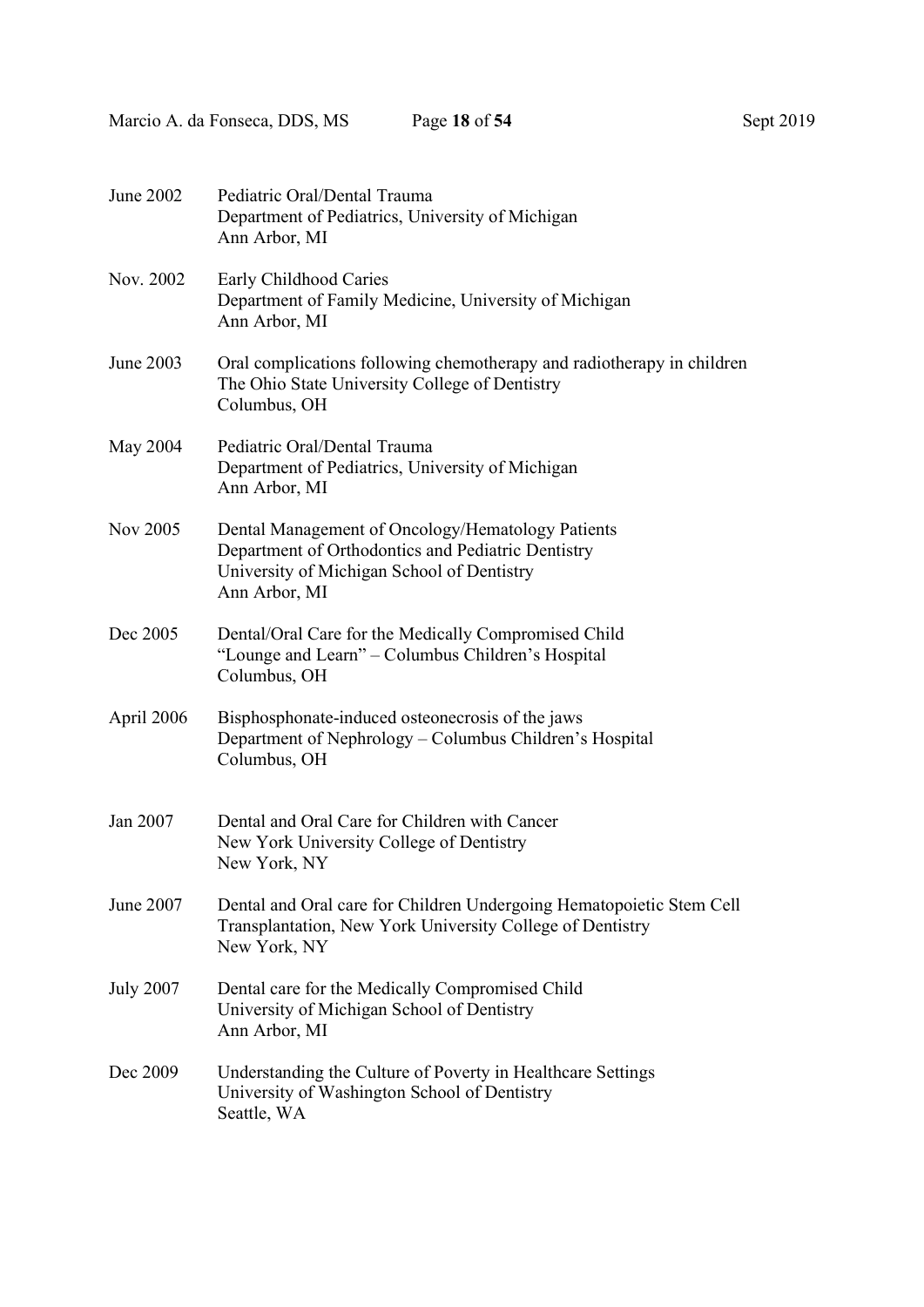| Jan 2010         | Understanding the Culture of Poverty in Healthcare Settings<br>The Ohio State University College of Dentistry<br>Columbus, OH                                         |
|------------------|-----------------------------------------------------------------------------------------------------------------------------------------------------------------------|
| April 2010       | Pride and Prejudice – Understanding the Culture of Poverty<br>Post-College Assembly, The Ohio State University College of Dentistry<br>Columbus, OH                   |
| Jan 2013         | The Impact of Poverty in Pediatric Dental Care<br>University of Illinois at Chicago College of Dentistry<br>Chicago, IL                                               |
| <b>July 2014</b> | Eat or Heat? The Effect of Poverty on Children's Behavior<br>Council on Access, Prevention and Interpersonal Relations, American Dental<br>Association<br>Chicago, IL |
| Aug 2019         | Oral and Dental care for Hematopoietic Stem Cell Transplant Children<br>Comer Children's Hospital<br>Chicago, Il                                                      |
|                  | At International Institutions                                                                                                                                         |
| Aug. 2000        | Child Abuse and Neglect<br>Dental care for the Child with Cancer<br>Araras School of Dentistry<br>Araras, São Paulo, Brazil                                           |
| Sept 2011        | Oral Care for the Child with Cancer<br>American Academy of Pediatric Dentistry / People to People Scientific Exchange<br>Guiyang, China                               |
| Nov 2012         | Selected Topics in Dental Care for Medically Compromised Children<br>Dept. of Pediatric Dentistry, Chulalongkorn University School of Dentistry<br>Bangkok, Thailand  |
| April 2013       | Oral Care in Childhood Cancer<br>Department of Dentistry, Royal Children's Hospital<br>Melbourne, Australia                                                           |
| April 2013       | Oral Care in Childhood Cancer<br>Department of Haematology / Oncology, Royal Children's Hospital<br>Melbourne, Australia                                              |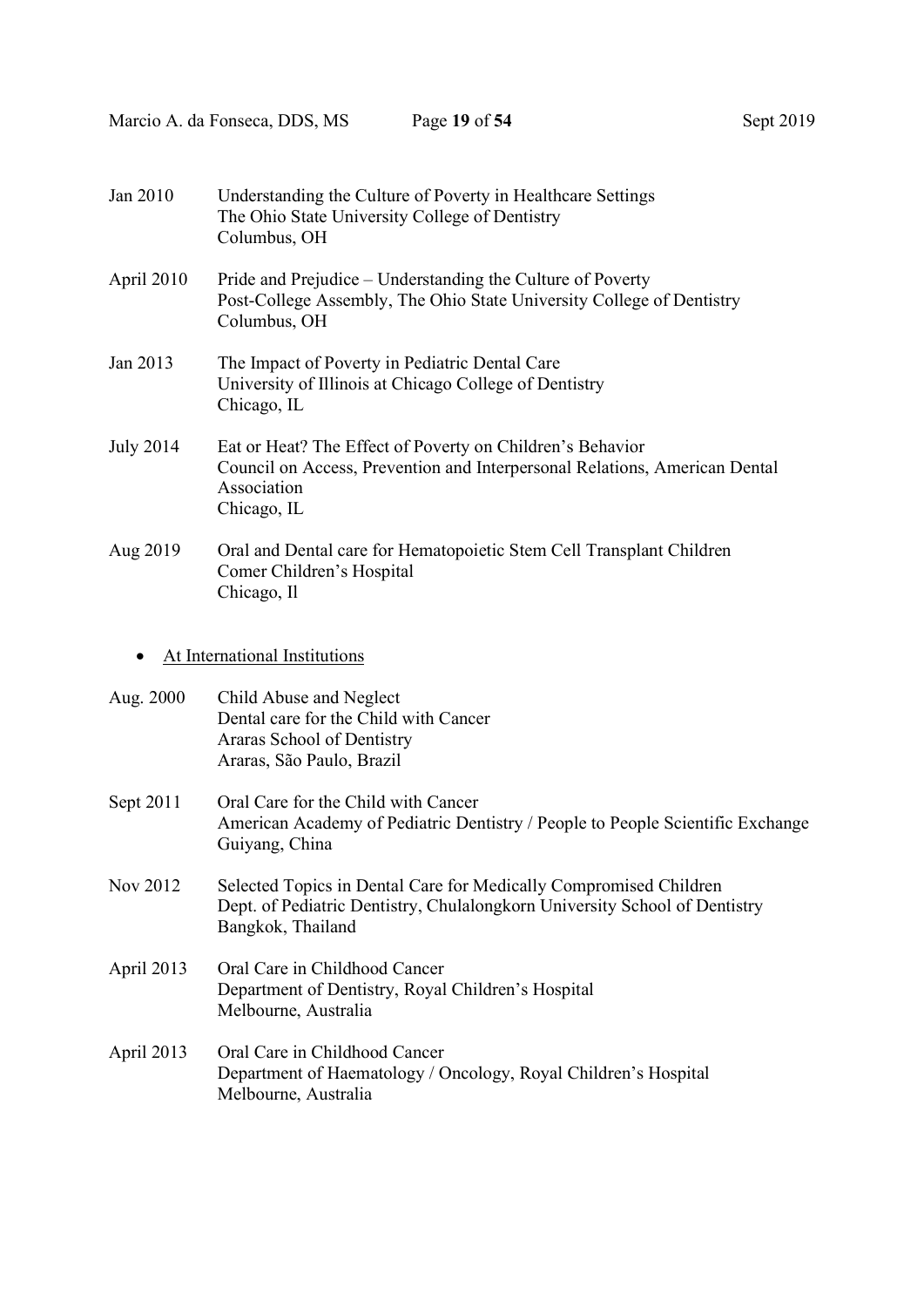| June 2013  | Oral and Dental Care in Childhood Cancer<br>Kyung Hee University School of Dentistry<br>Seoul, Korea                                                                                                    |
|------------|---------------------------------------------------------------------------------------------------------------------------------------------------------------------------------------------------------|
| Oct 2013   | Caring for children with cancer: how should the pediatric dentist proceed?<br>University of Sao Paulo School of Dentistry<br>Ribeirao Preto, Sao Paulo, Brazil                                          |
| Sept 2014  | The Importance of Oral Health in Hematopoietic Stem Cell Transplantation<br>Autism Spectrum Disorder<br>University of Sao Paulo School of Dentistry<br>Ribeirao Preto, Sao Paulo, Brazil                |
| March 2015 | Taking Care of Children with Cancer – The Role of the Pediatric Dentist<br>King Saud University College of Dentistry<br>Riyadh, Saudi Arabia                                                            |
| March 2015 | Childhood Cancer: Oral and Dental Aspects<br>University of Damman College of Dentistry<br>Damman, Saudi Arabia                                                                                          |
| Oct 2015   | Oral Health in Children with Health Issues<br>University of Sao Paulo School of Dentistry<br>Ribeirao Preto, Sao Paulo, Brazil                                                                          |
| April 2016 | Dental care for children with Down Syndrome and neural tube defects<br>University of Sao Paulo School of Dentistry<br>Ribeirao Preto, Sao Paulo, Brazil                                                 |
| Nov 2016   | An Update on Childhood Cancer<br>The Hebrew University - Hadassah School of Dental Medicine<br>Jerusalem, Israel                                                                                        |
| April 2017 | Selected Topics in Dental Care for Medically Compromised Children<br>Division of Paediatric Dentistry, Department of Oral Sciences<br>Faculty of Dentistry, University of Otago<br>Dunedin, New Zealand |
| May 2017   | Autism Spectrum Disorders in the Dental Office<br>Faculty of Dentistry Kuwait University<br>Kuwait City, Kuwait                                                                                         |
| Nov 2017   | Dental and Oral Care for Children with Cancer<br>Department of Pedodontics, Faculty of Dentistry, Chiang Mai University<br>Chiang Mai, Thailand                                                         |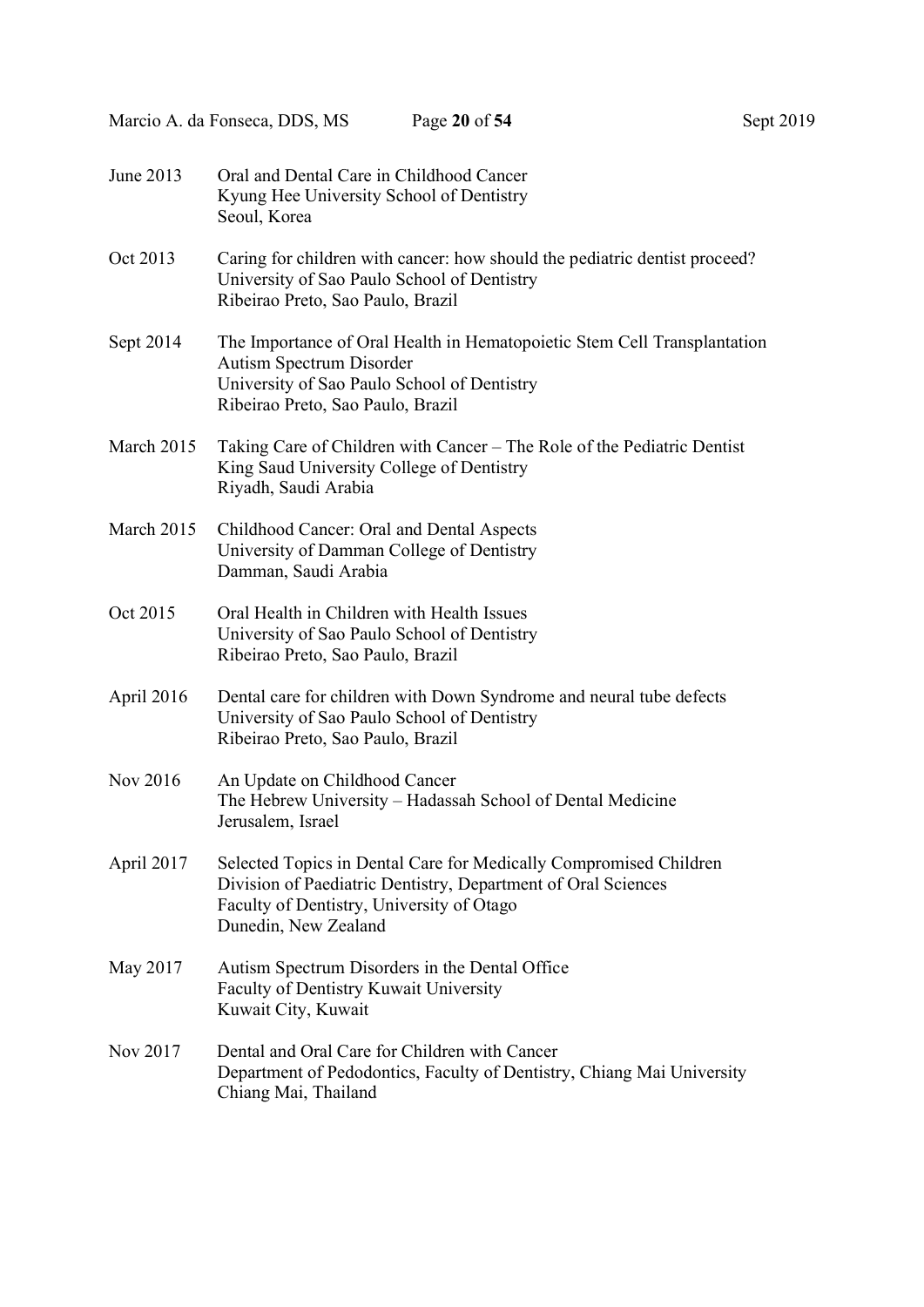| March 2018 | Oral Lesions: New Insights in Pediatric Dentistry<br>Department of Pediatric Dentistry School of Dental Medicine, Tel Aviv University<br>Tel Aviv, Israel      |
|------------|----------------------------------------------------------------------------------------------------------------------------------------------------------------|
|            | An Update on Child Cancer and Hematopoietic Stem Cell Transplantation<br>The Hebrew University – Hadassah School of Dental Medicine<br>Jerusalem, Israel       |
| June 2018  | Dental Care for Children with Cystic Fibrosis<br>University of Sao Paulo School of Dentistry<br>Ribeirao Preto, Sao Paulo, Brazil                              |
| March 2019 | Dental and Oral Care for the Child with Cardiac Issues<br>Department of Pediatric Dentistry School of Dental Medicine, Tel Aviv University<br>Tel Aviv, Israel |
|            | The Hebrew University - Hadassah School of Dental Medicine<br>Jerusalem, Israel                                                                                |
| April 2019 | Autism Spectrum Disorders – what is a dentist to do?<br>Infective Endocarditis Challenges<br>Department of Pediatric and Preventive Dentistry                  |

#### XI. RESEARCH MEETINGS – POSTER PRESENTATIONS

Coimbra, Portugal

Faculty of Medicine, University of Coimbra

| Nov 2003 | Oral manifestations of chronic GVHD in bone marrow transplant patients |
|----------|------------------------------------------------------------------------|
|          | Mendes RA*, da Fonseca MA                                              |
|          | XII Annual Congress of Dentists                                        |
|          | Lisbon, Portugal                                                       |
|          |                                                                        |

- May 2004 Botulinum A for treatment of severe bruxism in neurologically impaired children Monroy P\*, da Fonseca MA 57<sup>th</sup> Annual Meeting of the American Academy of Pediatric Dentistry San Francisco, CA
- May 2005 The use of Botulinum toxin-A in the treatment of severe bruxism in a patient with autism: a case report. Monroy PG\*, da Fonseca MA 58<sup>th</sup> Annual Meeting of the American Academy of Pediatric Dentistry New York, NY
- May 2006 Management of the patient with von Willebrand's disease: a case report and recommendations for care Gasparovich SR\*, Johnson BD, da Fonseca MA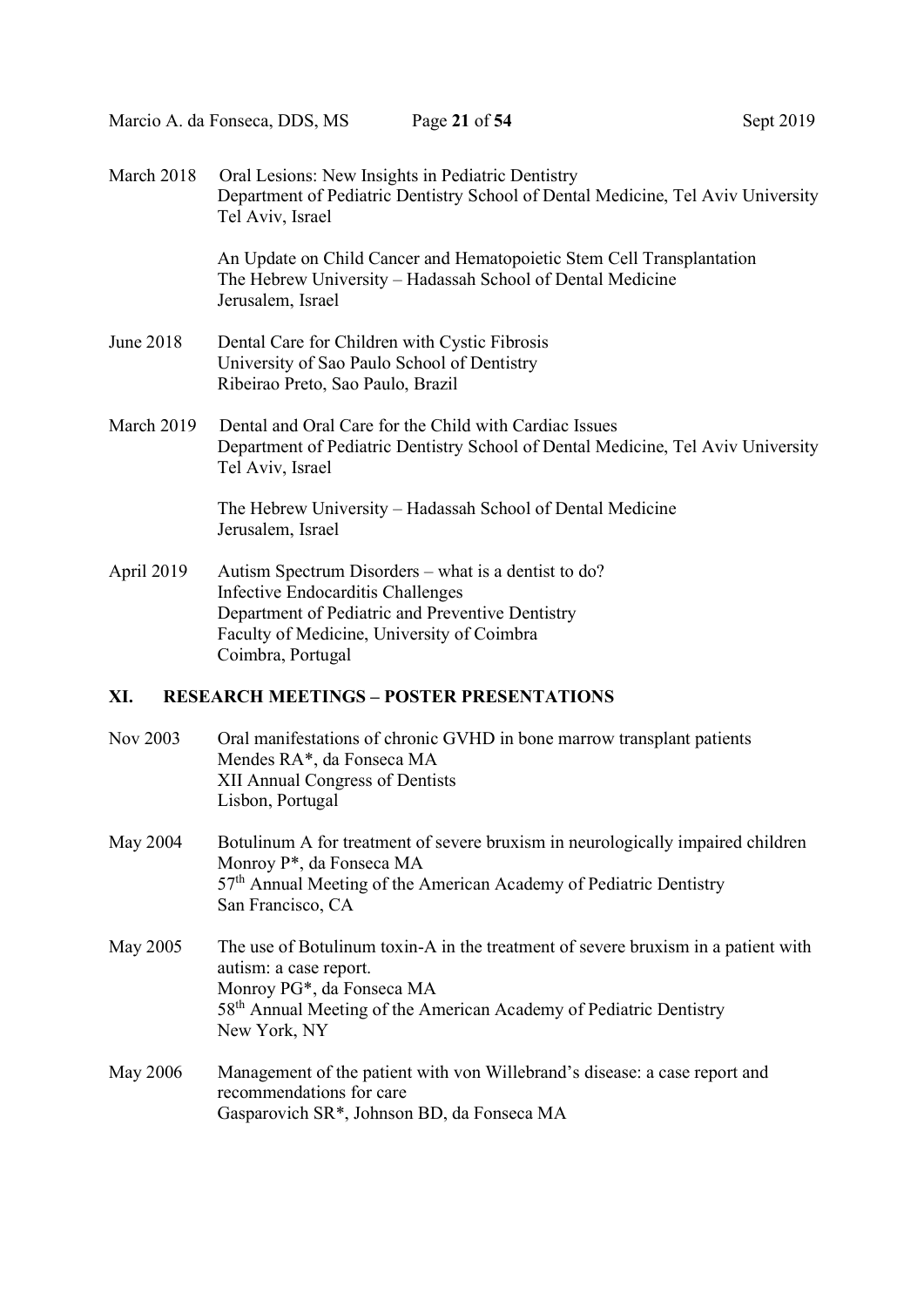|                 | Extraction of "killer teeth" and its sequelae in Somali siblings<br>Hoge C*, da Fonseca MA                                                                                                                                                      |
|-----------------|-------------------------------------------------------------------------------------------------------------------------------------------------------------------------------------------------------------------------------------------------|
|                 | 59 <sup>th</sup> Annual Meeting of the American Academy of Pediatric Dentistry<br>Cincinnati, OH                                                                                                                                                |
| March 2008      | Oral health-related quality of life in young patients with congenital cardiac disease<br>Wangerin M*, da Fonseca MA, Amini H, Thikkurissy S<br>Nationwide Children's Hospital Research Day<br>Columbus, OH                                      |
| <b>May 2008</b> | Oral health-related quality of life in young patients with congenital cardiac disease<br>Wangerin M*, da Fonseca MA, Amini H, Thikkurissy S<br>61 <sup>st</sup> Annual Meeting of the American Academy of Pediatric Dentistry<br>Washington, DC |
| Feb 2010        | The Impact of Oral Health in Adolescents with Sickle Cell Disease<br>Ralstrom E*, da Fonseca M, Amini H, Rhodes M<br>The Ohio State University College of Dentistry Research Day<br>Columbus, OH                                                |
| May 2010        | Bisphosphonate Use in Children - Implications for Pediatric Dentistry                                                                                                                                                                           |
|                 | Hamilton V*, Pagano G, da Fonseca MA, Kumar A                                                                                                                                                                                                   |
|                 | $63rd$ Annual Meeting of the American Academy of Pediatric Dentistry                                                                                                                                                                            |
|                 | Chicago, IL                                                                                                                                                                                                                                     |
| April 2012      | Oral health-related quality of life in children with orofacial clefts                                                                                                                                                                           |
|                 | Ward JA*, Vig KWL, Firestone AR, Mercado A, da Fonseca M, Johnston W                                                                                                                                                                            |
|                 | 69th Annual Meeting of the American Cleft Palate-Craniofacial Association                                                                                                                                                                       |
|                 | San Jose, CA                                                                                                                                                                                                                                    |
| May 2012        | Food Insecurity and Fast Food Consumption<br>Dinh M <sup>*</sup> , da Fonseca M, Chi D, Scott J<br>65 <sup>th</sup> Annual Meeting of the American Academy of Pediatric Dentistry<br>San Diego, CA                                              |
| May 2013        | Patient Agreements Aimed at Improving Pediatric Dental Self-Compliance and Self-<br>Efficacy<br>Hannanvash N*, da Fonseca MA, Nelson T, Scott J                                                                                                 |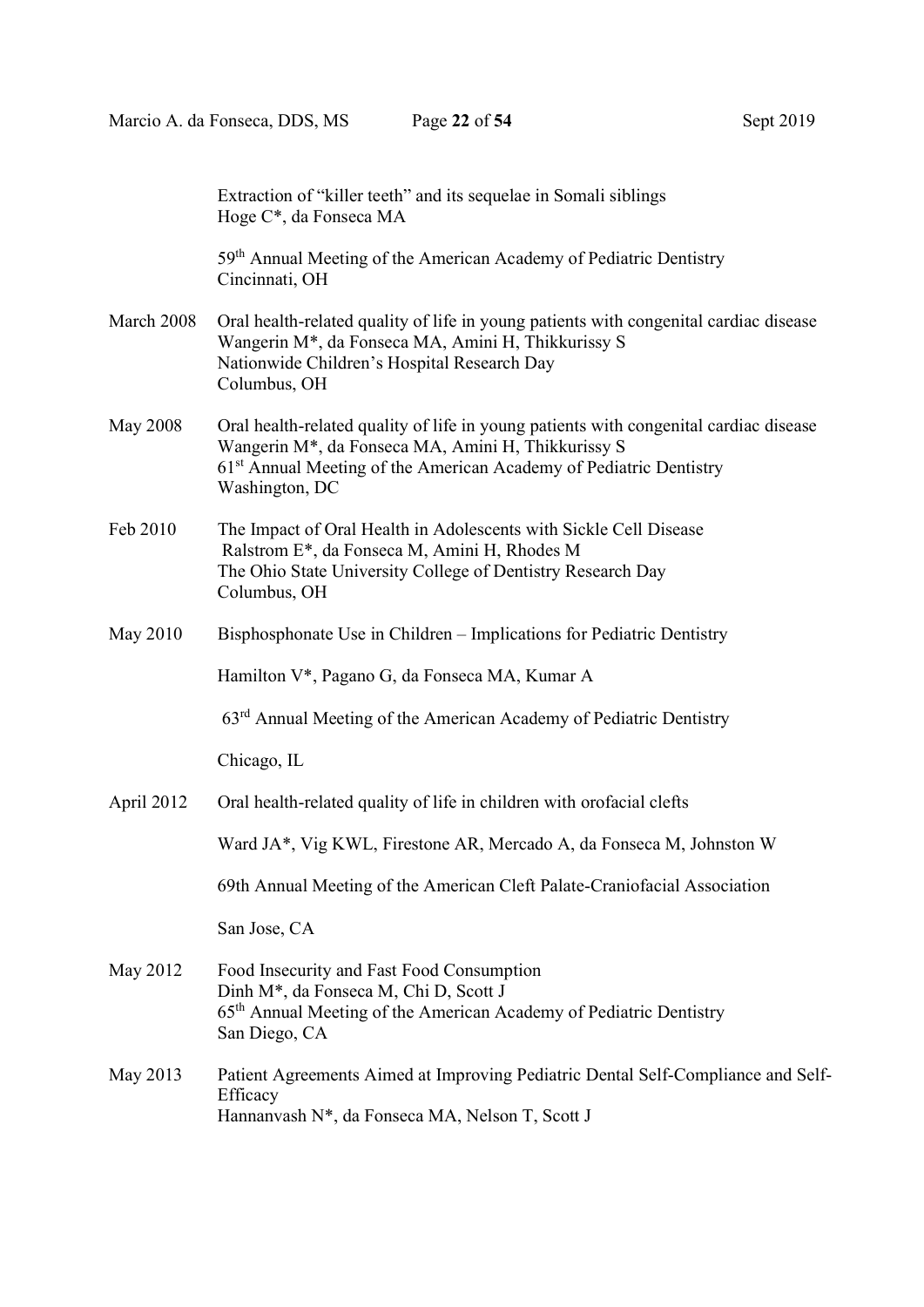66th Annual Meeting of the American Academy of Pediatric Dentistry Orlando, FL

- October 2013 Anodontia in ectodermal dysplasia: a clinical case Ramos JC, Costa AL\*, Pereira JL, Nicolau P, Rocha M, da Fonseca M. 32<sup>nd</sup> Annual Meeting of the Portuguese Society of Stomatology and Dental Medicine Porto, Portugal
- March 2014 Oral health-related quality of life in patients with cystic fibrosis Patrick J\*, da Fonseca M, Kaste L, Fadavi S, Sroussi H, Shah N UIC College of Dentistry Clinic and Research Day  $(1<sup>st</sup> place)$ Chicago, IL
- May 2014 Food insecurity in relation to dental caries experience in the primary dentition O'Callahan DP\*, Wilson S, da Fonseca MA  $67<sup>th</sup>$  Annual Meeting of the American Academy of Pediatric Dentistry Boston, MA
- March 2015 Childhood Toxic Stress and Its Effects on Child Behavior and Salivary Cortisol: a Review of the Literature Mitchual S\*, Raja S, da Fonseca MA, Weatherspoon D

 Oral Health-related Quality of Life in Pediatric Patients with Cystic Fibrosis Patrick J\*, da Fonseca MA, Kaste L, Fadavi S, Sroussi H

 Long- Term Soft Tissue Profile and Incisor Angulation of Class I and II Cases Treated by Tandem Mechanics Ghoneim S\*, Galang-Boquiren MT, Evans C, da Fonseca MA, Viana MGC

 UIC College of Dentistry Clinic and Research Day Chicago, IL

- May 2015 Oral Health-related Quality of Life in Pediatric Cystic Fibrosis Patients Patrick J\*, da Fonseca MA, Kaste L, Fadavi S, Sroussi H 68th Annual Meeting of the American Academy of Pediatric Dentistry Seattle, WA
- March 2016 A review of radiographic dental age estimation methods McCloe D\*, da Fonseca MA, Colvard M, AlQahtani S, Marion I

 The association between childhood traumatic stress and behavior in the pediatric dental office Mitchual S\*, Raja S, da Fonseca MA, Weatherspoon D, Koerber A

 UIC College of Dentistry Clinic and Research Day Chicago, IL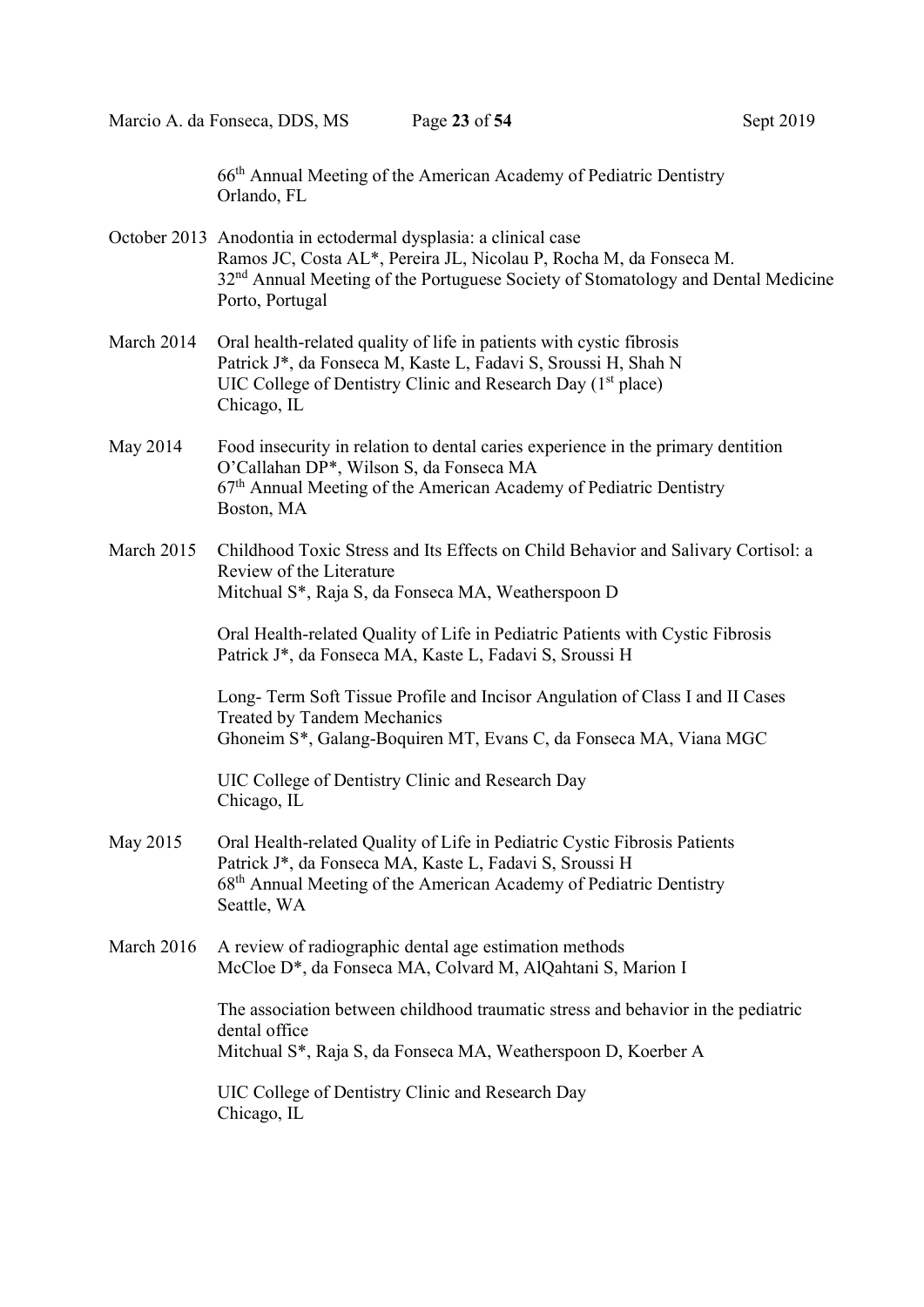| May 2016   | Childhood Traumatic Stress and Behavior in the Dental Chair<br>Mitchual S <sup>*</sup> , Raja S, da Fonseca MA, Weatherspoon D, Koerber A. (3 <sup>rd</sup> place)                                                                |
|------------|-----------------------------------------------------------------------------------------------------------------------------------------------------------------------------------------------------------------------------------|
|            | Parental preferences for appointment reminder systems and appointment attendance.<br>Rousu K*, Avenetti D, Nelson T, Garcia MC, da Fonseca MA.                                                                                    |
|            | General anesthesia versus moderate sedation: factors affecting caregivers' decisions.<br>Mehta N*, Avenetti D, Lee H, Raja S, da Fonseca MA                                                                                       |
|            | 69 <sup>th</sup> Annual Meeting of the American Academy of Pediatric Dentistry<br>San Antonio, TX                                                                                                                                 |
| March 2017 | Age Estimation Through Radiographic Evaluation of Third Molar Mineralization.<br>Helal S*, Galang-Boquiren MT, Viana G, Evans C, da Fonseca MA, Luan X<br>International Association of Dental Research meeting<br>Los Angeles, CA |
| March 2017 | Age Estimation Through Radiographic Evaluation of Third Molar Mineralization.<br>Helal S*, Viana G, Evans CA, da Fonseca MA, Luan X, Galang-Boquiren MT                                                                           |
|            | Dental age: are we different? Testing Age the London Atlas on the Hispanic children<br>of Chicago<br>McCloe D*, da Fonseca M, Colvard M, AlQahtani S, Marion I                                                                    |
|            | Third molar position and angulation in orthodontically treated patients with class II<br>malocclusion<br>Chong RA*, Evans CA, Li, H, da Fonseca MA, Viana G, Masoud AI.                                                           |
|            | Biodentine, a superior alternative in primary molar pulpotomy procedure: review of<br>the literature.<br>Clancy M*, Marion I, Alapati S, da Fonseca M, Kratunova E                                                                |
|            | An evaluation of Biodentine material displacement in primary molar pulpotomy<br>procedures<br>Pham C-L*, Marion I, Kratunova E, Alapati S, da Fonseca M                                                                           |
|            | University of Illinois at Chicago College of Dentistry Clinic and Research Day<br>Chicago, IL                                                                                                                                     |
| May 2017   | Age estimation of Hispanic children using the London Atlas.<br>McCloe D*, da Fonseca M, Colvard M, AlQahtani, Marion I<br>70 <sup>th</sup> Annual Meeting of the American Academy of Pediatric Dentistry<br>Washington, DC        |
| Feb 2018   | Age estimation of Hispanic children using the London Atlas.                                                                                                                                                                       |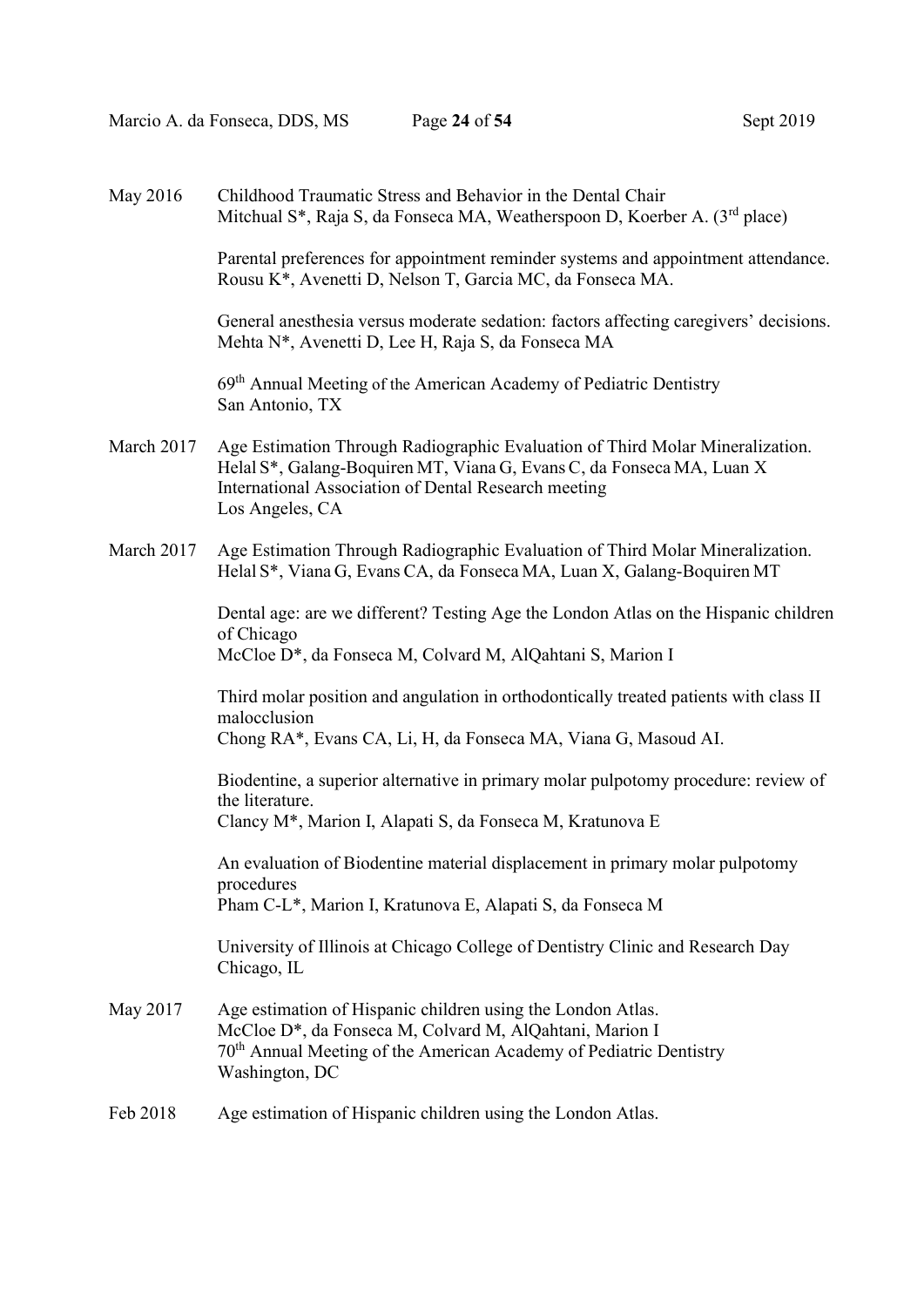McCloe D, da Fonseca M, Colvard M, AlQahtani\*, Marion I 70th Annual Scientific Meeting of the American Academy of Forensic Sciences Seattle, WA

March 2018 Randomized controlled trial comparing the clinical and radiographic success of Biodentine vs. ferric sulfate in primary molar pulpotomies Clancy M\*, Marion I, da Fonseca M, Alapati S, Kratunova E

> Success rates of stainless steel crowns vs. composite restorations in primary first molars Habel H\*, Fadavi S, LeHew C, da Fonseca M, Semprum-Clavier A

An evaluation of Biodentine material microhardness in primary molar pulpotomy procedures restored in a single visit Pham C-L\*, Kratunova E, da Fonseca M, Alapati S, Marion I

Effectiveness of articaine infiltration anesthesia vs. inferior alveolar nerve block with lidocaine for treatment of permanent mandibular molars: Literature review Arce A\*, da Fonseca M, LeHew C, Marion I, Kratunova E

Biodentine pulpotomy a superior primary molar vital pulp therapy procedure: Literature review Brar K\*, Marion I, Alapati S, da Fonseca M, Avenetti D, Kratunova E

Forensic age estimation: A literature review comparing environmental and ancestral factors

Strumpf M\*, da Fonseca M, AlQahtani S, Marion I, Nicholas C

University of Illinois at Chicago College of Dentistry Clinic and Research Day Chicago, IL

- April 2018 Pilot Data Exploring the Impact of a Leadership, Advocacy, and Public Health Grant in a Pediatric Dentistry Residency Raymond E\*, Avenetti D, da Fonseca MA 19<sup>th</sup> Annual National Oral Health Conference Louisville, KY
- April 2018 Success Rates of Stainless Steel Crowns vs Composite Restorations in Primary First Molars. Habel H\*, Fadavi S, da Fonseca MA, Semprum-Clavier A. 19<sup>th</sup> Annual National Oral Health Conference Louisville, KY
- May 2018 Characteristics and Leadership Needs of Pediatric Dentistry Department Heads in the US da Fonseca MA\*, Townsend J, Rodriguez T, LeHew C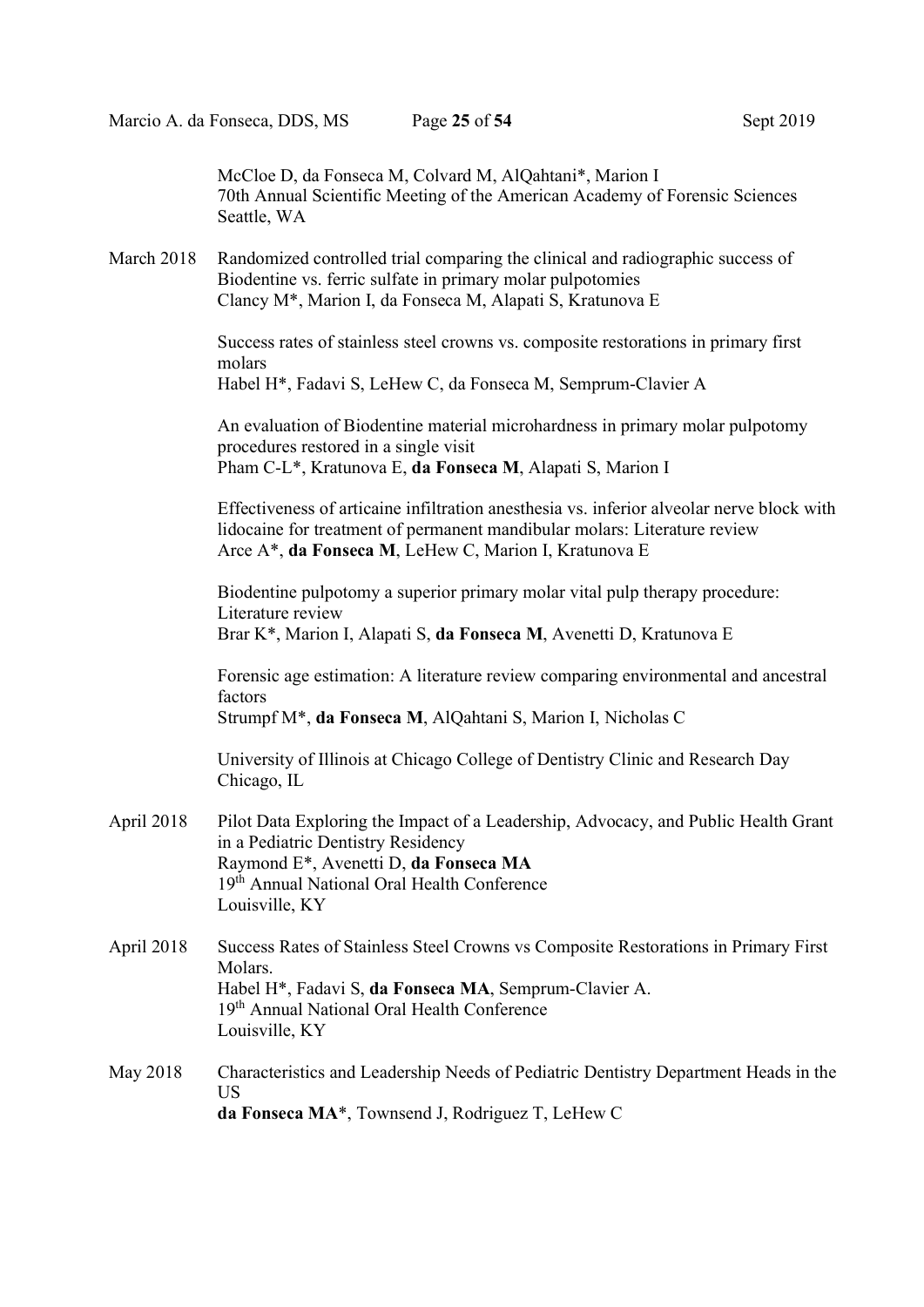|            | Randomized controlled trial comparing the clinical and radiographic success of<br>Biodentine vs. ferric sulfate in primary molar pulpotomies<br>Clancy M*, Marion I, da Fonseca MA, Alapati S, Kratunova E         |
|------------|--------------------------------------------------------------------------------------------------------------------------------------------------------------------------------------------------------------------|
|            | An evaluation of Biodentine material microhardness in primary molar pulpotomy<br>procedures restored in a single visit<br>Pham C-L*, Kratunova E, da Fonseca MA, Alapati S, Marion I                               |
|            | 71 <sup>st</sup> American Academy of Pediatric Dentistry Annual Meeting<br>Honolulu, HI                                                                                                                            |
| Feb 2019   | Forensic age estimation in a Chicago pediatric population<br>Strumpf M*, da Fonseca M, AlQahtani S, Marion I, Nicholas C                                                                                           |
|            | Validating HumanID Identification Program<br>Tomas N, Marion I, Nicholas C, da Fonseca M                                                                                                                           |
|            | Maternal depression and pediatric patient failure rates<br>Pappas A, LeHew C, da Fonseca M, Koerber A, Raja S, Stanford C                                                                                          |
|            | University of Illinois at Chicago College of Dentistry Clinic and Research Day<br>Chicago, IL                                                                                                                      |
| March 2019 | Comparing London Dental Atlas and Demirjian accuracy across varying BMIs<br>Empson I*, Strumpf M, AlQahtani S, Marion I, da Fonseca MA, Nicholas CL                                                                |
|            | Forensic age estimation in a Chicago pediatric population<br>Strumpf M, da Fonseca M, AlQahtani S, Marion I, Nicholas C*                                                                                           |
|            | International Association of Dental Research, San Francisco, CA                                                                                                                                                    |
| May 2019   | Leadership Skills and Emotional Intelligence Development for Pediatric Dentistry<br>Residents - the University of Illinois at Chicago Program<br>da Fonseca MA*, Souri R*                                          |
|            | Forensic Age Estimation in a Chicago Pediatric Population<br>Strumpf M*, da Fonseca M, AlQahtani S, Marion I, Nicholas C                                                                                           |
|            | SDF's Role in Reducing Urgent Care Encounters While Awaiting General Anesthesia<br>Yarmarkovich P*, Alrayyes S, Lee H, LeHew C, da Fonseca MA<br>$(Ist place winner in the Graduate Student Research Competition)$ |
|            | American Academy of Pediatric Dentistry Annual Meeting<br>72 <sup>nd</sup>                                                                                                                                         |

Chicago, IL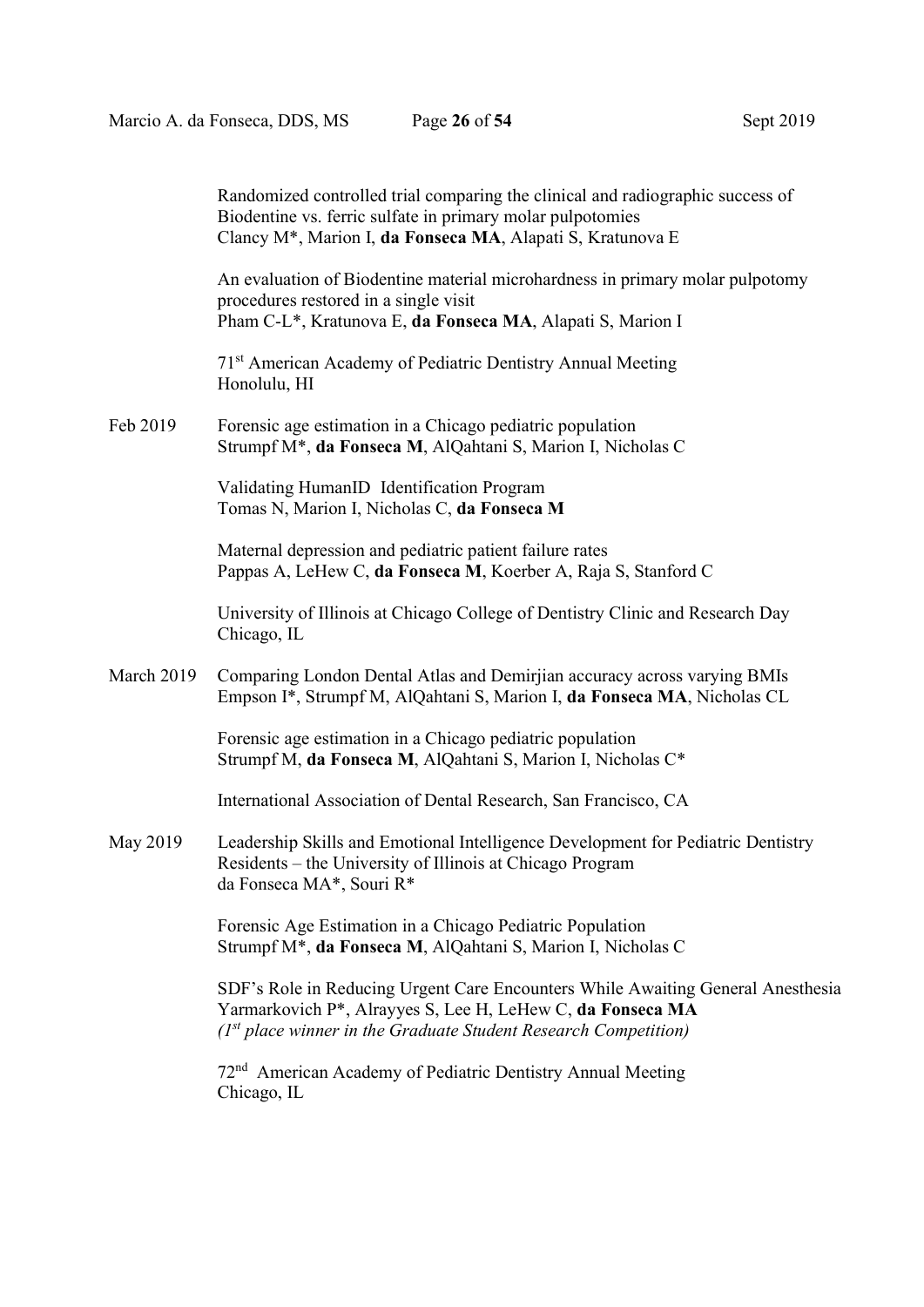27<sup>th</sup> Congress of the International Association of Paediatric Dentistry Cancun, Mexico

\*denotes presenter

## XII. PROJECTS

## A. COMPLETED

## With External Funding

| 1989-1991 | An investigation of head, face, neck and intraoral injuries due to child maltreatment<br>University of Minnesota, Minneapolis, MN<br>Role: Principal Investigator<br>Funder: Minnesota Vikings' Fund for Prevention of Child Abuse, Minneapolis, MN<br>$(\$500)$                           |
|-----------|--------------------------------------------------------------------------------------------------------------------------------------------------------------------------------------------------------------------------------------------------------------------------------------------|
| 1999-2000 | Interdisciplinary Workshop on Oral Health and Quality of Life<br>Principal Investigator: Robert Bagramian, DDS, PhD<br>University of Michigan School of Dentistry<br>Role: Collaborator<br>Funder: National Institute of Dental and Craniofacial Research (R25 DE13583-01)                 |
| 2001-2003 | Health Little Michiganders: Training Pediatricians to Care for Michigan's Medicaid-<br><b>Enrolled Children</b><br>PI: Stephen Park, MD - University of Michigan Dept. of Pediatrics<br>Role: Collaborator<br>Funder: Michigan Department of Community Health, Grand Rapids, MI            |
| 2004-2005 | The Efficacy of Botulinum Toxin Type A in the Treatment of Severe Bruxism in<br>Special Needs Children and Adolescents - A Pilot Study<br>University of Michigan School of Dentistry<br>Role: Principal Investigator<br>Funder: Michigan Delta Dental Fund, Farmington Hills, MI (\$3,000) |
| 2007      | Oral-Systemic Health Connections in Children International Conference<br>The Ohio State University, Columbus, OH<br>Role: Conference Director<br>Funders: Ohio Academy of Pediatric Dentistry (\$1,000) and Procter and Gamble<br>$(\$3,000)$                                              |
| 2004-2005 | Effectiveness of Web-based Pediatric Dental Education on General Pediatrics<br>Residents                                                                                                                                                                                                   |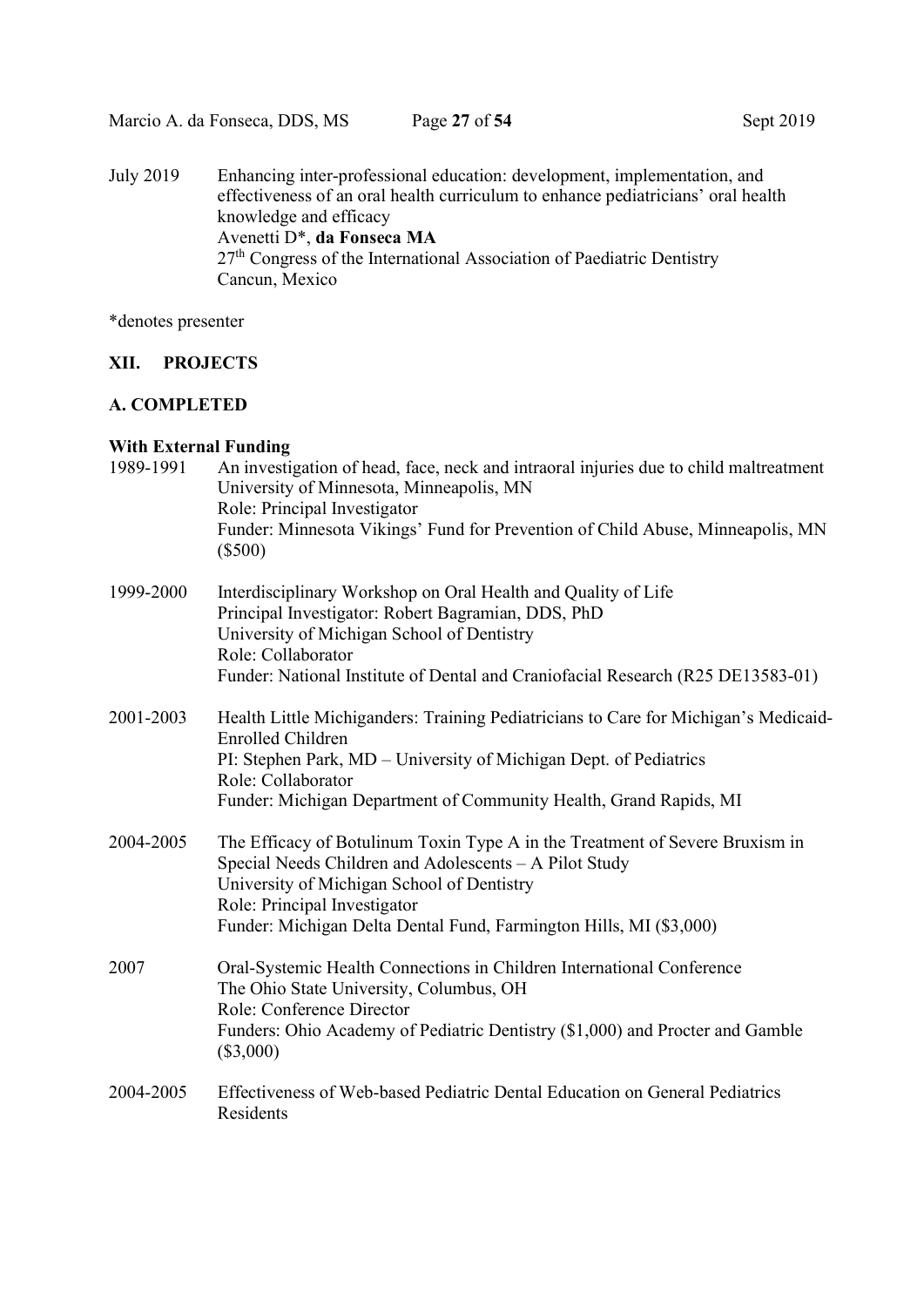|               | University of Michigan School of Dentistry<br>Role: Principal Investigator<br>Funder: Michigan Delta Dental Fund, Farmington Hills, MI (\$3,000)                                                                                                                                          |
|---------------|-------------------------------------------------------------------------------------------------------------------------------------------------------------------------------------------------------------------------------------------------------------------------------------------|
| 2008          | Oral-Systemic Health Connections in Children International Conference<br>The Ohio State University, Columbus, OH<br>Role: Conference Director<br>Funders: Ohio Academy of Pediatric Dentistry (\$2,000), Procter and Gamble<br>(\$3,000), The Kidds Foundation, New Albany, OH (\$10,000) |
| 2009          | Oral-Systemic Health Connections in Children International Conference<br>The Ohio State University, Columbus, OH<br>Role: Conference Director<br>Funders: Ohio Academy of Pediatric Dentistry (\$1,000), The Kidds Foundation, New<br>Albany, OH (\$12,000)                               |
| 2012          | University of Washington International Provost Faculty Exchange<br>(with Chulalongkorn School of Dentistry, Bangkok, Thailand)<br>Role: Project Coordinator<br>Funder: Office of Global Affairs, University of Washington, Seattle (\$5,000)                                              |
|               |                                                                                                                                                                                                                                                                                           |
| 1991-1992     | <b>Without External Funding</b><br>Safety and effectiveness of intranasal administration of medications (ketamine,<br>midazolam or sufentanil) for brief urgent pediatric dental procedures<br>PI: Richard Abrams<br>Role: Collaborator                                                   |
|               | Funder: The Children's Hospital, Denver, CO                                                                                                                                                                                                                                               |
| 1994-1995     | Prevalence of dental abnormalities in pediatric bone marrow transplant patients<br>PI: Mark Schubert<br>Role: Collaborator<br>Funder: Fred Hutchinson Cancer Research Center, Seattle, WA                                                                                                 |
| $1999 - 2001$ | Preventing transfer of Mutans streptococci from primary to permanent molars.<br>PI: Sumer Alaki<br>Role: Collaborator<br>Funder: Department of Orthodontics and Pediatric Dentistry, University of Michigan<br>School of Dentistry                                                        |
| $2000 - 2002$ | Early Childhood Caries and Quality of Life: Child and Parent Perspective<br>PI: Sarah Filstrup<br>Role: Collaborator<br>Funder: Department of Orthodontics and Pediatric Dentistry, University of Michigan<br>School of Dentistry                                                         |
| 2003-2004     | General Practitioners' attitudes towards autistic children                                                                                                                                                                                                                                |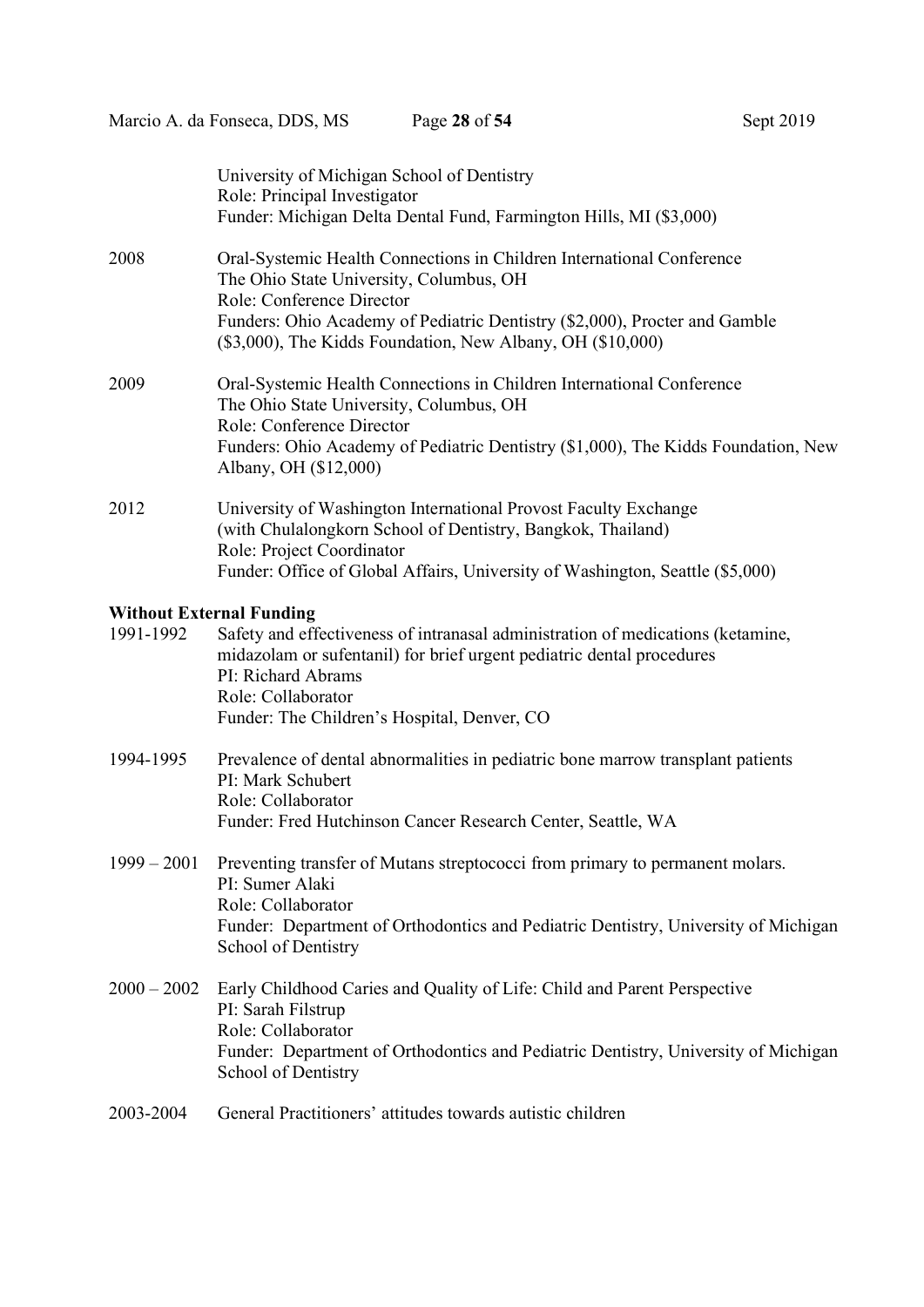|               | PI: Marita Inglehart, PhD<br>Role: Collaborator<br>Funder: Student Research Program, University of Michigan School of Dentistry, Ann<br>Arbor, MI (\$4,992)                                                                     |
|---------------|---------------------------------------------------------------------------------------------------------------------------------------------------------------------------------------------------------------------------------|
| 2004-2006     | Factors influencing candidates' choice of a pediatric dental residency program<br>Role: Co-Principal Investigator<br>Funder: University of Michigan School of Dentistry Department of Orthodontics and<br>Pediatric Dentistry   |
| $2004 - 2006$ | Pediatric dental program directors' attitudes towards candidate selection<br>Role: Co-Principal Investigator<br>Funder: University of Michigan School of Dentistry Department of Orthodontics and<br>Pediatric Dentistry        |
| 2005-2008     | Dental findings of patients with and without metabolic bone disorders<br>Role: Co-Principal Investigator<br>Funder: Department of Pediatric Dentistry, Nationwide Children's Hospital,<br>Columbus, OH                          |
| 2006-2007     | Perception of dental care needs among pre-natal patients<br>Role: Co-Principal Investigator<br>Funder: Department of Pediatric Dentistry, Nationwide Children's Hospital,<br>Columbus, OH                                       |
| 2007-2009     | Oral health-related quality of life in young patients with congenital cardiac disease<br>Role: Co-Principal Investigator<br>Funder: Department of Pediatric Dentistry, Nationwide Children's Hospital,<br>Columbus, OH          |
| 2009          | The Impact of Oral Health in Adolescents with Sickle Cell Disease<br>Role: Co-Principal Investigator<br>Funders: The Research Institute, Nationwide Children's Hospital, Columbus, OH<br>$(\$4,000)$                            |
| 2009-2011     | Oral Health-Related Quality of Life in Patients with Cleft Lip and Palate<br>Role: Collaborator<br>Funder: Department of Orthodontics, The Ohio State University College of Dentistry,<br>Columbus, OH                          |
| 2011-2012     | Food Insecurity and Fast Food Consumption in a University Pediatric Dental Clinic<br>Role: Co-Principal Investigator<br>Funder: Department of Pediatric Dentistry, University of Washington School of<br>Dentistry, Seattle, WA |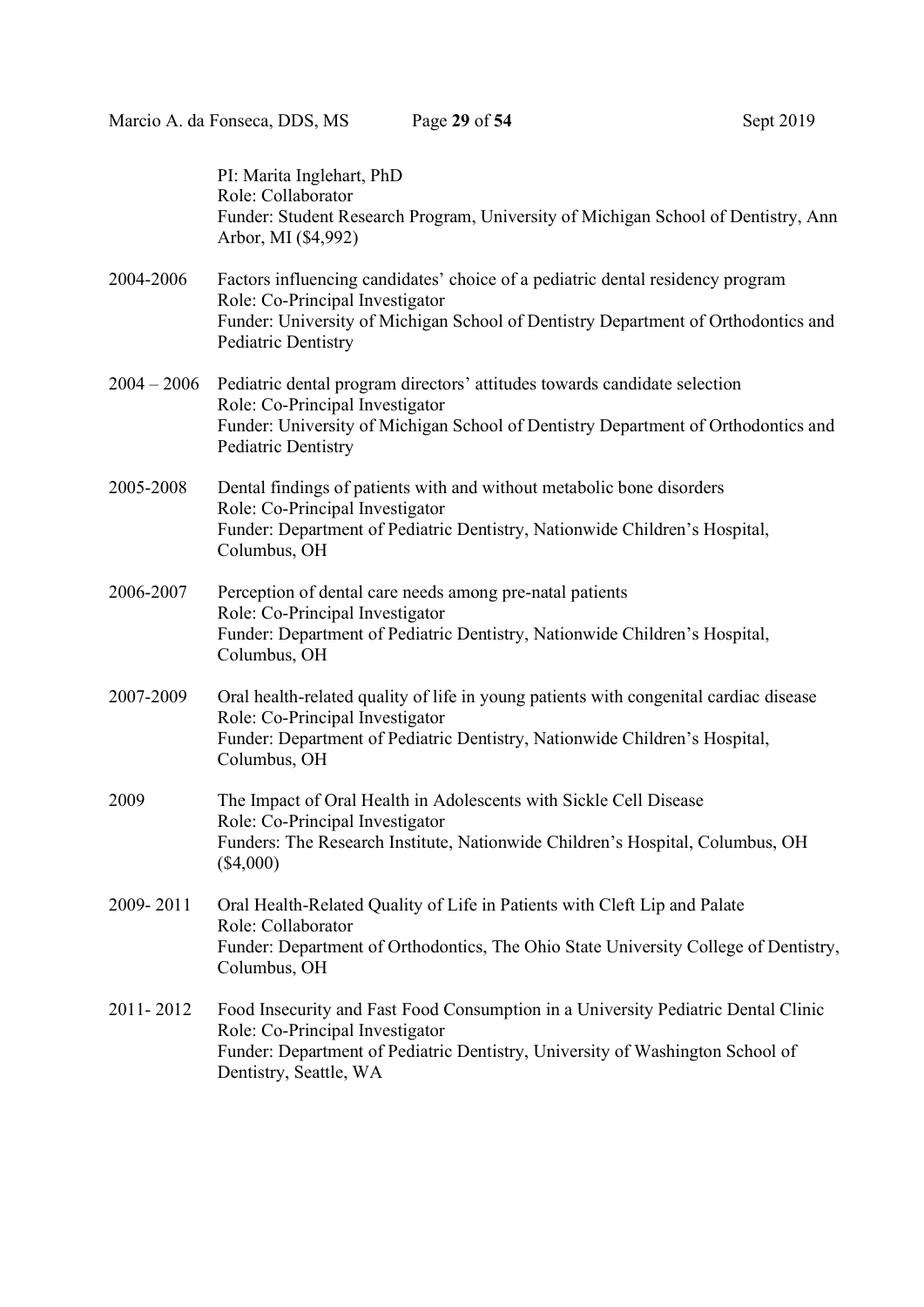| Sept 2019 |  |  |
|-----------|--|--|
|-----------|--|--|

| 2011-2013     | Patient agreements aimed at improving pediatric dental self-compliance and self-<br>efficacy<br>Role: Co-Principal Investigator<br>Funder: Department of Pediatric Dentistry, University of Washington School of<br>Dentistry, Seattle, WA        |
|---------------|---------------------------------------------------------------------------------------------------------------------------------------------------------------------------------------------------------------------------------------------------|
| $2013 - 2015$ | Oral Health-Related Quality of Life in Cystic Fibrosis<br>Role: Co-Principal Investigator<br>Funder: Department of Pediatric Dentistry, University of Illinois at Chicago College<br>of Dentistry, Chicago, IL                                    |
| $2014 - 2015$ | Long-term Soft Tissue Profile and Incisor Angulation of Class I and II Cases Treated<br>with Tandem Mechanics<br>Role: Collaborator<br>Funder: Department of Orthodontics, University of Illinois at Chicago College of<br>Dentistry, Chicago, IL |
| $2014 - 2016$ | Childhood Traumatic Stress and Behavior in the Dental Chair<br>Role: Co-Principal Investigator<br>Funder: Department of Pediatric Dentistry, University of Illinois at Chicago College<br>of Dentistry, Chicago, IL                               |
| $2014 - 2016$ | Parental preferences for appointment reminder systems and appointment attendance<br>Role: Collaborator<br>Funder: Department of Pediatric Dentistry, University of Illinois at Chicago College<br>of Dentistry, Chicago, IL                       |
| 2014-2016     | General anesthesia versus moderate sedation: factors affecting caregivers' decisions<br>Role: Collaborator<br>Funder: Dept. of Pediatric Dentistry, University of Illinois at Chicago College of<br>Dentistry, Chicago, IL                        |
|               | 2014 – 2017 Age Estimation Through Radiographic Evaluation of Third Molar Mineralization<br>Role: Collaborator<br>Funder: Department of Orthodontics, University of Illinois at Chicago College of<br>Dentistry, Chicago, IL                      |
| $2015 - 2017$ | Age Estimation of Hispanic Children Using the London Atlas<br>Role: Co-Principal Investigator<br>Funder: Department of Pediatric Dentistry, University of Illinois at Chicago College<br>of Dentistry, Chicago, IL                                |
| $2016 - 2017$ | Third molar position and angulation in orthodontically treated patients with class II<br>malocclusion.<br>Role: Collaborator                                                                                                                      |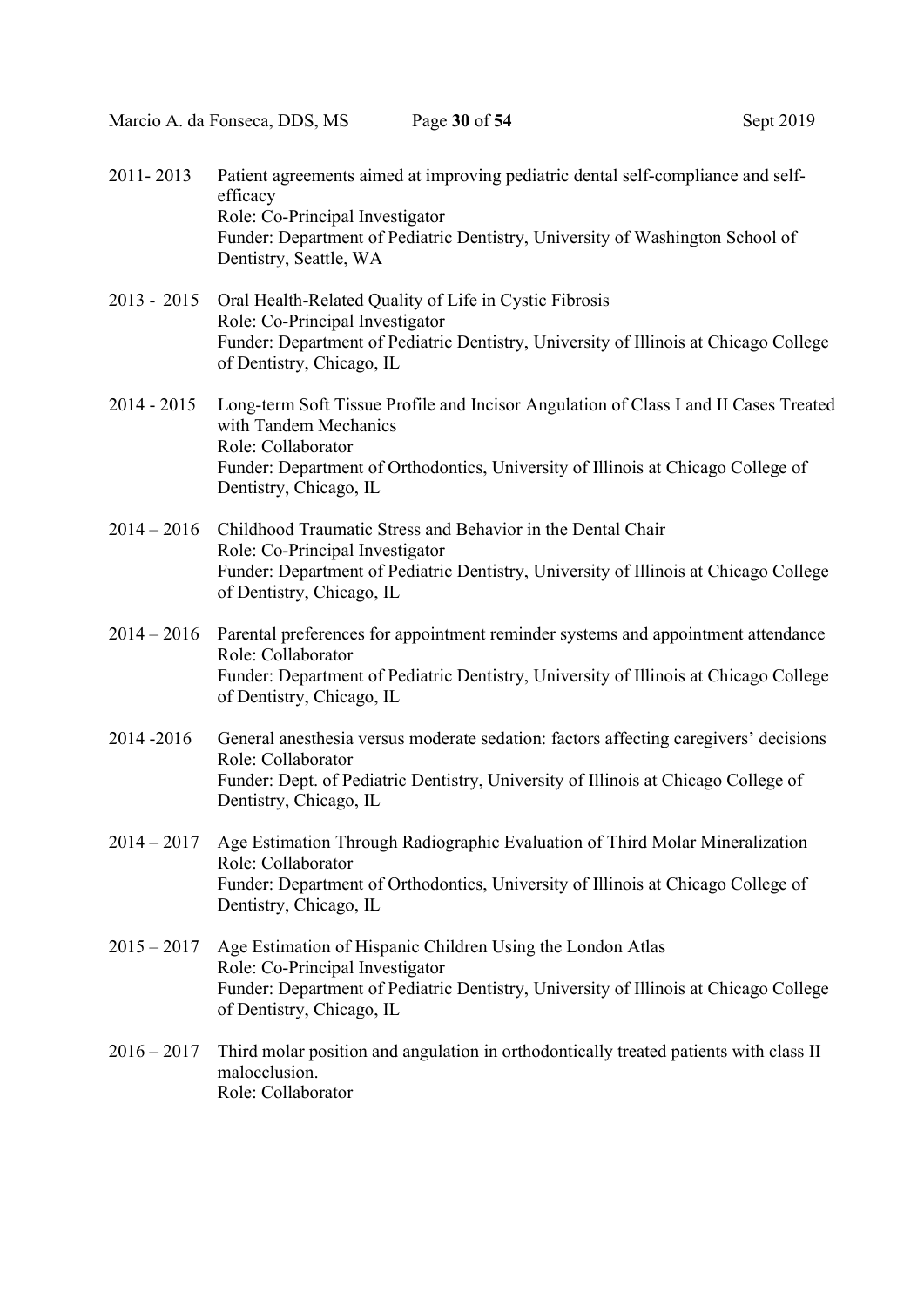Funder: Department of Orthodontics, University of Illinois at Chicago College of Dentistry, Chicago, IL

## B. CURRENT

#### With External Funding

|               | 2014 - 2018 State-of-the-Science Postgraduate Pediatric Dentistry Clinic<br>Knight GW, da Fonseca MA, Gonyan C, Rowan S<br>Role: Project Coordinator<br>Funder: Illinois Children's Healthcare Foundation, Oak Brook, IL (\$625,863)                                                                                                                                         |
|---------------|------------------------------------------------------------------------------------------------------------------------------------------------------------------------------------------------------------------------------------------------------------------------------------------------------------------------------------------------------------------------------|
| 2014          | Improving Quality of Care at the UIC Pediatric Dental Clinic<br>Role: Project Coordinator<br>Funder: Community Grant, Delta Dental of Illinois Foundation, Naperville, IL<br>(\$10,000)                                                                                                                                                                                      |
| 2015-2020     | Resident Education, Development and Training in Public Health Dentistry, Advocacy<br>and Leadership<br>da Fonseca MA, Avenetti D<br>Role: Co-Principal Investigator<br>Funder: Health Resources and Services Administration, Rockville, MD<br>(\$1,584,243)                                                                                                                  |
| $2015 - 2020$ | Coordinated Oral Health Promotion (CO-OP) Chicago<br>Martin M, Frese W, Van Voorhees B, Raj U, da Fonseca M, Avenetti D, et al.<br>Department of Pediatrics, UIC College of Medicine<br>Department of Pediatric Dentistry, UIC College of Dentistry<br>Role: Collaborator<br>Funder: National Institute of Dental and Craniofacial Research, Bethesda, MD<br>$(\$5,278,312)$ |
| $2015 - 2017$ | Pediatric Oral Health Annual Continuing Education Course<br>Role: Conference Director<br>Funder: Delta Dental of Illinois Foundation, Naperville, IL (\$10,000/ year)                                                                                                                                                                                                        |
| 2016          | Funding Support for the College of Dentistry by the Division of Specialized Care for<br>Children<br>Stanford CM, da Fonseca MA, Rowan S, Harner M<br>Role: Co-Project Coordinator<br>Funder: UIC Division of Specialized Care for Children, Chicago, IL (\$1,467,000)                                                                                                        |
| 2017          | Increasing Access to Dental Care under General Anesthesia<br>Role: Project Coordinator<br>Funder: Wisdom Tooth Award, Delta Dental of Illinois Foundation, Naperville, IL<br>$(\$100,000)$                                                                                                                                                                                   |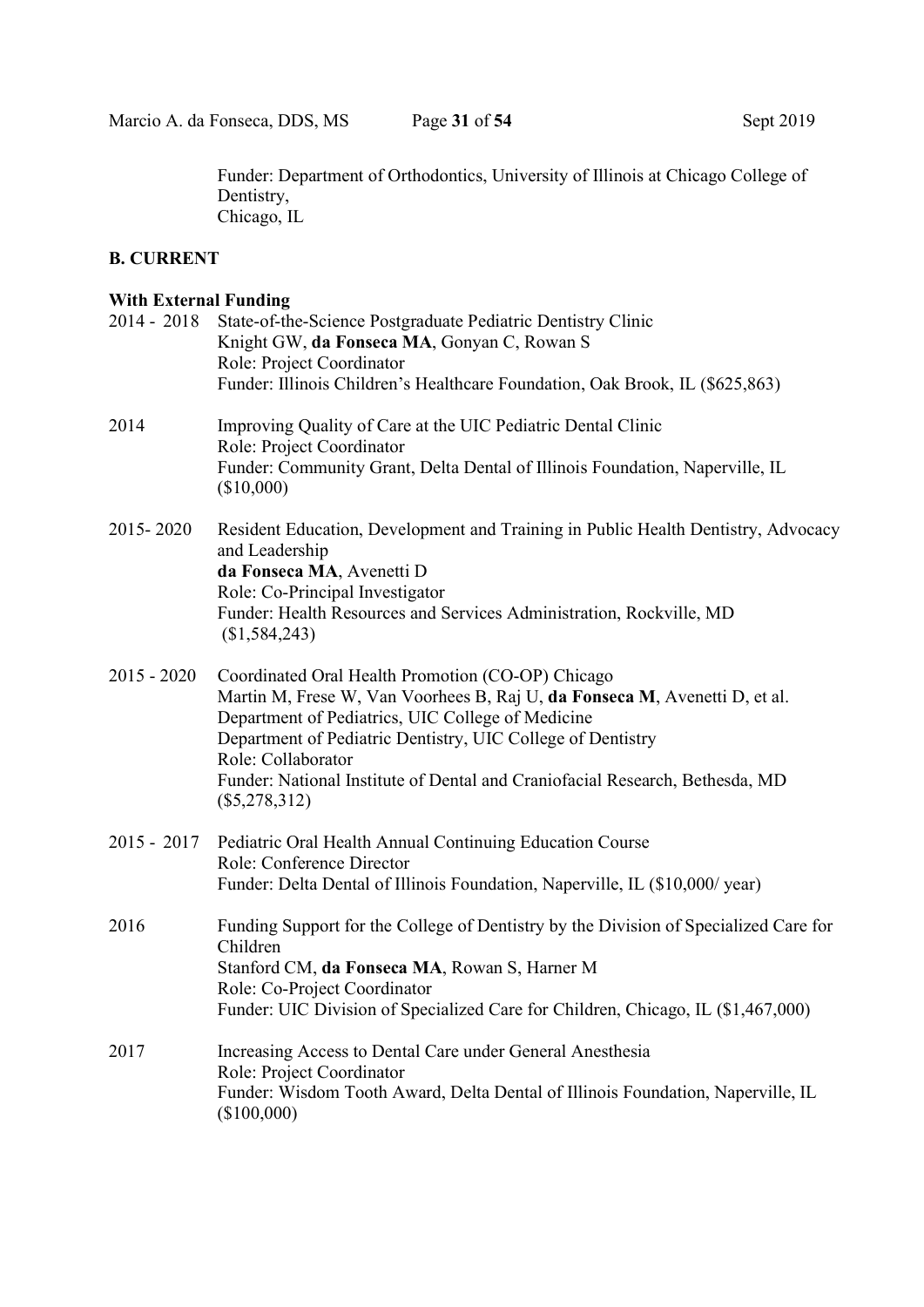| 2017             | General Anesthesia Services<br>PIs: Valentino M, da Fonseca MA, Stanford CM<br>Role: Project Coordinator<br>Funder: Healthy Communities Foundation, Riverside, IL (\$100,000)                         |
|------------------|-------------------------------------------------------------------------------------------------------------------------------------------------------------------------------------------------------|
| 2018             | Silver Diamine Fluoride Application for Underserved Children<br>Role: PI<br>Funder: National Children's Oral Health Foundation<br>Charlotte, NC (\$5,000)                                             |
| May 2018         | An Integrated Home for enhanced Oral Health Care for At-Risk Pediatric Populations<br>(pCARES Program)<br>PIs: da Fonseca MA, Stanford CM<br>Funder: Fry Foundation, Chicago, IL (\$75,000)           |
| June 2018        | Building Capacity: Establishing/Expanding Access to Oral Health General Anesthesia<br>Services<br>PIs: da Fonseca MA, Stanford CM<br>Funder: Coleman Foundation, Chicago, IL<br>(\$150,000)           |
| <b>July 2018</b> | Establishing/Expanding Access to Oral Health General Anesthesia Services<br>PIs: Clark Stanford, Marcio da Fonseca<br>Funders: Illinois Children's Healthcare Foundation (\$2,000,000)                |
| 2018             | Increasing Access to Dental Care under General Anesthesia<br>PIs: Clark Stanford, Marcio da Fonseca<br>Funder: Delta Dental of Illinois Foundation, Naperville, IL (\$500,000)                        |
|                  | October 2018 Establishing/Expanding Access to Oral Health General Anesthesia Services<br>PIs: da Fonseca MA, Stanford CM<br>Funder: Oak Park River Forest Community Foundation (\$50,000)             |
| Dec 2018         | Establishing/Expanding Access to Oral Health General Anesthesia Services<br>PIs: da Fonseca MA, Stanford CM<br>Funder: West Lake Foundation (\$100,000)                                               |
| Feb 2019         | Silver Diamine Fluoride Application for Underserved Children<br>Role: PI<br>Funder: National Children's Oral Health Foundation<br>Charlotte, NC (\$5,000)                                             |
| May 2019         | An Integrated Home for enhanced Oral Health Care for At-Risk Pediatric Populations<br>(pCARES Program) - renewed<br>PIs: da Fonseca MA, Stanford CM<br>Funder: Fry Foundation, Chicago, IL (\$75,000) |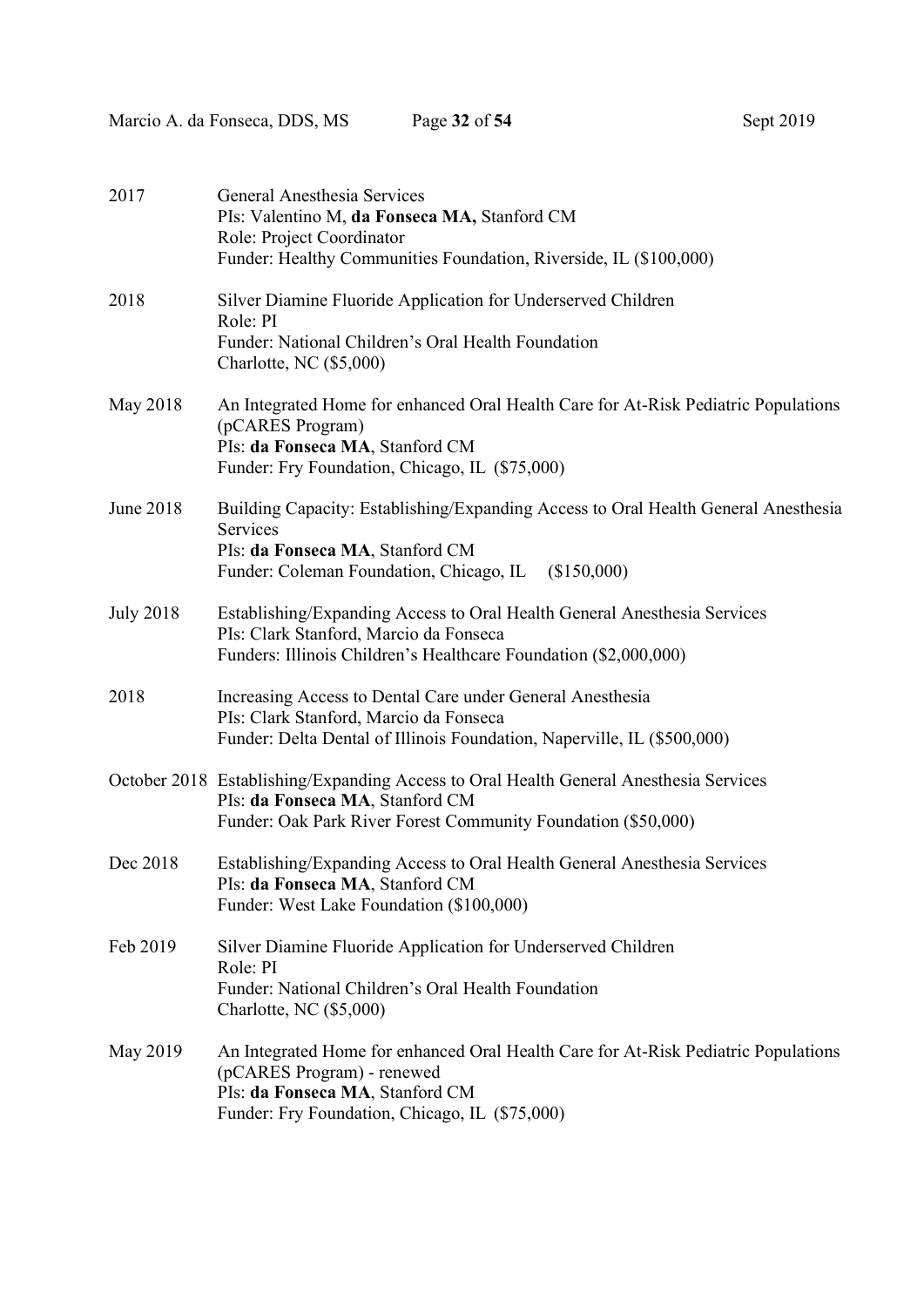|               | $2016 - 2018$ Biodentine, a superior alternative in primary molar pulpotomy procedure<br>PI: Evelina Kratunova<br>Role: Collaborator<br>Funder: Dept. of Pediatric Dentistry, University of Illinois at Chicago College of<br>Dentistry, Chicago, IL                                                                                                                                 |
|---------------|--------------------------------------------------------------------------------------------------------------------------------------------------------------------------------------------------------------------------------------------------------------------------------------------------------------------------------------------------------------------------------------|
| $2016 - 2018$ | An evaluation of Biodentine material displacement in primary molar pulpotomy<br>procedures<br>PI: Evelina Kratunova<br>Role: Collaborator<br>Funder: Dept. of Pediatric Dentistry, University of Illinois at Chicago College of<br>Dentistry, Chicago, IL                                                                                                                            |
| 2017          | Patient Perceptions of Sensitive Questions in Healthcare Settings<br>PI: Sheela Raja<br>Role: Co-Principal Investigator<br>Funder: Dept. of Pediatric Dentistry, University of Illinois at Chicago College of<br>Dentistry, Chicago, IL                                                                                                                                              |
| 2017          | Pediatric Dentistry Department Heads' Leadership Developmental Needs<br>PIs: Townsend J, da Fonseca MA, Rodriguez T<br>Role: Co-Principal Investigator<br>Funder: Dept. of Pediatric Dentistry, University of Illinois at Chicago College of<br>Dentistry; Dept. of Pediatric Dentistry, Louisiana State University, New Orleans, LA.,<br>Academy for Academic Learning, Atlanta, GA |
| 2017-2018     | Randomized controlled trial comparing the clinical and radiographic success of<br>Biodentine vs. ferric sulfate in primary molar pulpotomies<br>PIs: Evelina Kratunova, Myles Clancy<br>Role: Collaborator                                                                                                                                                                           |
|               | Success rates of stainless steel crowns vs. composite restorations in primary first<br>molars<br>PIs: Shar Fadavi, Hilary Habel<br>Role: Collaborator                                                                                                                                                                                                                                |

## C. SUBMITTED

# XIII. PUBLICATIONS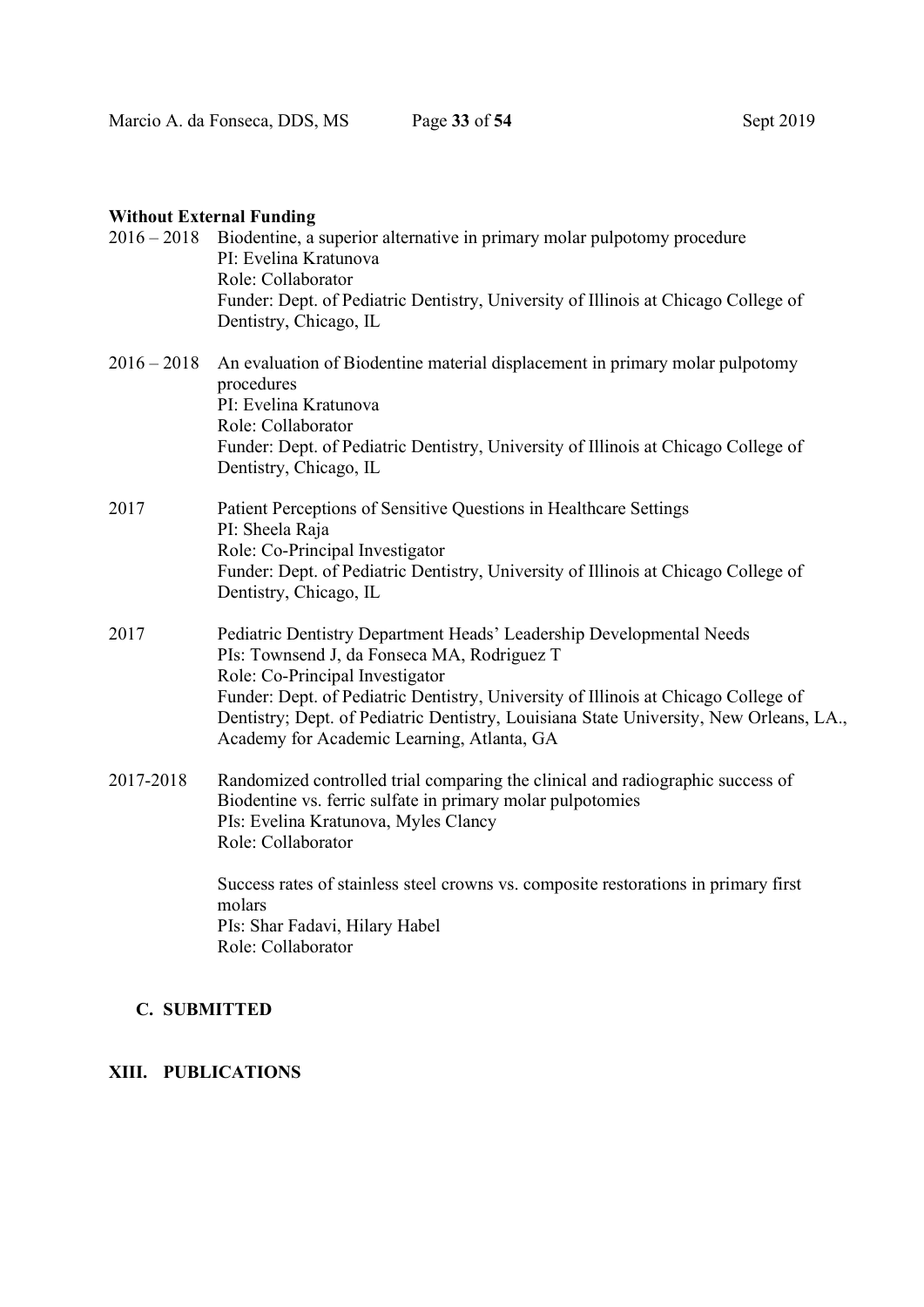\*Most of my bibliography can be found at:

https://www.ncbi.nlm.nih.gov/sites/myncbi/10WntmpJAOA59/bibliography/51215908/public/?sort= date&direction=ascending.

#### A. PEER-REVIEWED Published

- 1. da Fonseca MA, Feigal RJ, ten Bensel RW. Dental aspects of 1248 cases of child maltreatment in a major county hospital. Pediatric Dentistry 14:152-157, 1992.
- 2. da Fonseca MA, Abrams RB. Ewing's sarcoma of the mandible in a young patient: case report. Pediatric Dentistry 14:402-404, 1992.
- 3. da Fonseca MA, Idelberg J. The important role of dental hygienists in the identification of child maltreatment. Journal of Dental Hygiene 67:135-139, 1993.
- 4. Abrams RB, Morrison JE, Villasenor A, Hencmann D, da Fonseca MA, Mueller W. Safety and effectiveness of intranasal administration of medications (ketamine, midazolam or sufentanil) for brief urgent dental procedures. Anesthesia Progress 40:63-66, 1993.
- 5. da Fonseca MA, Abrams RB. An unusual case of root resorption of permanent incisors. Oral Surgery Oral Medicine Oral Pathology 76:673, 1993.
- 6. da Fonseca MA, Walker PO. Dental management of a child with Huntington's Disease: case report. Special Care Dentistry 13:71-73, 1993.
- 7. da Fonseca MA, Mueller WA. Hallerman-Streiff Syndrome: case report and recommendations for dental care. Journal of Dentistry for Children 61:334-337, 1994.
- 8. da Fonseca MA, Schubert M, Lloid M. Oral aspects and management of severe graft vs. host disease in a young patient with beta-thalassemia: case report. Pediatric Dentistry 20:57-61, 1998.
- 9. da Fonseca MA. Pediatric bone marrow transplantation: oral complications and recommendations for care. Pediatric Dentistry 20:386-394, 1998.
- 10. da Fonseca MA. Management of mucositis in bone marrow transplant patients. Journal of Dental Hygiene 73: 17-21, 1999.
- 11. da Fonseca MA. Long-term oral and craniofacial complications following pediatric bone marrow transplantation. Pediatric Dentistry 22:57-62, 2000.
- 12. da Fonseca MA. Dental findings in the Schimke Immuno-Osseous Dysplasia. American Journal of Medical Genetics 93:158-160, 2000.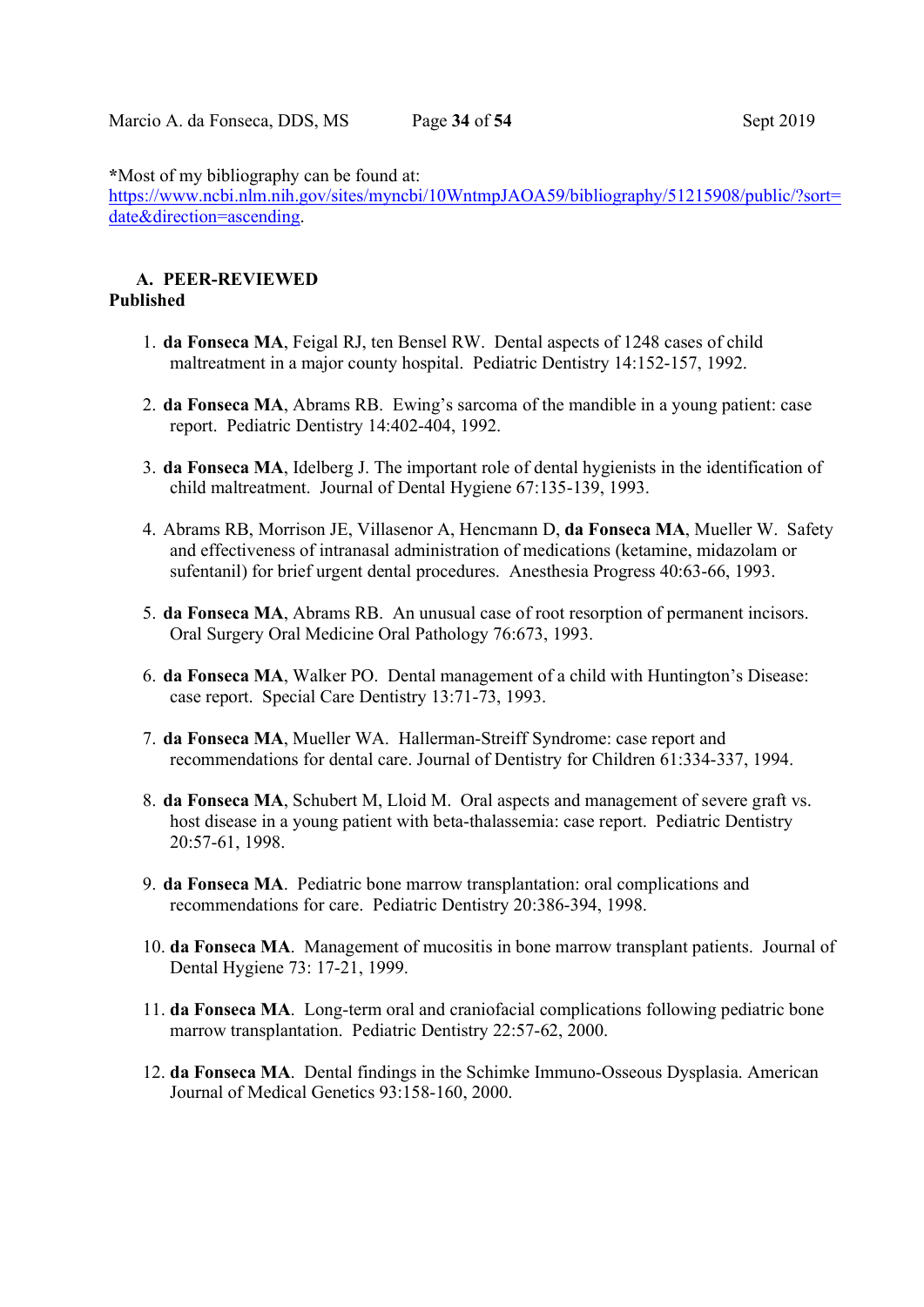- 13. da Fonseca MA. Adverse reaction to amoxicillin in a dental clinic: case report and literature review. Pediatric Dentistry 22:401-404, 2000.
- 14. da Fonseca MA, Fontes F. Early tooth loss due to cyclic neutropenia: long-term follow-up of one patient. Special Care Dentistry 20:187-190, 2000.
- 15. Al-Zayer M, da Fonseca MA, Ship J. Pyogenic granuloma in a renal transplant patient: case report. Special Care Dentistry 21:187-190, 2001.
- 16. da Fonseca MA, Hirsch A. Dental care of the pediatric patient with splenic dysfunction. Pediatric Dentistry 24:57-63, 2002.
- 17. Alaki SM, Loesche WJ, Feigal RJ, da Fonseca MA, Welch K. Preventing the transfer of Streptococcus mutans from primary molars to permanent first molars using chlorhexidine. Pediatric Dentistry 24:103-108, 2002.
- 18. Silva DR, da Fonseca MA. Self-injurious behavior as a challenge to the dental practice: case report. Pediatric Dentistry 25:62-66, 2003.
- 19. Filstrup SL, Briskie D, da Fonseca M, Lawrence L, Wandera A, Inglehart MR. Early Childhood Caries and Quality of Life: Child and Parent Perspective. Pediatric Dentistry 25:431-440, 2003.
- 20. da Fonseca MA. Dental care of the pediatric cancer patient. Pediatric Dentistry 26:53-57, 2004.
- 21. Monroy PG, da Fonseca MA. The use of Botulinum toxin-A in the treatment of severe bruxism in a patient with autism: a case report. Special Care Dentistry 26:37-39, 2006.
- 22. da Fonseca MA, Murdoch-Kinch CA: Severe gingival retraction and early loss of teeth in chronic graft vs host disease. Special Care Dentistry 27:59-63, 2007.
- 23. da Fonseca MA, Oueis HS, Casamassimo P. Sickle cell anemia a review for the pediatric dentist. Pediatric Dentistry 29:159-169, 2007.
- 24. da Fonseca MA, Pollock M, Majewski R, Tootla R, Murdoch-Kinch CA. Factors influencing candidates' choice of a pediatric dental residency program. Journal of Dental Education 71:1194-1202; 2007.
- 25. da Fonseca MA, Hoge C. Extraction of "killer teeth" the case of two Somali siblings. Journal of Dentistry for Children 74:143-146, 2007.
- 26. da Fonseca MA. Head and neck extramedullary disease as the initial presentation of acute myelogenous leukemia in a child. Journal of Dentistry for Children 74:241-244; 2007.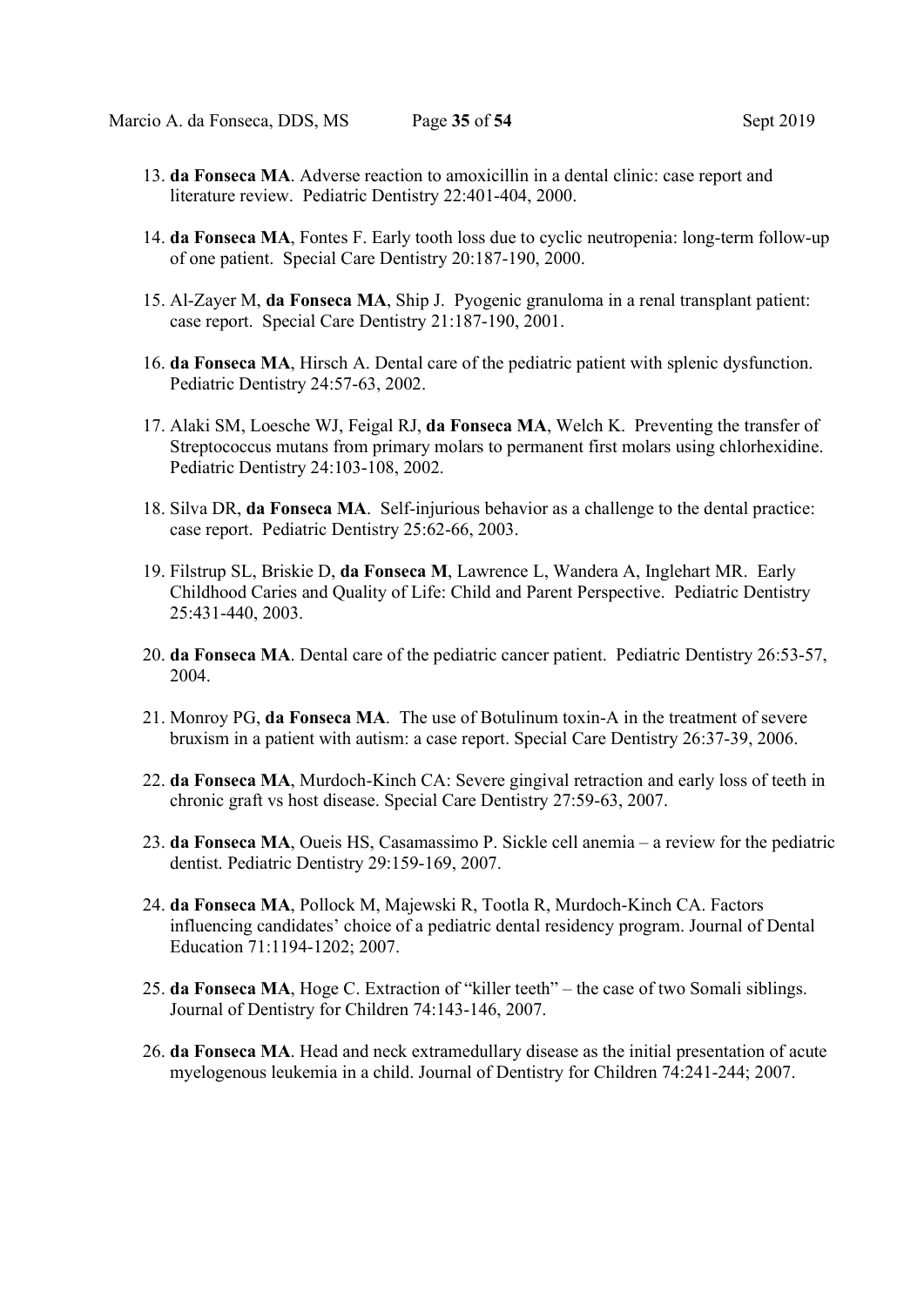- 27. Formicola A, Valachovic RW, Chmar JE, Mouradian W, Bertolami CN, Tedesco L, Aschenbrener C, Epstein RM, da Fonseca M, et al. Curriculum and clinical training in oral health for physicians and dentists: report of panel 2 of the Macy Study. Journal of Dental Education 72 (Suppl 2):73-85, 2008.
- 28. da Fonseca MA, Hong C. An overview of chronic Graft-versus-Host Disease following pediatric hematopoietic stem cell transplantation. Pediatric Dentistry 30:98-104; 2008.
- 29. Majewski RF, da Fonseca MA, DeVries ES, Hu JC, Murdoch-Kinch CA. Factors influencing pediatric dental program directors' of residents and demographics of current directors. Journal of Dental Education 73:338-344; 2009.
- 30. da Fonseca MA, Evans M, Teske D, Amini H, Thikkurissy S. The impact of oral health in the quality of life of young patients with congenital heart disease. Cardiology in the Young 19:252-256; 2009.
- 31. da Fonseca MA, Stiers ML. Gender preferences in the choice of a pediatric dental residency program. Journal of Dental Education 73:1102-1106; 2009.
- 32. da Fonseca MA, Thikkurissy S. Maxillary melanotic neuroectodermal tumor of infancy. International Journal of Clinical Pediatric Dentistry 2:61-64, 2009.
- 33. da Fonseca MA. Substance Use Disorder in Adolescence a review for the pediatric dentist. Journal of Dentistry for Children 76:209-216, 2009.
- 34. da Fonseca MA. Dental and oral care for chronically ill children and adolescents. General Dentistry 58: 204-209, 2010.
- 35. da Fonseca MA, Casamassimo P. Old drugs, new uses. Pediatric Dentistry 33:67-74, 2011.
- 36. da Fonseca MA. Osteoporosis an increasing concern in pediatric dentistry. Pediatric Dentistry 33:241-245, 2011.
- 37. da Fonseca MA. The effects of poverty on children's development and oral health. Pediatric Dentistry 34:32-38; 2012.
- 38. Ward JA, Vig KWL, Firestone AR, Mercado A, da Fonseca M, Johnston W. Oral healthrelated quality of life in children with orofacial clefts. Cleft Palate Craniofacial Journal 50:174-181, 2013.
- 39. Ralstrom E, da Fonseca MA, Rhodes M, Amini H. The impact of oral health in adolescents with sickle cell disease. Pediatric Dentistry 36:24-28; 2014.
- 40. da Fonseca MA. Eat or Heat? The Effects of Poverty on Children's Behavior. Pediatric Dentistry 36:132-137, 2014.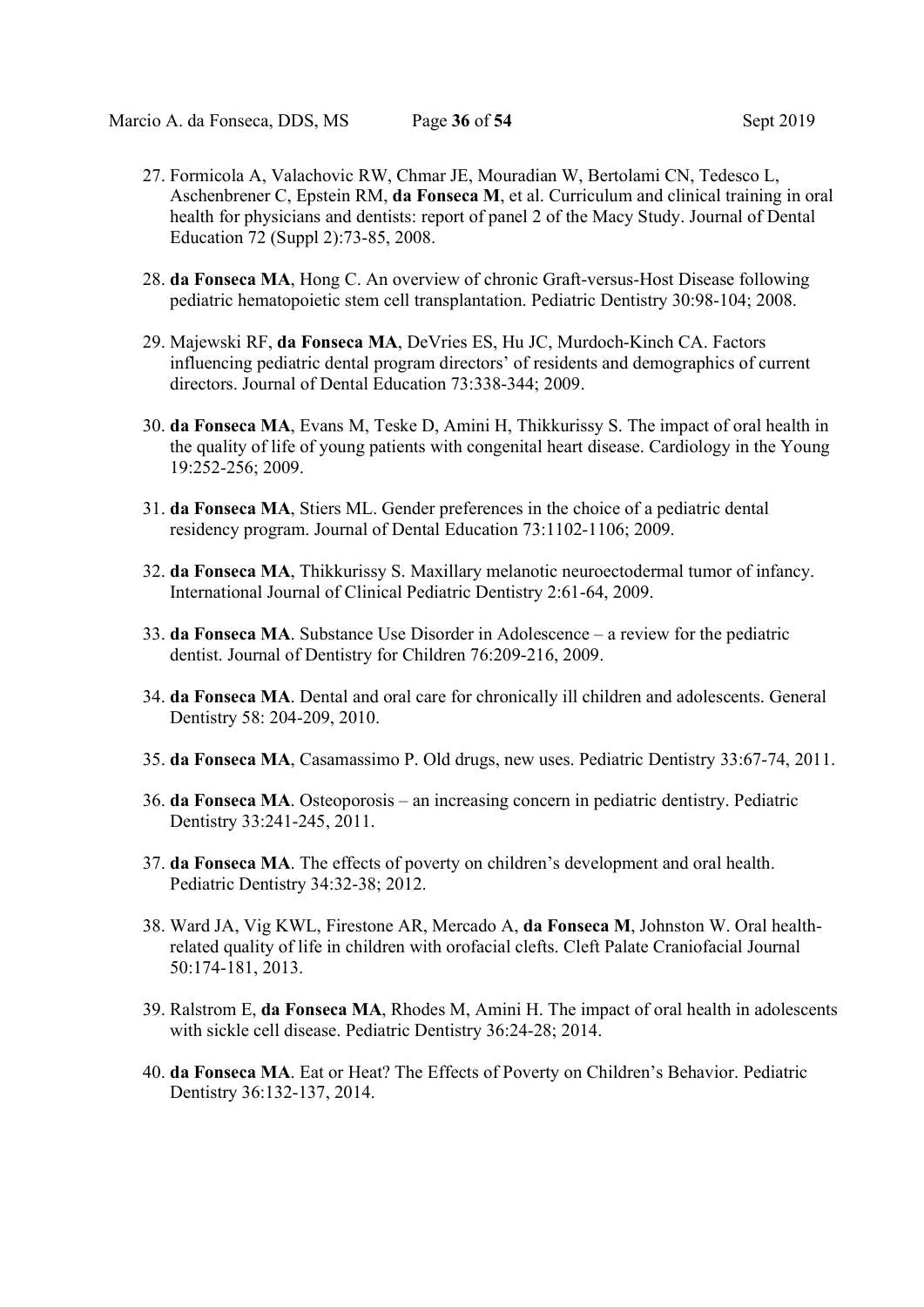Marcio A. da Fonseca, DDS, MS Page 37 of 54 Sept 2019

- 41. Chi DL, da Fonseca MA, Dinh M, Scott J. An exploratory cross-sectional analysis of socioeconomic status, food insecurity, and fast food consumption: implications for dietary research to reduce children's oral health disparities. Journal of the Academy of Nutrition and Dietetics 115:1599-1604, 2015.
- 42. Patrick J, da Fonseca MA, Kaste L, Fadavi S, Shah N, Sroussi H. Oral Health-related Quality of Life in Pediatric Patients with Cystic Fibrosis. Special Care Dentistry 36:187- 193; 2016.
- 43. da Fonseca MA. Malnutrition and Oral Health in Children. Curr Oral Health Reports. DOI 10.1007/s40496-017-0130-6. Epubl April 18 2017.
- 44. Mitchual S, da Fonseca MA, Raja S, Weatherspoon DJ, Koerber A. Association Between Childhood Traumatic Stress and Behavior in the Pediatric Dental Clinic. Pediatric Dentistry 39:203-208, 2017.
- 45. Nelson T, da Fonseca MA, Scott J, Hannanvash N, Weinstein P. Patient care agreements to improve pediatric dental compliance and self-efficacy. Pediatric Dentistry 39:299-303, 2017.
- 46. da Fonseca MA, Strumpf M. Dental local anesthesia for patients with pseudocholinesterase deficiency. Special Care Dentistry 2018 Jan 18. doi: 10.1111/scd.12270. [Epub ahead of print] (editorial)
- 47. McCloe D, Marion I, da Fonseca MA, Colvard M, AlQahtani S. Age Estimation of Hispanic Children Using the London Atlas. Forensic Science International 288:332.e1- 332.e6, 2018. https://doi.org/10.1016/j.forsciint.2018.04.013
- 48. Pham C-L, Kratunova E, Marion I, da Fonseca M, Alapati S. Effect of overlying material on final setting of Biodentine setting reaction in primary molar pulpotomy. Pediatr Dent 2019; 41(2): 140-5.
- 49. da Fonseca MA, Townsend J, Rodriguez T, LeHew C. Characteristics and Professional Development Needs of Pediatric Dentistry Chairs in the United States and Canada. Pediatr Dent 2019; 41(4):293-8.
- 50. Raja S, da Fonseca MA, Rabinowitz EP. Patient Preferences on Sharing Private Information in Dental Settings. J Amer Dent Assoc

## Accepted for Publication

## Under Review

<sup>51.</sup>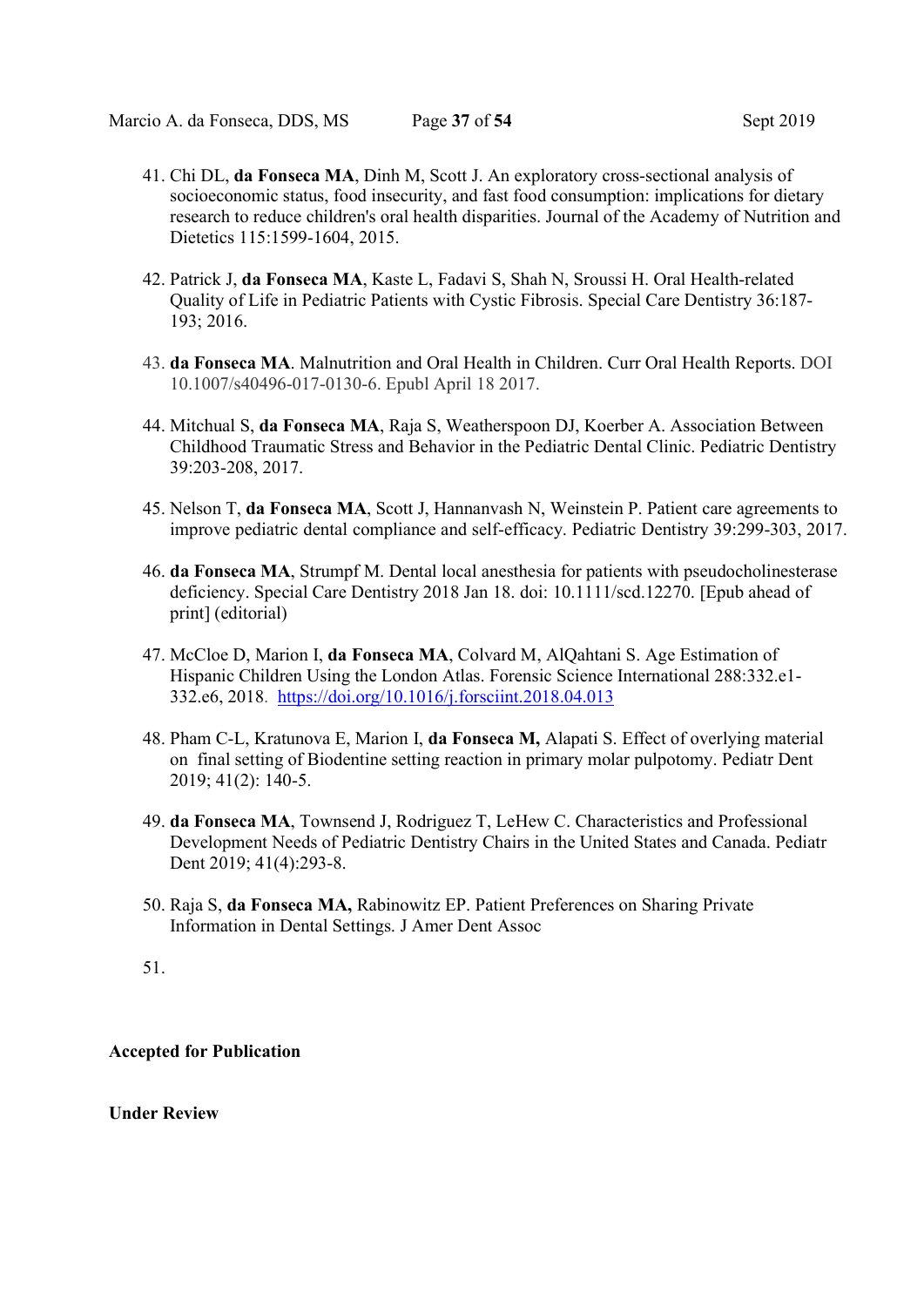Townsend J, da Fonseca MA, Rodriguez T, LeHew C. Gender differences in characteristics and professional development needs of pediatric dentistry chairs in the United States and Canada. Journal of Women's Health

Strumpf M, Marion I, AlQahtani S, da Fonseca MA, Nicholas CL. Comparing the relative influence of obesity and ancestry on timing of dental development. AJPA

Kratunova E, Zhang I, da Fonseca MA. Dental management of an adolescent patient with Loeys-Dietz syndrome. Pediatr Dent

#### In Preparation

Clancy M, Kratunova E, Marion I, Alapati S, da Fonseca M. Randomized controlled clinical trial comparing the success of Biodentine vs. ferric sulfate in primary molar pulpotomies.

## B. PUBLISHED ABSTRACTS

- 1. Alaki SM, Loesche WJ, Feigal RJ, Welch KB, da Fonseca MA. Preventing transfer of Mutans streptococci from primary to permanent molars. Journal of Dental Research 80 (AADR Abstract 352):79, 2001.
- 2. Filstrup SL, Inglehart MR, Wandera A, Briskie D, da Fonseca M, Feigal R, Lawrence L. Early Childhood Caries and Quality of Life – The Parents' Perspective. Journal of Dental Research 81 (Spec Iss A):933, 2002.
- 3. Smith JR, Lomangino A, da Fonseca M, Inglehart MR. Autistic Dental Child Patients Parent's Perceptions. American Association for Dental Research #1342, San Antonio, TX 2003.
- 4. Ward J, Vig KWL, Firestone A, Mercado AM, da Fonseca M, Johnston W. Oral health related quality of life in children with orofacial-clefts. Journal of Dental Research 90 (Spec Iss A): 2103, 2011.
- 5. Ramos JC, Costa AL, Pereira JL, Nicolau P, Rocha M, da Fonseca M. Anodontia infantil na dysplasia ectodermica: caso clinic. Revista Portuguesa de Estomatologia, Medicina Dentaria e Cirurgia Maxilofacial 54 (suppl 1): e56-e57, 2013.
- 6. Patrick J, da Fonseca MA, Kaste LM, Fadavi S, Sroussi H. Oral Health-related Quality of Life in Patients with Cystic Fibrosis. University of Illinois at Chicago, College of Dentistry, Clinic and Research Day 2014: 91 (#298).
- 7. Patrick J, da Fonseca MA, Kaste LM, Fadavi S, Sroussi H. Oral Health-related Quality of Life in Patients with Cystic Fibrosis. University of Illinois at Chicago, College of Dentistry, Clinic and Research Day 2015: 52-3 (#145).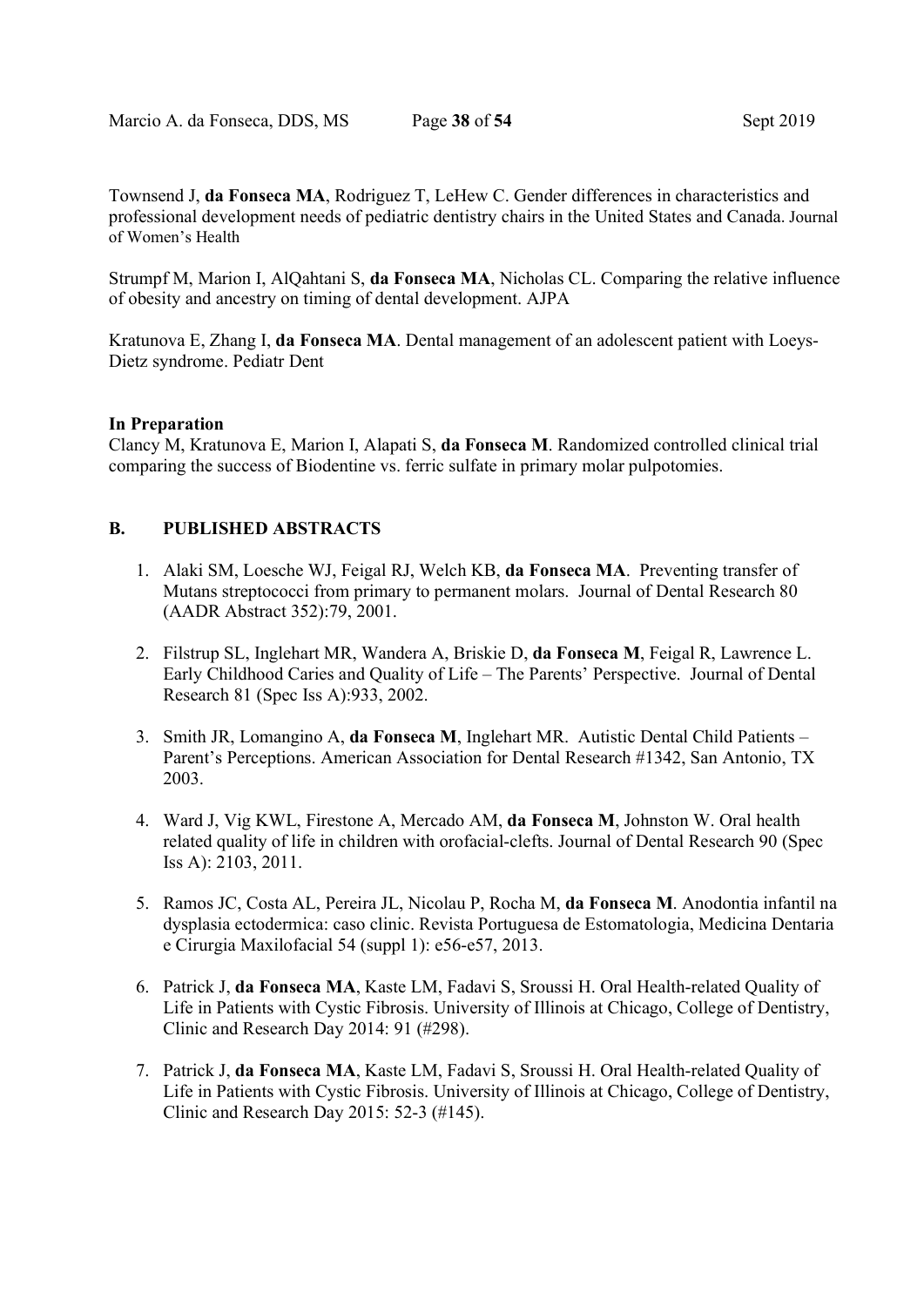- 8. Ghoneim S, Viana MGC, Galang-Boquiren MT, Evans C, da Fonseca M. Long-Term Soft Tissue Profile and Incisor Angulation of Class I and II Cases Treated By Tandem Mechanics. University of Illinois at Chicago, College of Dentistry, Clinic and Research Day 2015: 50  $(H141).$
- 9. Mitchual S, Raja S, Weatherspoon DJ, da Fonseca MA, Shah R. Childhood Toxic Stress and Its Effect on Child Behavior and levels of Salivary Cortisol. University of Illinois at Chicago, College of Dentistry, Clinic and Research Day 2015: 83 (#223).
- 10. Vinikoor C, Alrayyes S, da Fonseca M. Is Maxillary Lateral Incisor Agenesis a Marker fir Health Problems? University of Illinois at Chicago, College of Dentistry, Clinic and Research Day 2015: 84 (#225).
- 11. Patrick J, da Fonseca MA, Kaste LM, Fadavi S, Sroussi H. Oral Health-related Quality of Life in Pediatric Patients with Cystic Fibrosis. American Academy of Pediatric Dentistry 2015 Annual Conference Online Directory. 2015: (#338). http://www.eventscribe.com/2015/posters/AAPD/SplitViewer.asp?PID=MTQxNDQzNjg4M Q
- 12. Costa AL, Ramos JC, Nicolau P, Rocha M, Pereira JL, da Fonseca M. Ectodermal Dysplasia with Anodontia in Childhood: a Case Report with 3–Year Follow-up (Abstract # PZ03.02). Internat J Paediatr Dent 2015; 25 (Suppl 1): 51.
- 13. McCloe D, da Fonseca MA, Colvard M, AlQahtani S, Marion I.A review of radiographic dental age estimation methods. University of Illinois at Chicago, College of Dentistry, Clinic and Research Day 2016: 87 (#207).
- 14. Mitchual S, Raja S, da Fonseca MA, Weatherspoon D, Koerber A. The Association between Childhood Traumatic Stress and Behavior in the Pediatric Dental Office. University of Illinois at Chicago, College of Dentistry, Clinic and Research Day 2016: 60 (#160).
- 15. McCloe D, da Fonseca MA, Colvard M, AlQahtani S, Marion I. Dental Age: Are We Different? Testing the London Atlas on the Hispanic Children of Chicago. University of Illinois at Chicago, College of Dentistry, Clinic and Research Day 2017: 49 (#149).
- 16. Chong R, Evans CA, Li H, da Fonseca M, Viana G, Masoud A. Third Molar Position and Angulation in Orthodontically Treated Patients with Class II Malocclusion. University of Illinois at Chicago, College of Dentistry, Clinic and Research Day 2017: 65-66 (#194).
- 17. Helal S, Galang-Boquiren M, Viana G, Evans C, da Fonseca M, Luan X. Age Estimation Through Radiographic Evaluation of Third Molar Mineralization. University of Illinois at Chicago, College of Dentistry, Clinic and Research Day 2017: 67-68 (#197).
- 18. Clancy M, Marion I, Alapati S, da Fonseca M, Kratunova E. Biodentine, a Superior Alternative to Ferric Sulfate in Primary Molar Pulpotomy Procedure: Review of the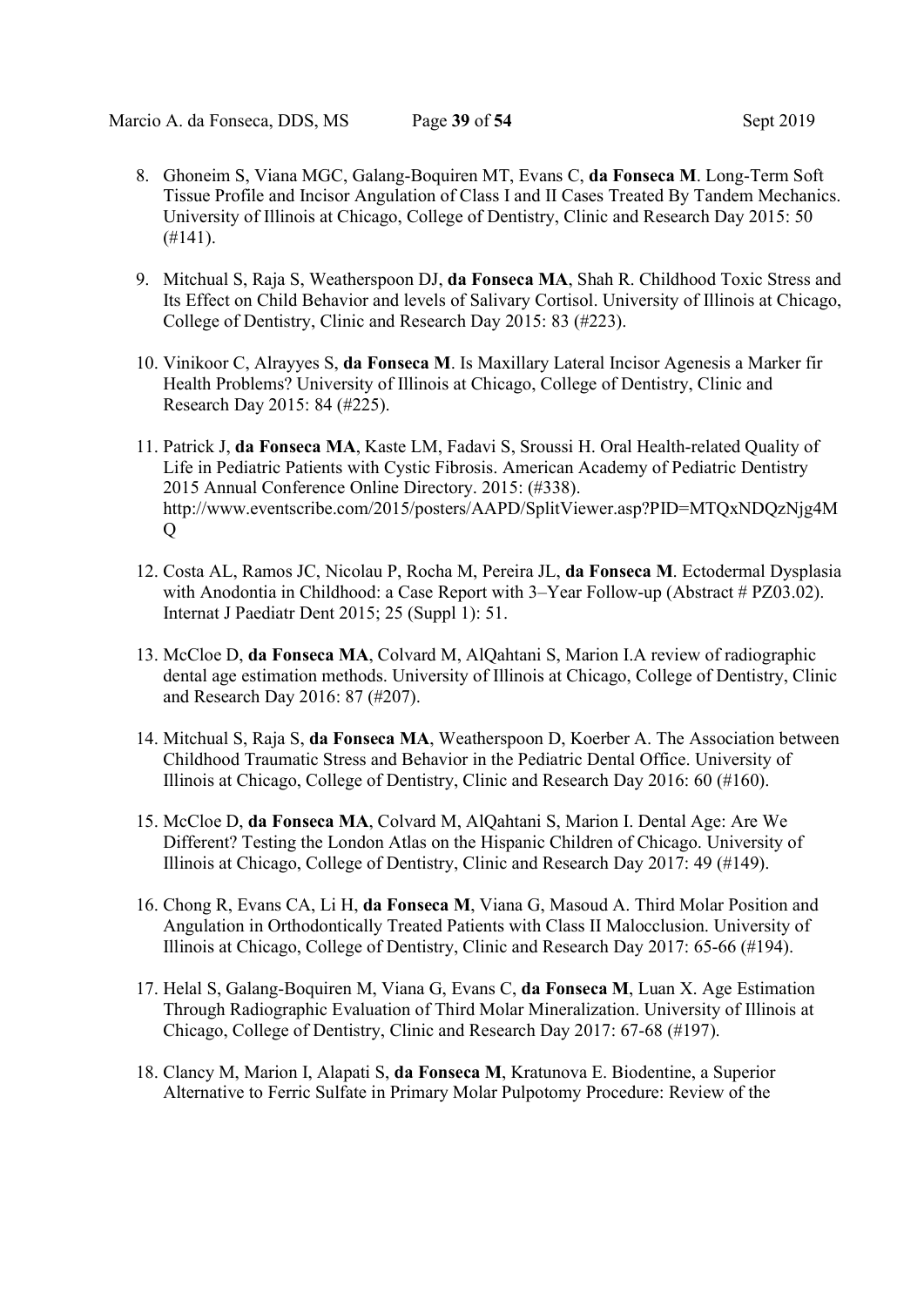Literature. University of Illinois at Chicago, College of Dentistry, Clinic and Research Day 2017: 80 (#222).

- 19. Pham C-L, Marion I, Kratunova E, Alapati S, da Fonseca M. An Evaluation of Biodentine Material Displacement in Primary Molar Pulpotomy Procedures. University of Illinois at Chicago, College of Dentistry, Clinic and Research Day 2017: 85-86 (#230).
- 20. Helal S, Galang-Boquiren M, Viana G, Evans C, da Fonseca M, Luan X. Age Estimation Through Radiographic Evaluation of Third Molar Mineralization. Journal of Dental Research 96 (Spec Issue A): 3165, 2017.
- 21. Yarmarkovich P, Alrayyes S, Lee HH, LeHew C, da Fonseca MA. SDF's role in reducing urgent-care encounters while awaiting general anesthesia. Pediatr Dent 41(2):154, 2019. (Erratum published in Pediatr Dent 41(3):179, 2019)
- 22. Avenetti DM, da Fonseca MA. Enhancing inter‐professional education: development, implementation, and effectiveness of an oral health curriculum to enhance pediatricians` oral health knowledge and self-efficacy. Int J Paediatr Dent 2019;29 (Suppl. 1):153–4.

## C. BOOK CHAPTERS AND SPECIAL JOURNAL ARTICLES

#### Published

- 1. da Fonseca MA. Children and adolescents with special health care needs. In: Oral Health-Related Quality of Life. MR Inglehart, RA Bagramian, Eds. Chicago: Quintessence Publishing Co, Inc, 2002, pp 89-97.
- 2. da Fonseca M. Adverse reaction to amoxicillin. Allergy 5:8-9, 2002. (Case report summary requested for re-publication dissemination by the Allergy Review Journal with permission by Pediatric Dentistry)
- 3. da Fonseca MA. Oral and Dental Care of Local and Systemic Diseases. In: Pediatric Dentistry – Infancy through Adolescence. JR Pinkham, PS Casamassimo, DJ McTigue, HW Fields, AJ Nowak, Eds. 4th ed. Philadelphia: W.B. Saunders Co., 2005, pp. 74-88.
- 4. da Fonseca MA. Childhood Cancer. In: The Handbook of Pediatric Dentistry. PS Casamassimo, AJ Nowak, Eds. 3rd ed. Chicago: American Academy of Pediatric Dentistry, 2007, pp. 204-209.
- 5. da Fonseca MA, Kumar A. Nephrology. In: The Handbook of Pediatric Dentistry. AJ Nowak, PS Casamassimo, Eds. 3rd ed. Chicago: American Academy of Pediatric Dentistry, 2007, pp. 251-258.
- 6. Hong CH, da Fonseca M. Considerations in the pediatric population with cancer. Dental Clinics of North America 52:155-181; 2008. (Issue: Management of the Oncologic Patient. Woo S-B, Treister NS, editors)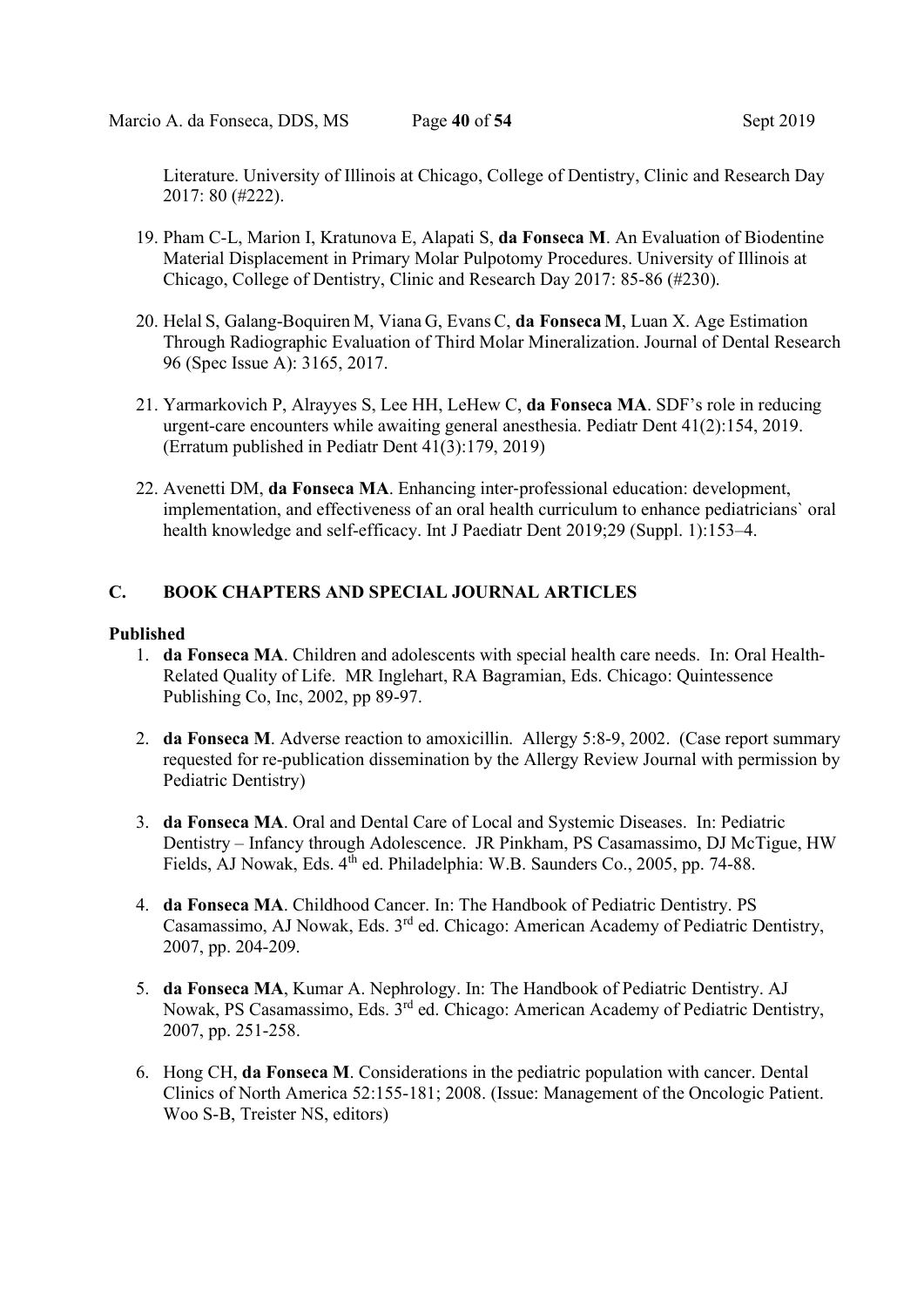- 7. da Fonseca MA. Childhood Cancer. In: The Handbook of Pediatric Dentistry. PS Casamassimo, AJ Nowak, Eds. 4th ed. Chicago: American Academy of Pediatric Dentistry, 2012, pp. 225-231.
- 8. da Fonseca MA, Kumar A. Nephrology. In: The Handbook of Pediatric Dentistry. AJ Nowak, PS Casamassimo, Eds. 4th ed. Chicago: American Academy of Pediatric Dentistry, 2012, pp. 273-279.
- 9. da Fonseca MA. Oral and Dental Care of Local and Systemic Diseases. In: Pediatric Dentistry – Infancy through Adolescence. PS Casamassimo, DJ McTigue, HW Fields, AJ Nowak, Eds. 5th ed. Philadelphia: Elsevier Saunders Co., 2013, pp. 65-80.
- 10. da Fonseca MA, Nelson TM. General Anesthesia in Pediatric Dentistry. In: Behavior Management in Dentistry for Children. GZ Wright, A Kupietzky, Eds. 2<sup>nd</sup> ed. Ames, Iowa: Wiley Blackwell, 2014, pp. 185-195.
- 11. da Fonseca MA, Avenetti D. Social Determinants of Pediatric Oral Health. Dental Clinics of North America 61(3):519-532, 2017. (Issue: Evidence-Based Pediatric Dentistry. DL Chi, editor)
- 12. da Fonseca MA. Childhood Cancer. In: The Handbook of Pediatric Dentistry. PS Casamassimo, AJ Nowak, Eds. 5<sup>th</sup> ed. Chicago: American Academy of Pediatric Dentistry, 2018.
- 13. da Fonseca MA. Nephrology. In: The Handbook of Pediatric Dentistry. AJ Nowak, PS Casamassimo, Eds.  $5<sup>th</sup>$  ed. Chicago: American Academy of Pediatric Dentistry, 2018.
- 14. da Fonseca MA. Oral and Dental Care of Local and Systemic Diseases. In: Pediatric Dentistry – Infancy through Adolescence. PS Casamassimo, DJ McTigue, HW Fields, AJ Nowak, Eds. 6th ed. Philadelphia: Elsevier Saunders Co., 2018.
- 15. Kratunova E, da Fonseca MA. Common Oral Conditions in Children with Special Health Needs. In: Nelson TM, Webb JR, Eds. Dental Care for Children with Special Needs: A Clinical Guide. Cham, Switzerland: Springer, 2019, pp. 167-93.

#### In Preparation

da Fonseca MA, Kratunova E. Medically Compromised Children. In: Cameron AC, Widmer RP, Eds. Handbook of Pediatric Dentistry. 5th Ed. Sydney: Mosby-Elsevier, 2020.

## D. BOOKS

.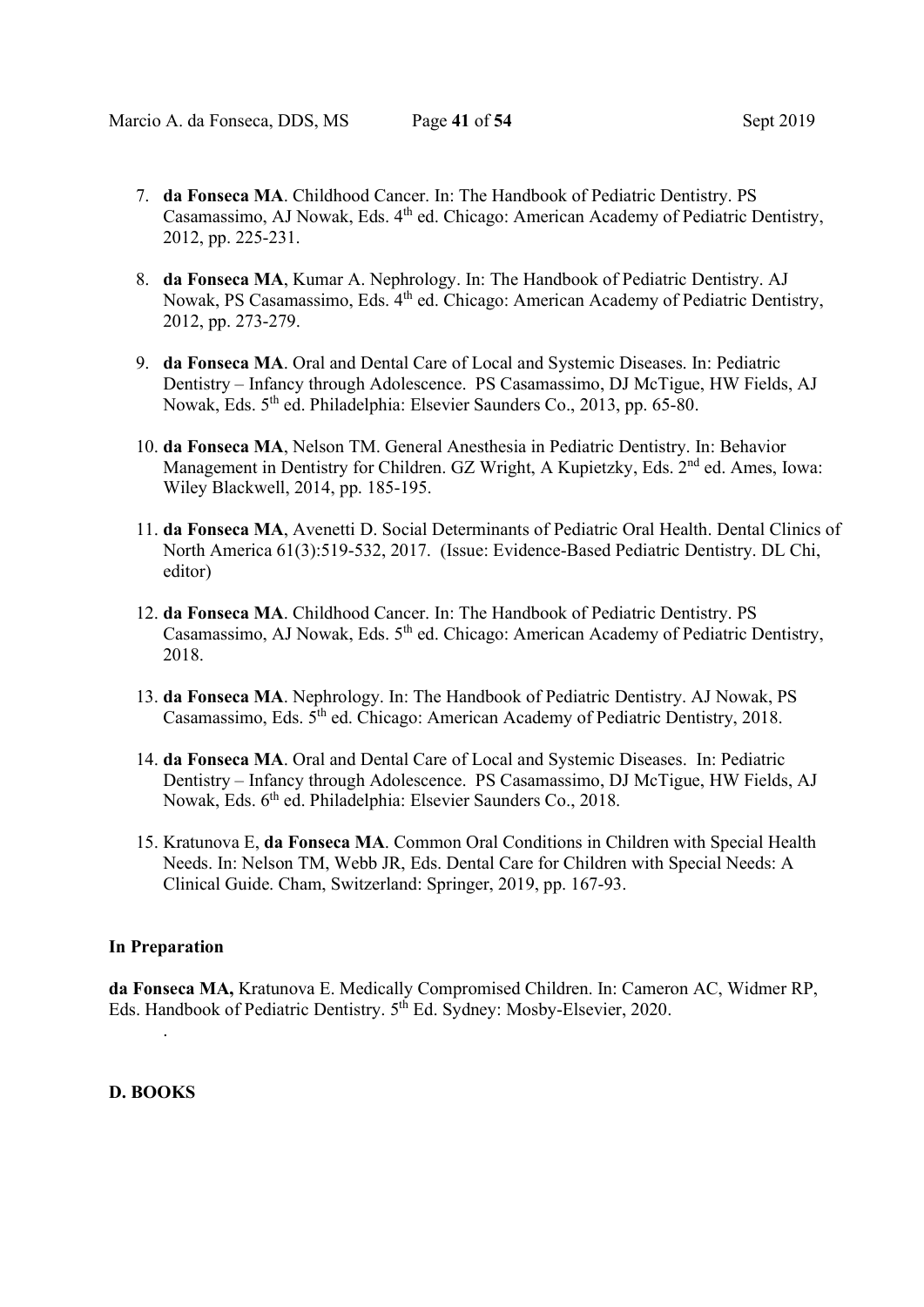Marcio A. da Fonseca, DDS, MS Page 42 of 54 Sept 2019

Moursi AM, da Fonseca MA, Truesdale A, Eds. Clinical Cases in Pediatric Dentistry. West Sussex, UK: Wiley-Blackwell, 2012.

## XIV. SERVICE

## A. ADMINISTRATIVE

## 1. DEPARTMENTAL COMMITTEES AND SERVICE

University of Michigan School of Dentistry Department of Orthodontics and Pediatric Dentistry 1999 Pediatric Dentistry Graduate Program Steering Committee 2004 - 2005 Chair, Pediatric Dentistry Program Director Search Committee

The Ohio State University College of Dentistry Department of Pediatric Dentistry

2005 - 2006 Member, Pediatric Dentistry Faculty Search Committee

2005 – 2010 Member, Residency Selection Committee

University of Washington School of Dentistry Department of Pediatric Dentistry

2010 – 2013 Member, Residency Selection Committee

2011 Chair, Pediatric Dentistry Faculty Search Committee

|               | University of Illinois at Chicago College of Dentistry Department of Pediatric Dentistry |
|---------------|------------------------------------------------------------------------------------------|
| $2013 -$      | Member, Residency Selection Committee                                                    |
| $2013 - 2014$ | Chair, Faculty Search Committee, Department of Pediatric Dentistry                       |
| $2015 -$      | Coordinator, Delta Dental of Illinois Foundation/ UIC Department of Pediatric            |
|               | Dentistry Continuing Education Course                                                    |
| 2017          | Member, Faculty Search Committee, Division of Prevention and Dental                      |
|               | Public Health, Department of Pediatric Dentistry                                         |
| 2019          | Member, Associate Dean Search Committee, Division of Prevention and                      |
|               | Dental Public Health, Department of Pediatric Dentistry                                  |

## 2. DENTAL SCHOOL COMMITTEES AND SERVICE

University of California at San Francisco School of Dentistry

- 1995-1997 Radiation Safety Committee
- 1996-1997 Clinic Modernization Committee
- 1996-1997 Student Status Committee
- 1996-1997 Student Kit Sub-Committee
- 1996-1997 Clinical Forms Committee

University of Michigan School of Dentistry

| 2000-2005 | Multicultural Affairs Committee                                        |
|-----------|------------------------------------------------------------------------|
| 2000-2005 | Member, Faculty Search Committee – Dept. of Oral Maxillofacial Surgery |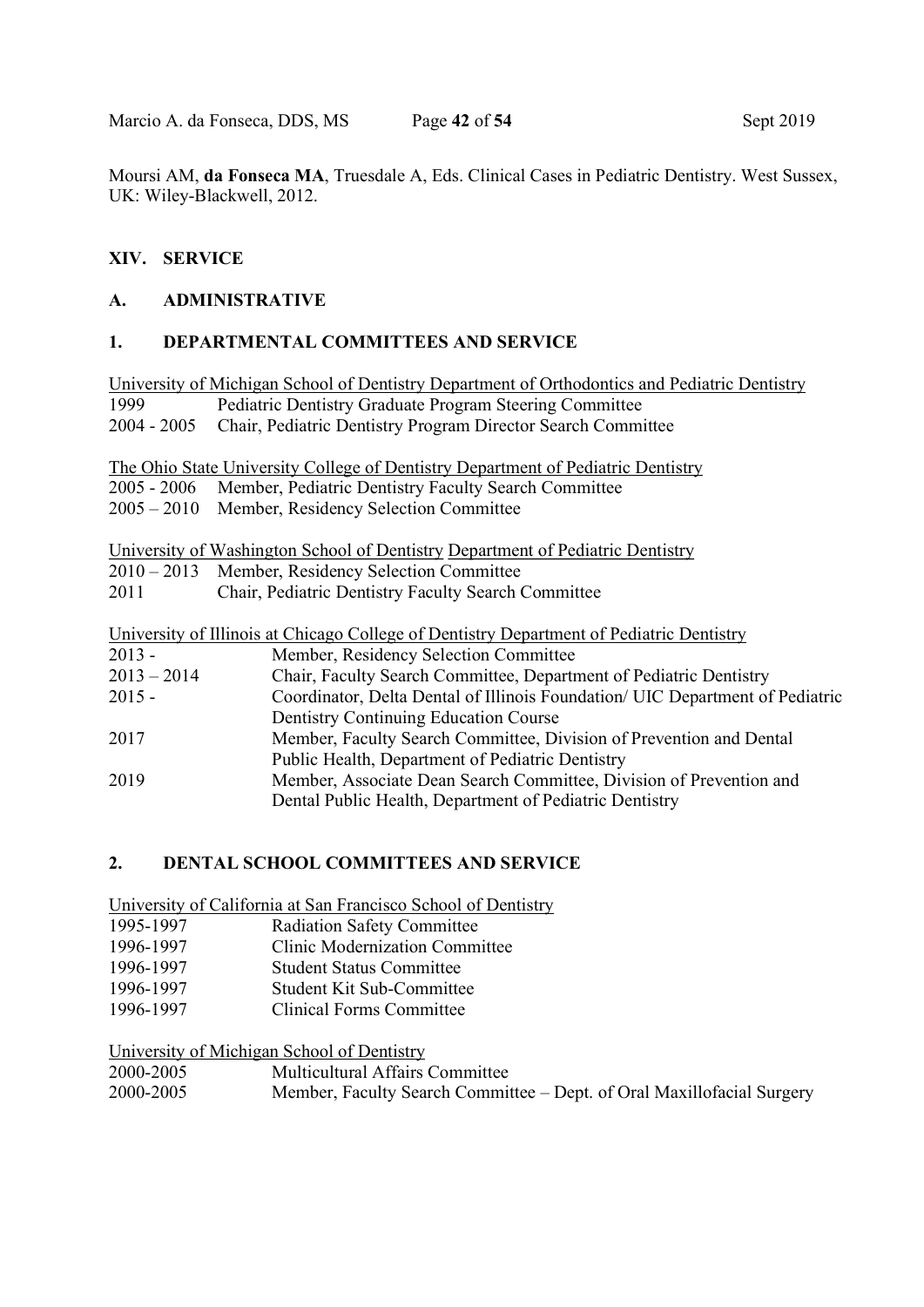| 2001-2002     | Consultant, Accreditation Subcommittee for Behavioral Science/Ethics and<br>Practice                                                                                                         |
|---------------|----------------------------------------------------------------------------------------------------------------------------------------------------------------------------------------------|
| 2002-2005     | Member, Search Committee – General Practice Residency Assistant Director                                                                                                                     |
|               | The Ohio State University College of Dentistry                                                                                                                                               |
| 2006-2009     | Diversity Committee                                                                                                                                                                          |
| 2006-2010     | Member, Graduate School                                                                                                                                                                      |
| 2006-2009     | <b>Outcomes Assessment Committee</b>                                                                                                                                                         |
|               | University of Washington School of Dentistry                                                                                                                                                 |
| 2010-2013     | <b>Graduate Program Directors Committee</b>                                                                                                                                                  |
| 2010-2013     | Member, Graduate School                                                                                                                                                                      |
|               | University of Illinois at Chicago College of Dentistry                                                                                                                                       |
| 2013-2014     | <b>Graduate Dental Education Committee</b>                                                                                                                                                   |
| $2014 - 2015$ | <b>Executive Committee</b>                                                                                                                                                                   |
| $2014 - 2015$ | <b>Credentialing Task Force</b>                                                                                                                                                              |
| $2015 - 2016$ | Chair, Department of Orthodontics Head Review                                                                                                                                                |
| $2016 -$      | Member, Dental Service Plan Board                                                                                                                                                            |
| $2017 -$      | Member, Technology Committee                                                                                                                                                                 |
| $2016 -$      | Member, Clinic Operations Committee                                                                                                                                                          |
| $2015 - 2016$ | Manager, Promotion and Tenure process for Dr. Sheela Raja                                                                                                                                    |
| $2017 -$      | Member, Graduate Dental Education Committee                                                                                                                                                  |
| 2017          | Lead author, international collaborative agreement between the UIC College<br>of Dentistry and the School of Dentistry of Ribeirao Preto, University of Sao<br>Paulo, Ribeirao Preto, Brazil |
| 2017          | Lead author, international collaborative agreement between the UIC College<br>of Dentistry and the Faculty of Dentistry, University of Kuwait, Kuwait City,<br>Kuwait                        |
| 2017          | Lead author, international collaborative agreement between the UIC College<br>of Dentistry and the Ministry of Health, Kuwait City, Kuwait                                                   |
| 2017          | Lead author, Faculty and resident agreement between the Department of<br>Pediatric Dentistry and St. Bernard Hospital, Chicago, IL                                                           |
| 2017          | Member, faculty search committee (anesthesiologist), Department of Oral<br>Maxillofacial Surgery                                                                                             |
| 2018          | Lead author, international collaborative agreement between the UIC College<br>of Dentistry and the Faculty of Dentistry, Chiang Mai University, Chiang Mai,<br>Thailand                      |
| 2018          | Member, selection committee, HRSA Faculty Loan Repayment Program grant                                                                                                                       |

Marcio A. da Fonseca, DDS, MS Page 43 of 54 Sept 2019

## 3. UNIVERSITY/HOSPITAL COMMITTEES AND SERVICE

University of Michigan Health System

1998-2005 Mott Operating Room, Post-Anesthesia and Recovery Room Committee, University of Michigan Mott Children's Hospital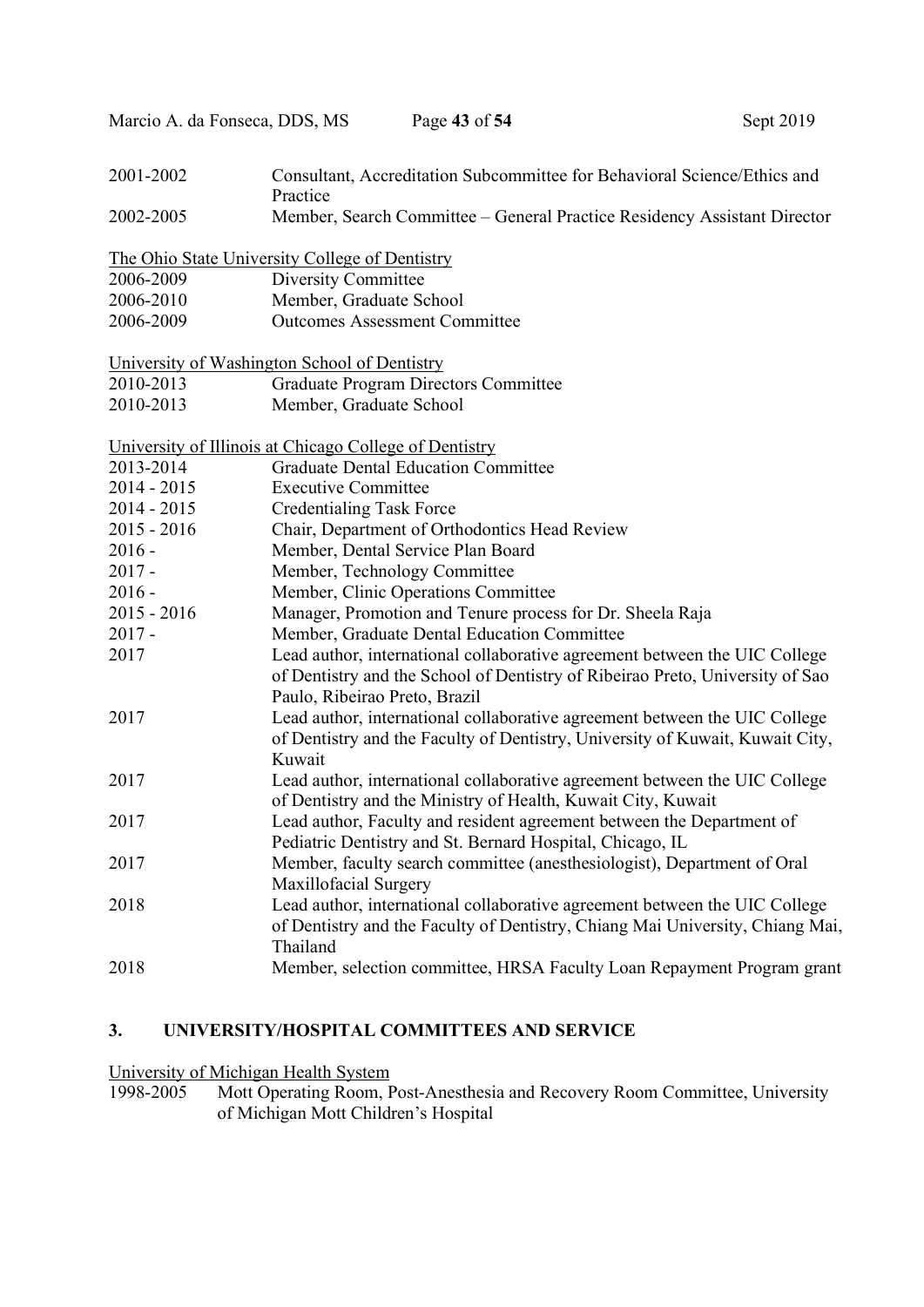| April 1999 Provost Seminar on Multiculturalism                            |
|---------------------------------------------------------------------------|
| 2000-2002 Quality of Life Committee, University of Michigan Health System |
| 2003-2005 University of Michigan Initiative on Disability Studies         |

Nationwide Children's Hospital

2006-2010 Surgical Forum, Columbus, OH

University of Illinois at Chicago

| $2013 - 2015$ | Mile Square Advisory Committee, University of Illinois Health System                 |
|---------------|--------------------------------------------------------------------------------------|
| $2013 -$      | Member, Graduate College                                                             |
| $2016 -$      | <b>Faculty Senator</b>                                                               |
| June 2017     | Expert testimony, Illinois State House Committee on Higher Education,<br>Chicago, IL |

## 16. NATIONAL/INTERNATIONAL COMMITTEES AND SERVICE

National Professional Societies and Other

| 1996-1997     | Faculty Liaison, American Society of Dentistry for Children, University of California |
|---------------|---------------------------------------------------------------------------------------|
|               | School of Dentistry                                                                   |
| 2001-2003     | Member, Council of Scientific Affairs                                                 |
|               | American Academy of Pediatric Dentistry                                               |
| 2003-2006     | Member, Journal-Based CE Committee, Council on Continuing Education                   |
|               | American Academy of Pediatric Dentistry                                               |
| 2003-2004     | Expert consultant, Council on Clinical Affairs                                        |
|               | American Academy of Pediatric Dentistry                                               |
| 2006-2010     | Member, Advisory Council                                                              |
|               | American Board of Pediatric Dentistry                                                 |
| May 2006      | Referee, poster session                                                               |
|               | 59th Annual Meeting of the American Academy of Pediatric Dentistry, Cincinnati,       |
|               | <b>OH</b>                                                                             |
| $2006 - 2008$ | Chair, Journal-Based CE Committee, Council on Continuing Education                    |
|               | American Academy of Pediatric Dentistry                                               |
| $2006 -$      | Examiner, Oral Clinical Examination                                                   |
|               | American Board of Pediatric Dentistry                                                 |
| Dec 2006      | Expert consultant                                                                     |
|               | "Curriculum and Clinical Training in Oral Health for Physicians and Dentists"         |
|               | The Macy Study, Washington, DC                                                        |
| $2007 -$      | Expert consultant, Council on Clinical Affairs                                        |
|               | American Academy of Pediatric Dentistry                                               |
| 2007-2010     | Chair, International Symposium on the Oral-Systemic Health Connection in Children     |
|               | Columbus, OH                                                                          |
| 2008-2010     | Member, Qualifying Exam Subcommittee,                                                 |
|               | American Board of Pediatric Dentistry                                                 |
| 2008-2010     | Referee, OMNI Pediatric Dentistry Postdoctoral Research Fellowship Program            |
|               | American Academy of Pediatric Dentistry Foundation                                    |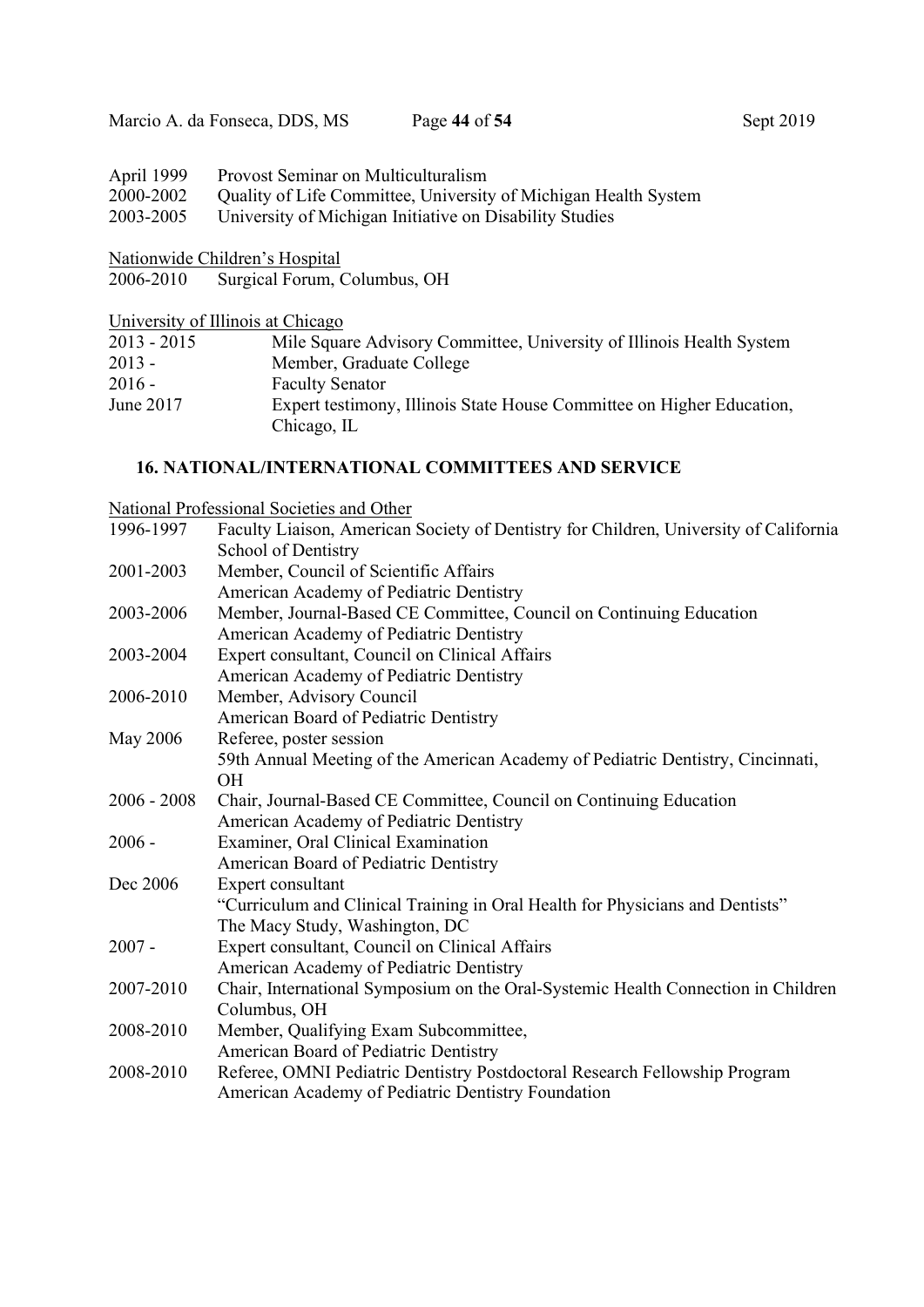| $2011 - 2012$ | Healthy Smiles Healthy Children Grants and Programs Subcommittee: Scientific        |
|---------------|-------------------------------------------------------------------------------------|
|               | Affairs/ Grant Review                                                               |
|               | American Academy of Pediatric Dentistry                                             |
| $2012 -$      | Member, Editorial Board, American Academy of Pediatric Dentistry                    |
| 2015-2017     | Mentor Program, American Academy of Pediatric Dentistry (for new pediatric          |
|               | dentists)                                                                           |
| 2015          | Dental Student Virtual Fair                                                         |
|               | American Dental Education Association,                                              |
| $2015 -$      | Coordinator, Symposium on Pediatric Oral Health Care                                |
|               | Delta Dental of Illinois Foundation                                                 |
|               | Naperville, IL                                                                      |
| 2016          | Member, Oral Health Advisory Board, Illinois Statewide Oral Health Assessment       |
|               | Illinois Children's Healthcare Foundation, Delta Dental of Illinois Foundation, and |
|               | Michael Reese Health Trust                                                          |
|               | Chicago, IL                                                                         |
| 2016          | Member, Harvard Business Review Advisory Council                                    |
| 2016          | Member, Chicago Oral Health Forum Advisory Board                                    |
| 2017          | Member, American Academy of Pediatric Dentistry Speakers Bureau                     |
|               |                                                                                     |

International Professional Societies and Other

| 2000-2003 | Study Section on Mucositis, International Society for Oral Oncology              |
|-----------|----------------------------------------------------------------------------------|
| $2007 -$  | Expert consultant, Developing International Networks for Oral Health (DINOH)     |
|           | International Association of Disability and Oral Health (IADH)                   |
| $2015 -$  | Member, Editorial Board, Latin American Association of Pediatric Dentistry       |
| May 2017  | External Examiner for Pre-Doctoral Program in Pediatric Dentistry, Orthodontics, |
|           | and Dental Public Health, Department of Developmental and Preventive Sciences,   |
|           | University of Kuwait School of Dentistry                                         |
|           | Kuwait City, Kuwait                                                              |
| May 2018  | External Examiner for Final MDS (Pediatric Dentistry) Examination                |
|           | National University of Singapore                                                 |
|           | Singapore                                                                        |
|           |                                                                                  |

External Reviews for Promotion and Tenure

| 2009 | Dr. Daniela Silva, Department of Pediatric Dentistry                        |
|------|-----------------------------------------------------------------------------|
|      | University of Florida College of Dentistry, Gainesville, FL                 |
| 2015 | Dr. Esti Davidovich, Department of Pediatric Dentistry                      |
|      | The Hebrew University Hadassah School of Dental Medicine, Jerusalem, Israel |
| 2015 | Dr. Catherine Hong, Department of Pediatric Dentistry                       |
|      | Singapore National University Faculty of Dentistry, Singapore               |
| 2015 | Dr. Travis Nelson, Department of Pediatric Dentistry                        |
|      | University of Washington School of Dentistry, Seattle, WA                   |
| 2017 | Dr. Sigalit Blumer, Department of Pediatric Dentistry                       |
|      | School of Dental Medicine, Tel Aviv University, Tel Aviv, Israel            |
| 2019 | Dr. Moti Moskovitz, Department of Pediatric Dentistry                       |
|      |                                                                             |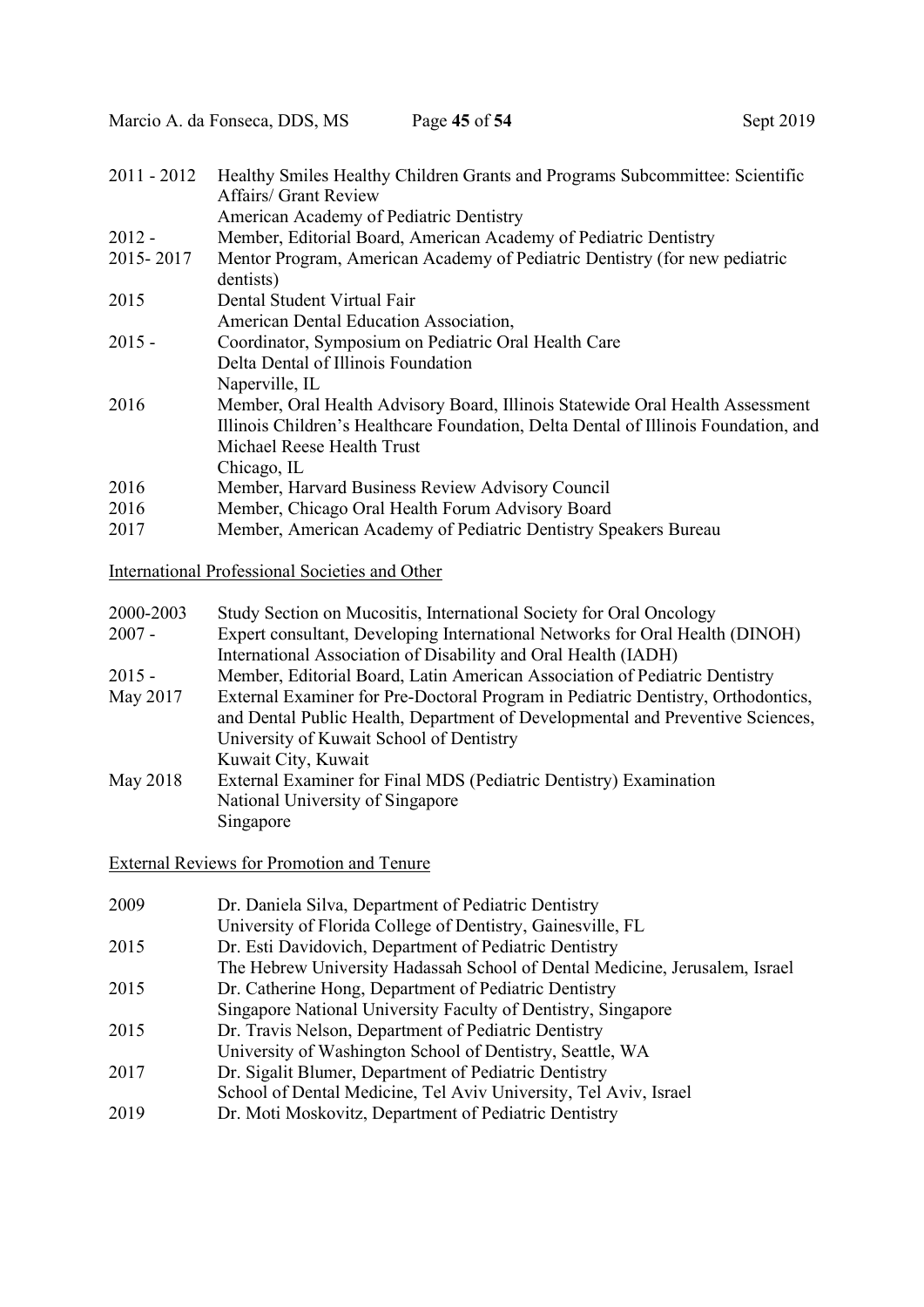Marcio A. da Fonseca, DDS, MS Page 46 of 54 Sept 2019

| 2019                    | Hebrew University – Hadassah School of Dental Medicine, Jerusalem, Israel<br>Dr. Juan Yepes - Department of Pediatric Dentistry |
|-------------------------|---------------------------------------------------------------------------------------------------------------------------------|
|                         | Indiana University - Purdue University, Indianapolis, IN                                                                        |
| Scientific Publications |                                                                                                                                 |
| 1999 -                  | Reviewer, Journal of Pediatric Dentistry, American Academy of Pediatric                                                         |
|                         | Dentistry                                                                                                                       |
| $2003 -$                | Reviewer, Journal of Dentistry for Children, American Academy of Pediatric                                                      |
|                         | Dentistry                                                                                                                       |
| 2004-2006               | Reviewer, Special Care in Dentistry Journal, Special Care Dentistry Association                                                 |
| 2007                    | Reviewer, Journal of Dental Education                                                                                           |
| 2008-2011               | <b>Abstract Editor, Pediatric Dentistry</b>                                                                                     |
|                         | American Academy of Pediatric Dentistry                                                                                         |
| 2009                    | Reviewer, International Journal of Paediatric Dentistry                                                                         |
| $2012 -$                | Editor, Journal of Dentistry for Children, American Academy of Pediatric Dentistry                                              |

- 2013 Reviewer, BMJ Case Reports, London, UK
- 2014 Reviewer, Journal of Applied Oral Sciences
- 2015 Reviewer, Saudi Medical Journal
- 2015 Reviewer, Revista de Odontopediatría Latinoamericana
- 2016 Reviewer, Journal of Clinical Pediatric Dentistry
- 2016 Reviewer, Oral Diseases

Membership in Professional Societies

American Academy of Pediatric Dentistry European Academy of Paediatric Dentistry American Dental Education Association American Dental Association Illinois State Dental Society Chicago Dental Society Illinois Society of Pediatric Dentistry International Association of Paediatric Dentistry

## Media

The other looming health crisis: Americans' lack of dental care. Chicago Tribune. June 29, 2017.

Chicago pediatric clinic that severs 100 every day gets \$2 million boost. ADA News (American Dental Association) v. 49, Number 16, July 30, 2018, p.14.

https://www.ada.org/en/publications/ada-news/2018-archive/july/chicago-pediatric-clinic-thatserves-100-every-day-gets-2-million-boost

University of Illinois at Chicago receives \$2 million to build pediatric dentistry ambulatory surgery center. Pediatric Dentistry Today (American Academy of Pediatric Dentistry) v. LIII, Number 5, September 2018, p. 16.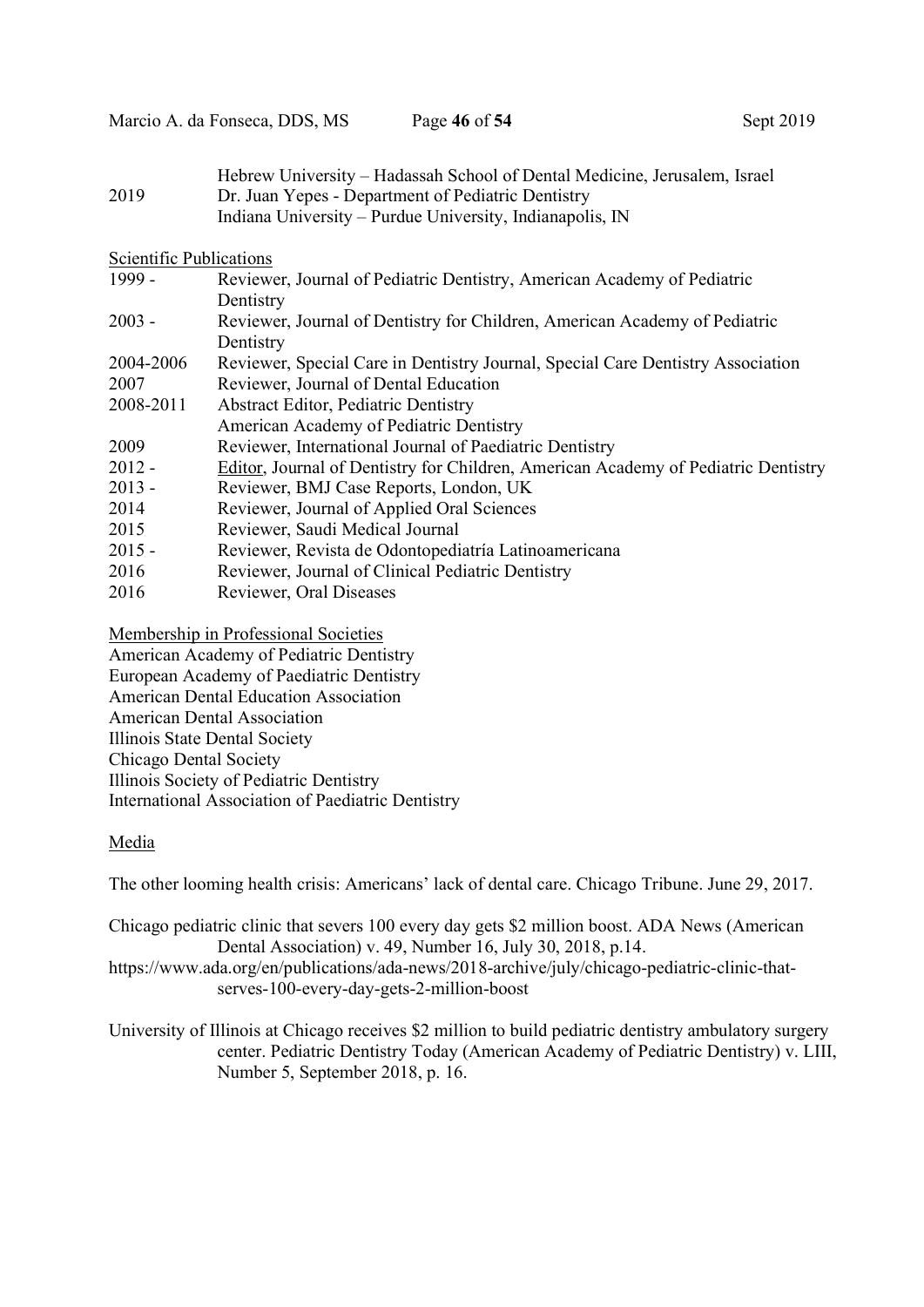Business school, improv training part of UIC's pediatric dentistry program. ADA News (American Dental Association) v.50, Number 1. January 7, 2019, p.4

https://www.ada.org/en/publications/ada-news/2019-archive/january/business-school-improvtraining-part-of-uics-pediatric-dentistry-program

### XV. CONTINUING EDUCATION COURSES AND MEETINGS ATTENDED

| March 1996 | 74 <sup>th</sup> IADR General Session and Exhibition<br>25 <sup>th</sup> AADR Annual Session – San Francisco, CA                                                       |
|------------|------------------------------------------------------------------------------------------------------------------------------------------------------------------------|
| March 1997 | The Changing Face of Pediatric Dental Practice<br>University of California San Francisco School of Dentistry<br>San Francisco, CA                                      |
| April 1997 | Principles of Pediatric Bone Marrow Transplantation<br>University of California San Francisco Dept. of Nursing, Nursing Education and<br>Research<br>San Francisco, CA |
| April 1997 | LIDHE 9TH Annual Dental Symposium<br>University of California San Francisco School of Dentistry<br>San Francisco, CA                                                   |
| Sept 1997  | K.A. Easlick Society<br>University of Michigan School of Dentistry<br>Ann Arbor, MI                                                                                    |
| Nov 1997   | Conscious Sedation for the Pre-School Children<br>University of Michigan School of Dentistry<br>Ann Arbor, MI                                                          |
| March 1998 | Special Care in Dentistry Annual meeting<br>Chicago, IL                                                                                                                |
| March 1998 | 10 <sup>th</sup> International Symposium in Supportive Care in Cancer<br>San Antonio, TX                                                                               |
| March 1998 | Human Resources and Management<br>University of Michigan School of Dentistry<br>Ann Arbor, MI                                                                          |
| May 1998   | 52 <sup>nd</sup> Annual meeting of the American Academy of Pediatric Dentistry<br>San Diego, CA                                                                        |
|            | Jan - Apr1998 Discussion Teaching and Development of Judgment<br>University of Michigan School of Dentistry                                                            |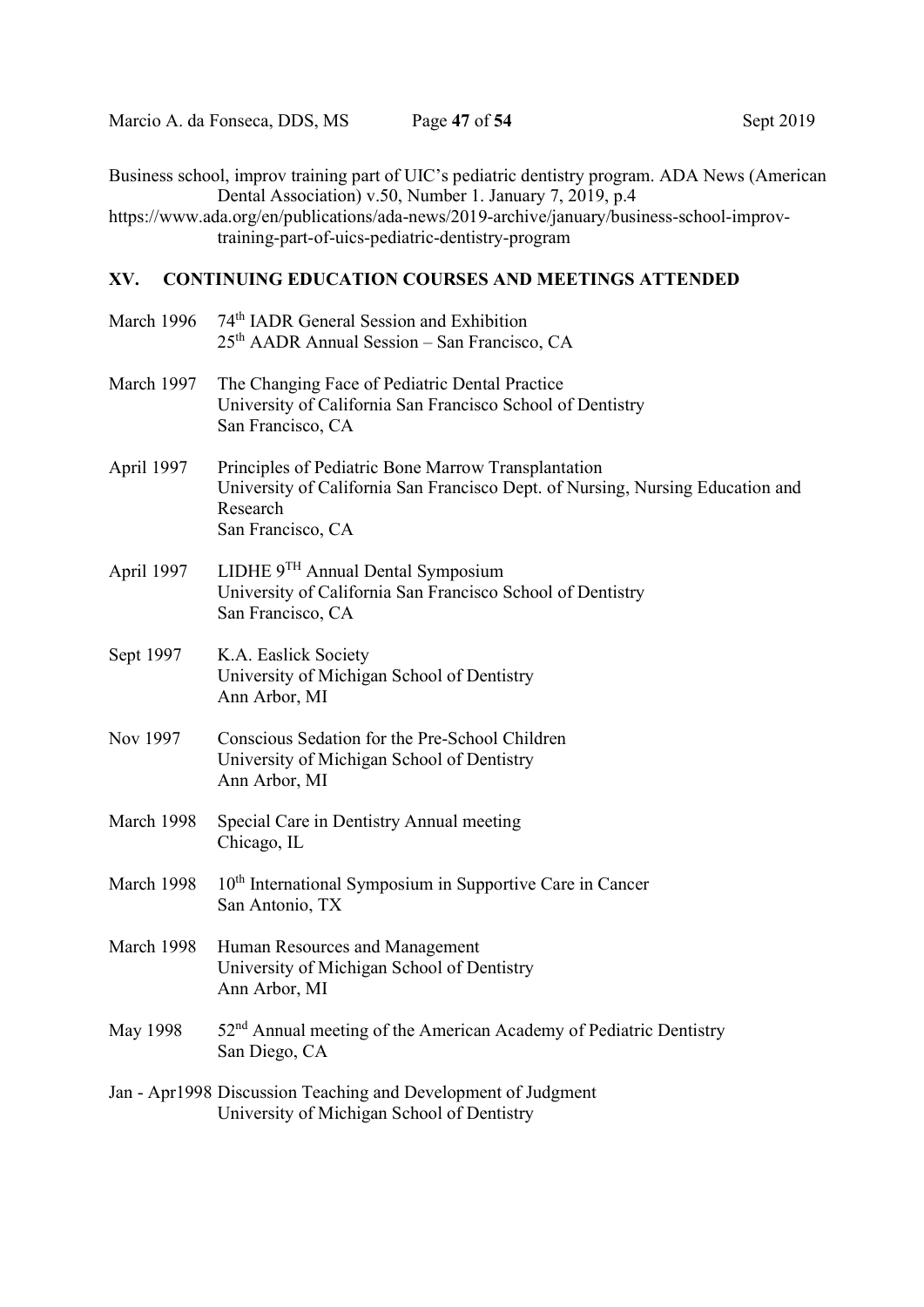Ann Arbor, MI

| March 1999      | Pediatric Dental Pharmacology<br>University of Michigan School of Dentistry<br>Ann Arbor, MI                                                 |
|-----------------|----------------------------------------------------------------------------------------------------------------------------------------------|
| May 1999        | Provost's Seminar on Teaching: "Multicultural Teaching and Diverse Classrooms"<br>University of Michigan<br>Ann Arbor, MI                    |
| Sept 1999       | 17 <sup>th</sup> Congress of the International Association of Paediatric Dentistry<br>London, UK                                             |
| Oct 1999        | K.A. Easlick Society Annual Meeting<br>University of Michigan School of Dentistry<br>Ann Arbor, MI                                           |
| Jan 2000        | Delta Dental/NIDCR: Building a Health Millennium<br>University of Michigan School of Dentistry<br>Ann Arbor, MI                              |
| Aug 2000        | 17 <sup>th</sup> Brazilian Pediatric Dentistry Congress<br>São Paulo, Brazil                                                                 |
| <b>Nov 2000</b> | XV Congress of the International Association of Disability and Oral Health<br>Madrid, Spain                                                  |
| Jan 2001        | Delta Dental: Update on Premalignant Lesions<br>University of Michigan School of Dentistry<br>Ann Arbor, MI                                  |
| Feb 2001        | <b>Advanced Topics in Pediatric Dentistry</b><br>University of Michigan School of Dentistry<br>Ann Arbor, MI                                 |
| Feb 2001        | The Teaching Portfolio: Getting Started<br>The Center for Research on Learning and Teaching (CRLT),<br>University of Michigan, Ann Arbor, MI |
| <b>May 2001</b> | 54th Annual Meeting American Academy of Pediatric Dentistry<br>Atlanta, GA                                                                   |
| Sept 2001       | The Oral-Systemic Health Connection<br>University of Michigan School of Dentistry<br>Ann Arbor, MI                                           |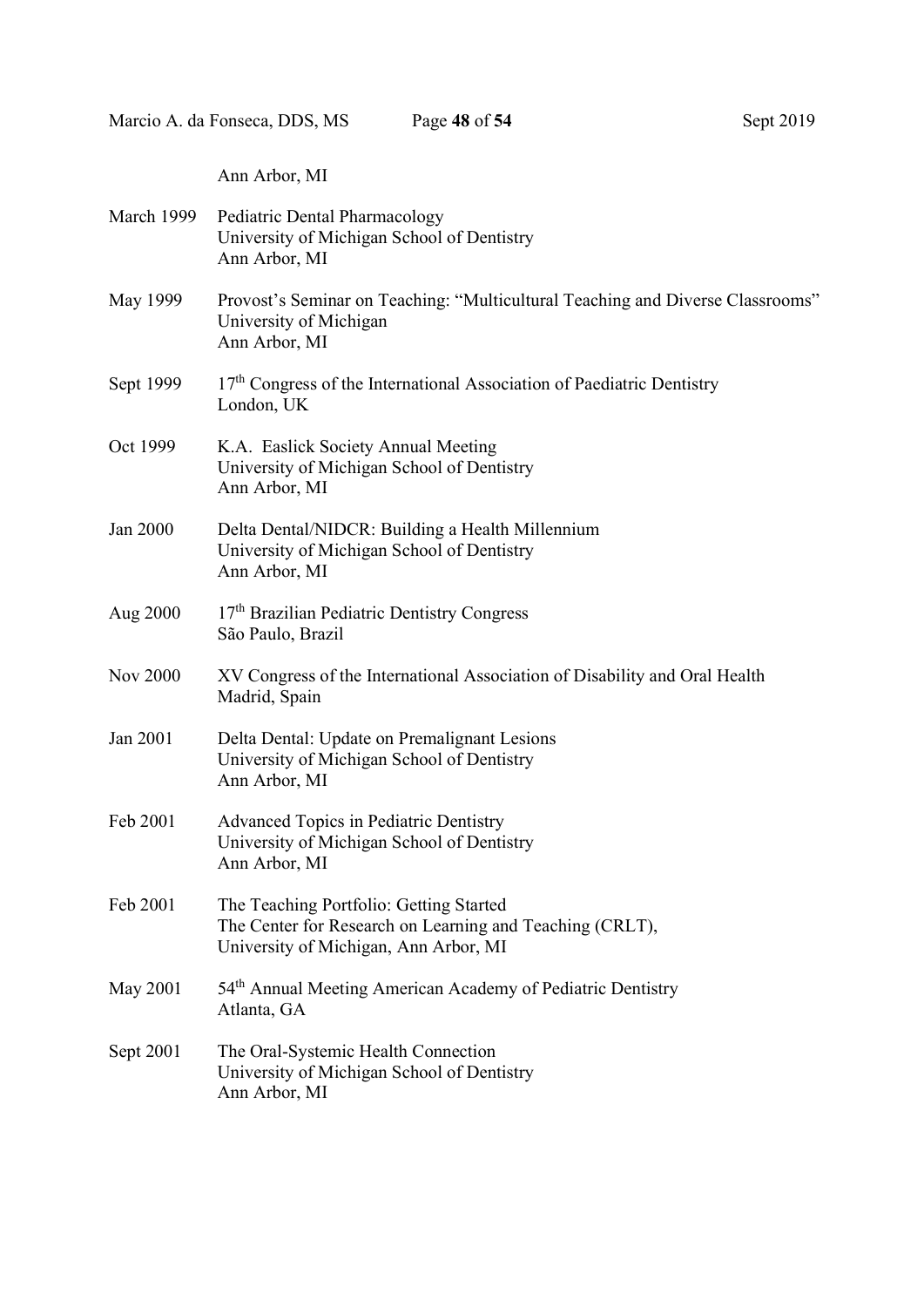| Sept 2001 | K.A. Easlick Society Annual Meeting<br>University of Michigan School of Dentistry<br>Ann Arbor, MI                                |
|-----------|-----------------------------------------------------------------------------------------------------------------------------------|
| Jan 2002  | Study Section on Mucositis, International Society for oral Oncology<br>Houston, TX                                                |
| May 2002  | 55 <sup>th</sup> Annual Meeting of the American Academy of Pediatric Dentistry<br>Denver, CO                                      |
| Sept 2002 | 16 <sup>th</sup> Congress of the International Association for Disability and Oral Care<br>Athens, Greece                         |
| Sept 2002 | $22nd$ Meeting of the Argentine Association of Dentistry for Children<br>Buenos Aires, Argentina                                  |
| Oct 2002  | Dental Care for People with Developmental Disabilities<br>University of Michigan School of Dentistry<br>Ann Arbor, MI             |
| Oct 2002  | The Engaged Classroom: fostering productive student participation<br>CRLT, University of Michigan<br>Ann Arbor, MI                |
| Oct 2002  | Innovations in Comprehensive Management of Oral Cancer<br>University of Michigan School of Dentistry, Ann Arbor, MI               |
| Feb 2003  | The Committed Classroom: Pedagogy for social justice, action, and transformation<br>CRLT, University of Michigan<br>Ann Arbor, MI |
| Oct 2003  | 19 <sup>th</sup> Congress of the International Association Paediatric Dentistry<br>New Orleans, LA                                |
| Oct 2003  | K.A. Easlick Society Annual Meeting<br>University of Michigan School of Dentistry<br>Ann Arbor, MI                                |
| Nov 2003  | <b>Highlights for Conservative Esthetic Treatment</b><br>University of Michigan School of Dentistry<br>Ann Arbor, MI              |
| Jan 2004  | Maximizing your artistic talent is esthetic Dentistry<br>University of Michigan School of Dentistry<br>Ann Arbor, MI              |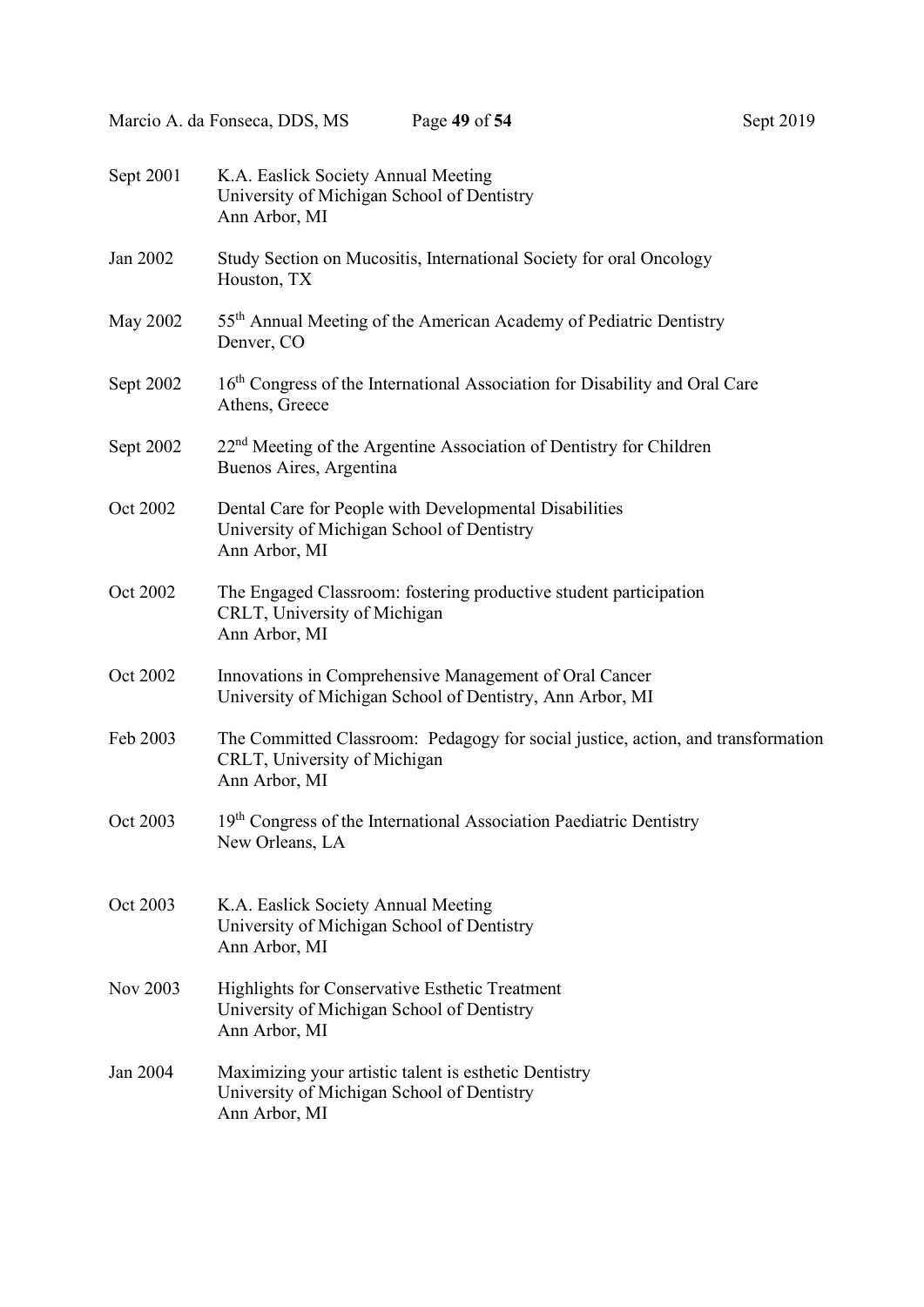Marcio A. da Fonseca, DDS, MS Page 50 of 54 Sept 2019

| May 2004        | 57 <sup>th</sup> Annual Meeting of the American Academy of Pediatric Dentistry<br>San Francisco, CA                                                          |
|-----------------|--------------------------------------------------------------------------------------------------------------------------------------------------------------|
| Oct 2004        | Students said they understood it, but did they really get it?<br><b>Strategies for Classroom Assessment</b><br>CRLT, University of Michigan<br>Ann Arbor, MI |
| <b>Nov 2004</b> | The role of classroom communication in college – faculty transparency<br>CRLT, University of Michigan<br>Ann Arbor, MI                                       |
| Sept 2005       | L. S. Pettit Alumni Continuing Education<br>Children's Hospital, Columbus, OH                                                                                |
| Oct 2005        | 20 <sup>th</sup> Congress of the International Association Paediatric Dentistry<br>Sydney, Australia                                                         |
| March 2006      | Ohio Academy of Pediatric Dentistry<br>Columbus, OH                                                                                                          |
| May 2006        | <b>Bone Marrow Transplant Update</b><br>Children's Hospital, Columbus, OH                                                                                    |
| <b>May 2006</b> | 59 <sup>th</sup> Annual Meeting of the American Academy of Pediatric Dentistry<br>Cincinnati, OH                                                             |
| Nov 2006        | 15 <sup>th</sup> Alexandria International Dental Conference<br>Alexandria, Egypt                                                                             |
| March 2007      | Ohio Academy of Pediatric Dentistry<br>Columbus, OH                                                                                                          |
| May 2007        | 60 <sup>th</sup> Annual Meeting of the American Academy of Pediatric Dentistry<br>San Antonio, TX                                                            |
| Oct 2007        | International Symposium on the Oral-Systemic Health Connection in Children<br>Columbus, OH                                                                   |
| Oct 2007        | Maryland Academy of Pediatric Dentistry<br>Columbia, MD                                                                                                      |
| Nov 2007        | Emerging Science in Pulp Therapy: New Insights into Dilemmas and Controversies<br>Chicago, IL                                                                |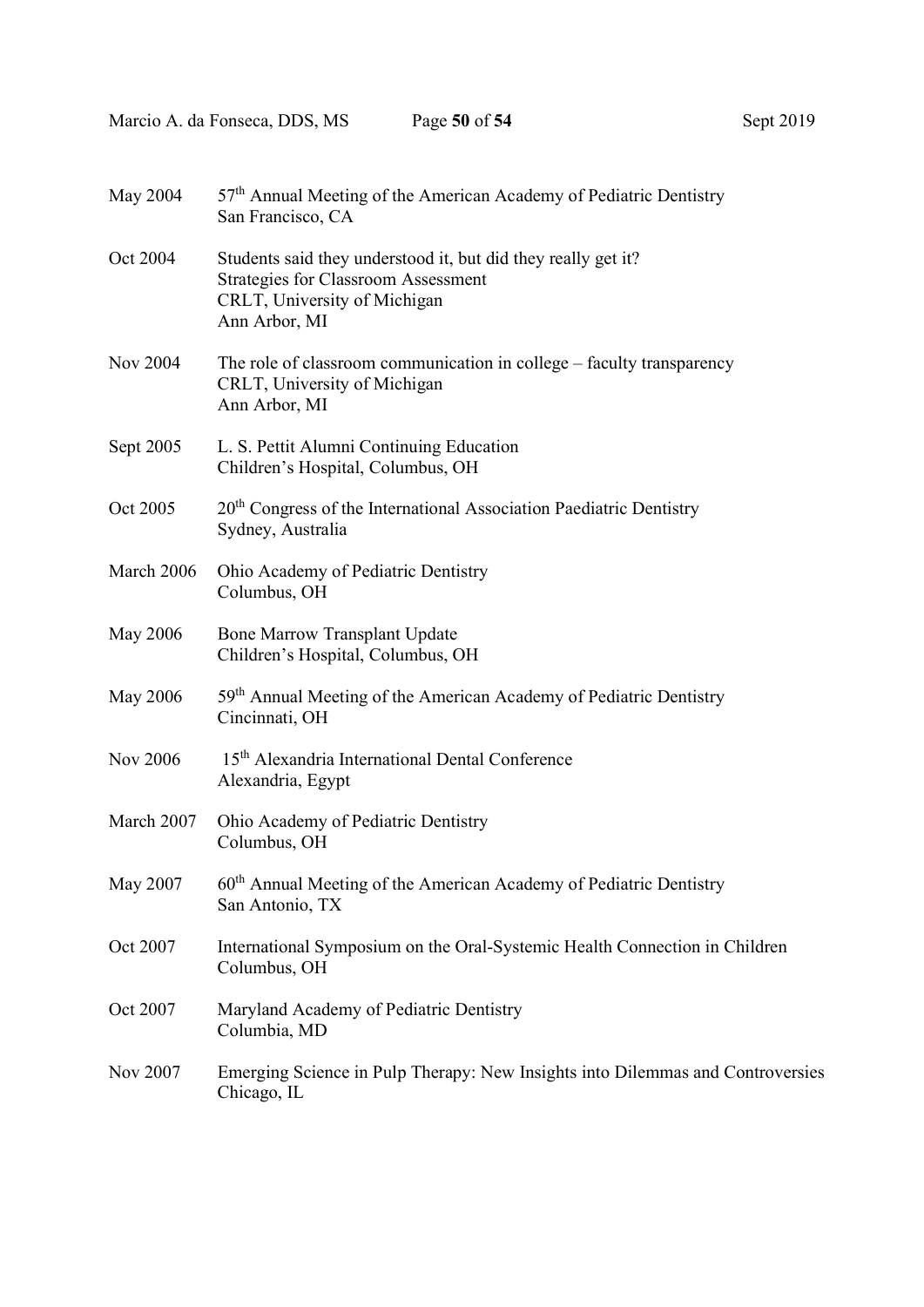| March 2008       | Ohio Academy of Pediatric Dentistry<br>Columbus, OH                                                                                      |
|------------------|------------------------------------------------------------------------------------------------------------------------------------------|
| <b>May 2008</b>  | 9 <sup>th</sup> Congress of the European Academy of Paediatric Dentistry<br>Dubrovnik, Croatia                                           |
| Oct 2008         | 19 <sup>th</sup> Congress of the International Association for Disability and Oral Health<br>Santos, Brazil                              |
| Oct 2008         | 2 <sup>nd</sup> International Symposium on Oral-Systemic Health Connections in Children<br>Columbus, OH                                  |
| <b>Nov 2008</b>  | Symposium on Trauma: A Comprehensive Update on Permanent Tooth Trauma in<br>Children<br>Chicago, IL                                      |
| May 2009         | 62nd Annual Meeting of the American Academy of Pediatric Dentistry<br>Honolulu, HI                                                       |
| <b>June 2009</b> | 22 <sup>nd</sup> International Association of Paediatric Dentistry Congress<br>Munich, Germany                                           |
| Oct 2009         | 3 <sup>rd</sup> International Symposium on Oral-Systemic Health Connections in Children<br>Columbus, OH                                  |
| May 2010         | 63rd Annual Meeting of the American Academy of Pediatric Dentistry<br>Chicago, IL                                                        |
| May 2010         | 1st Iberic Pediatric Dentistry Meeting<br>Porto, Portugal                                                                                |
| August 2010      | $20th$ International Congress of Disability and Oral Health<br>Ghent, Belgium                                                            |
| Dec 2010         | Beyond Sugar: contemporary nutrition in oral and systemic health<br>American Academy of Pediatric Dentistry, Chicago, IL                 |
| Feb 2011         | An update on dental care in childhood cancer and trauma, Law-Lewis Lecture,<br>University of Washington School of Dentistry, Seattle, WA |
| May 2011         | 64th Annual Meeting of the American Academy of Pediatric Dentistry<br>New York, NY                                                       |
| August 2011      | Alaska Pediatric Dental Society meeting<br>Anchorage, AK                                                                                 |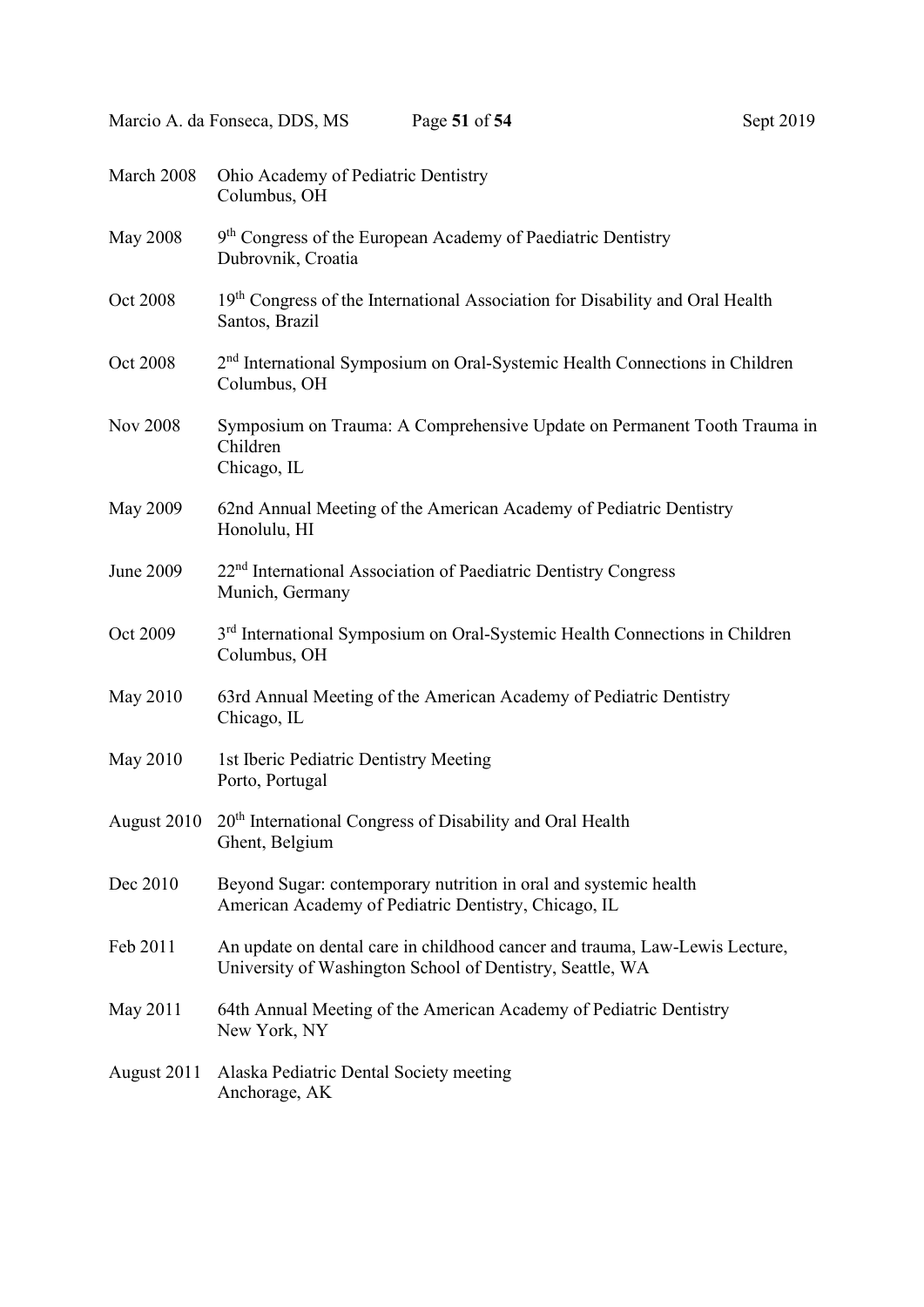| Sept 2011        | Pediatric Oral Health Delegation to China<br>American Academy of Pediatric Dentistry<br>People to People Ambassador Program            |
|------------------|----------------------------------------------------------------------------------------------------------------------------------------|
| May 2012         | University of Puerto Rico School of Dental Medicine<br>San Juan, PR                                                                    |
| May 2012         | XXI Annual Meeting of Dental Medicine and Stomatology at Coimbra University<br>Coimbra, Portugal                                       |
| Sept 2012        | 17 <sup>th</sup> World Congress on Dental Traumatology<br>Rio de Janeiro, Brazil                                                       |
| Oct 2012         | Washington State Academy of Pediatric Dentists<br>Seattle, WA                                                                          |
| Feb 2013         | Law-Lewis Lecture<br>University of Washington School of Dentistry<br>Seattle, WA                                                       |
| May 2013         | 66 <sup>th</sup> Annual American Academy of Pediatric Dentistry meeting<br>Orlando, FL                                                 |
| June 2013        | International Association of Pediatric Dentistry<br>Seoul, Korea                                                                       |
| <b>July 2013</b> | Chairs and Academic Administrators Management Program<br>Academy on Academic Leadership (AAL)<br>Atlanta, GA                           |
| Nov 2013         | Beyond the Guidelines: Factors Affecting Behavior Guidance<br>American Academy of Pediatric Dentistry<br>Chicago, IL                   |
| Nov 2013         | The silent airway problem: its impact on development, performance and health<br>Illinois Society of Pediatric Dentistry<br>Chicago, IL |
| Jan 2014         | Comprehensive Review of Pediatric Dentistry<br>American Academy of Pediatric Dentistry<br>Austin, TX                                   |
| March 2014       | Law-Lewis Lecture<br>University of Washington School of Dentistry, Seattle, WA                                                         |
| April 2014       | Breast-Tongue-Teeth: Tying It All Together                                                                                             |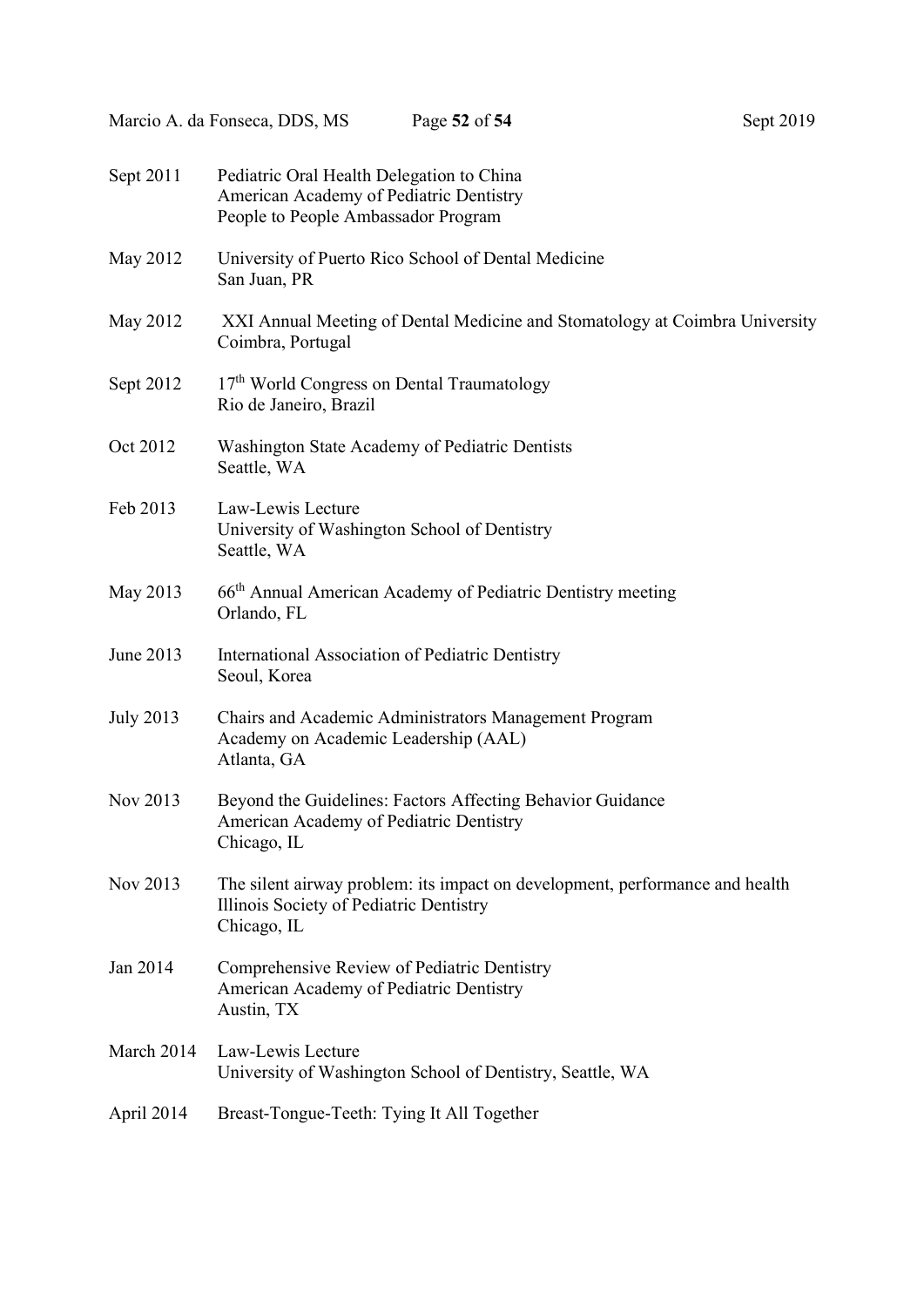Illinois Society of Pediatric Dentists, Chicago, IL May 2014 67<sup>th</sup> American Academy of Pediatric Dentistry Annual Meeting Boston, MA May 2014 Pediatric Medicine Update Boston, MA June 2014 12<sup>th</sup> Congress of the European Academy of Paediatric Dentistry Sopot, Poland Dec 2014 Parent Communication in Pediatric Dentistry: Team up for Treatment Acceptance Illinois Society of Pediatric Dentistry, Chicago, IL April 2015 The Young Adult Patient Presents with Missing Teeth. What Do You Do? UIC College of Dentistry, Chicago, IL May 2015 68<sup>th</sup> American Academy of Pediatric Dentistry Annual Meeting Seattle, WA July 2015 25th Congress of the International Association of Pediatric Dentistry Glasgow, Scotland Sept 2015 9<sup>th</sup> Annual Robert J. Feigal Symposium: Pediatric Dentistry and Medicine – a dynamic synergy, University of Minnesota School of Dentistry, Minneapolis, MN Oct 2015 Providing Effective Oral Health Care for Children with Early Childhood Caries and Dental Trauma, Chicago, IL Nov 2015 25th Meeting of the Australasian Academy of Paediatric Dentistry Australian New Zealand Society of Paediatric Dentistry Adelaide, Australia Dec 2015 A Symposium on Important Oral and Cutaneous Lesions in Infants and Adolescents Las Vegas, NV Feb 2016 Multidisciplinary Approach for Special Needs Pediatric Dentistry Patients Johns Hopkins Aramco Healthcare, Dammam, Saudi Arabia May 2016 69<sup>th</sup> American Academy of Pediatric Dentistry Annual Meeting San Antonio, TX June 2016 13<sup>th</sup> Congress of the European Academy of Paediatric Dentistry Belgrade, Serbia June 2016 Oral cancer in young patients